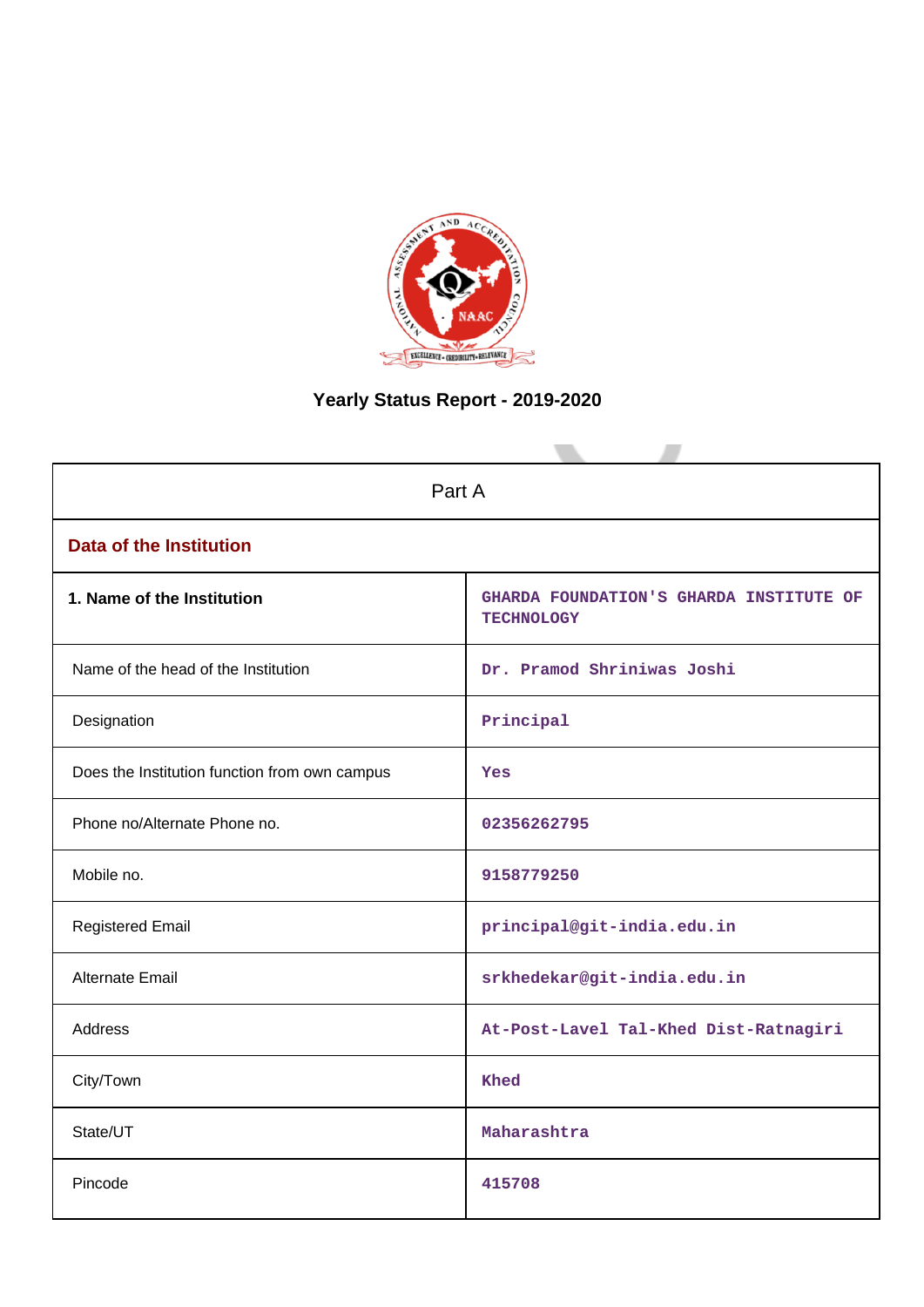| 2. Institutional Status                                                   |                                                         |                                                   |                         |                                                          |                   |  |
|---------------------------------------------------------------------------|---------------------------------------------------------|---------------------------------------------------|-------------------------|----------------------------------------------------------|-------------------|--|
| Affiliated / Constituent                                                  |                                                         |                                                   | Affiliated              |                                                          |                   |  |
| Type of Institution                                                       |                                                         |                                                   | Co-education            |                                                          |                   |  |
| Location                                                                  |                                                         |                                                   | Rural                   |                                                          |                   |  |
| <b>Financial Status</b>                                                   |                                                         |                                                   | private                 |                                                          |                   |  |
| Name of the IQAC co-ordinator/Director                                    |                                                         |                                                   | Dr. Sachin. R. Khedekar |                                                          |                   |  |
| Phone no/Alternate Phone no.                                              |                                                         |                                                   | 02356262795             |                                                          |                   |  |
| Mobile no.                                                                |                                                         |                                                   | 8379833523              |                                                          |                   |  |
| <b>Registered Email</b>                                                   |                                                         |                                                   |                         | principal@git-india.edu.in                               |                   |  |
| Alternate Email                                                           |                                                         |                                                   |                         | srkhedekar@git-india.edu.in                              |                   |  |
| 3. Website Address                                                        |                                                         |                                                   |                         |                                                          |                   |  |
| Web-link of the AQAR: (Previous Academic Year)                            |                                                         | http://git-<br>india.edu.in/git/about_iqac.html   |                         |                                                          |                   |  |
| the year                                                                  | 4. Whether Academic Calendar prepared during            |                                                   |                         | Yes                                                      |                   |  |
| if yes, whether it is uploaded in the institutional website:<br>Weblink:  |                                                         | $http://git-$<br>india.edu.in/git/about igac.html |                         |                                                          |                   |  |
| <b>5. Accrediation Details</b>                                            |                                                         |                                                   |                         |                                                          |                   |  |
| Cycle                                                                     | Grade                                                   | <b>CGPA</b>                                       | Year of<br>Accrediation | Validity<br>Period From                                  | Period To         |  |
| $\overline{\mathbf{2}}$                                                   | $B+$                                                    | 2.61                                              | 2017                    | $02 - May - 2017$                                        | $01 - May - 2022$ |  |
| 6. Date of Establishment of IQAC                                          |                                                         | $02 - Jul - 2014$                                 |                         |                                                          |                   |  |
| 7. Internal Quality Assurance System                                      |                                                         |                                                   |                         |                                                          |                   |  |
| Quality initiatives by IQAC during the year for promoting quality culture |                                                         |                                                   |                         |                                                          |                   |  |
|                                                                           | Item /Title of the quality initiative by<br><b>IQAC</b> |                                                   |                         | Date & Duration<br>Number of participants/ beneficiaries |                   |  |
| Internship Evaluation :<br>15-Apr-2020                                    |                                                         |                                                   |                         | 240                                                      |                   |  |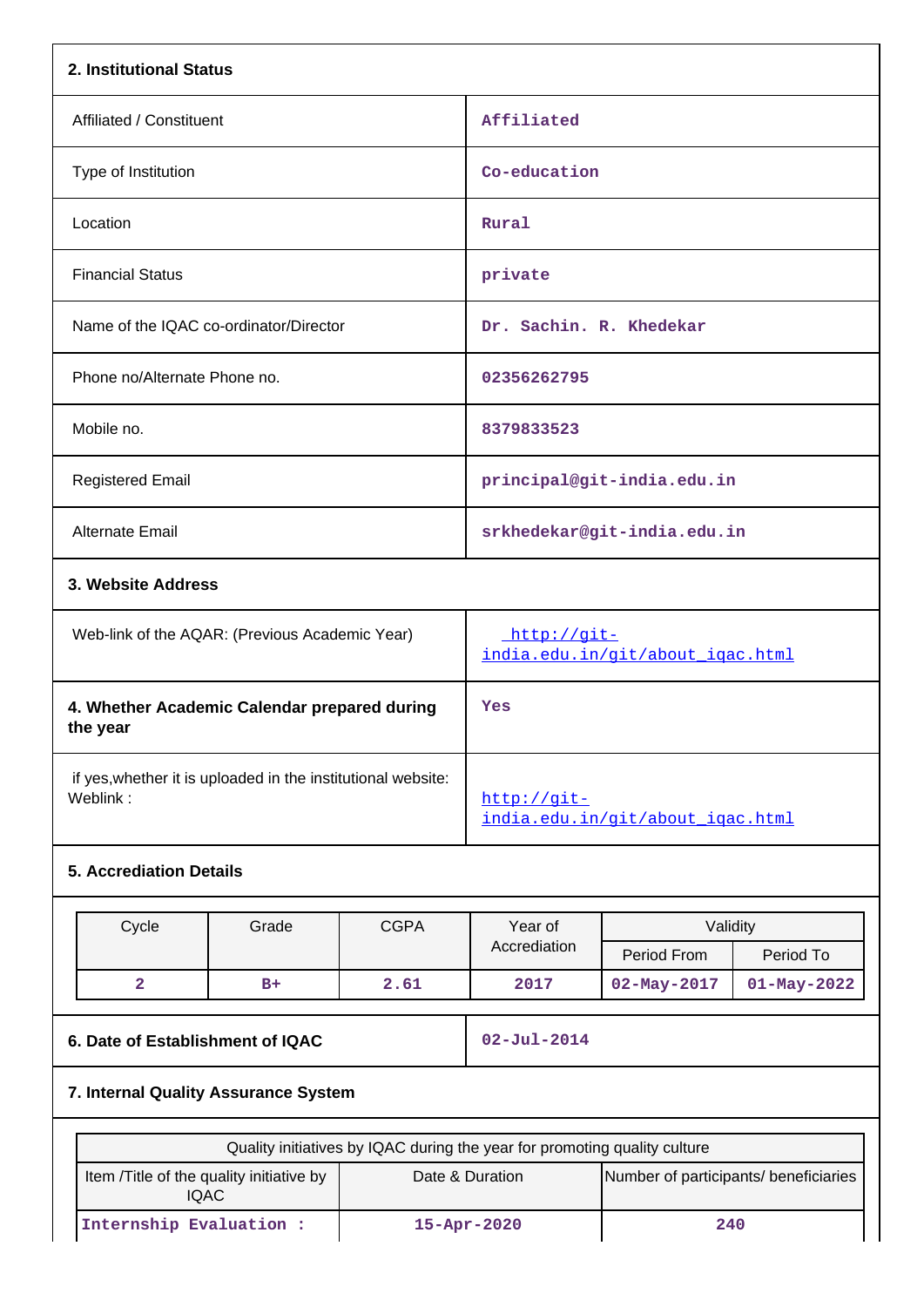| We have initiated a new<br>way of student<br>improvement by doing<br>analysis of student<br>through Training Summary<br>Report /presentation of<br>learning outcomes and<br>hands on experience<br>gained during internship. | 30                            |     |  |
|------------------------------------------------------------------------------------------------------------------------------------------------------------------------------------------------------------------------------|-------------------------------|-----|--|
| Student Skill Assessment<br>through external agency<br>for performance<br>improvement and analysis                                                                                                                           | $11 - \text{Mar} - 2020$<br>3 | 215 |  |
| No Files Uploaded !!!                                                                                                                                                                                                        |                               |     |  |

## **8. Provide the list of funds by Central/ State Government- UGC/CSIR/DST/DBT/ICMR/TEQIP/World Bank/CPE of UGC etc.**

|                                                                         | Institution/Departmen<br>t/Faculty | Scheme     |            | <b>Funding Agency</b> | Year of award with<br>duration | Amount      |  |
|-------------------------------------------------------------------------|------------------------------------|------------|------------|-----------------------|--------------------------------|-------------|--|
|                                                                         | <b>NIL</b>                         | <b>NIL</b> | <b>NIL</b> |                       | 2020<br>0 <sup>0</sup>         | $\mathbf 0$ |  |
| No Files Uploaded !!!                                                   |                                    |            |            |                       |                                |             |  |
| 9. Whether composition of IQAC as per latest<br><b>NAAC</b> guidelines: |                                    |            | Yes        |                       |                                |             |  |
| Upload latest notification of formation of IQAC                         |                                    |            | View File  |                       |                                |             |  |
| 10. Number of IQAC meetings held during the<br>year :                   |                                    | 4          |            |                       |                                |             |  |
|                                                                         |                                    |            |            |                       |                                |             |  |

| The minutes of IQAC meeting and compliances to the<br>decisions have been uploaded on the institutional<br>website | Yes       |
|--------------------------------------------------------------------------------------------------------------------|-----------|
| Upload the minutes of meeting and action taken report                                                              | View File |
| 11. Whether IQAC received funding from any of<br>the funding agency to support its activities<br>during the year?  | No        |

## **12. Significant contributions made by IQAC during the current year(maximum five bullets)**

**A. Pre placement training program for increasing Employability. B. Enhanced Employability by introducing MOOC courses through Coursera and NPTEL C. IQAC Introduced following Cells. a. Institute Innovation Cell b. Incubation Center c. Industry Institute Interaction Cell D. Promoted participation in UMA for promoting Entrepreneurship in Kokan region in respect of Minimum, Medium, and Small Entrepreneurs. E. Considering global scenario the IQAC deliberated on Online teaching learning methods using LMS platforms as permanent feature of**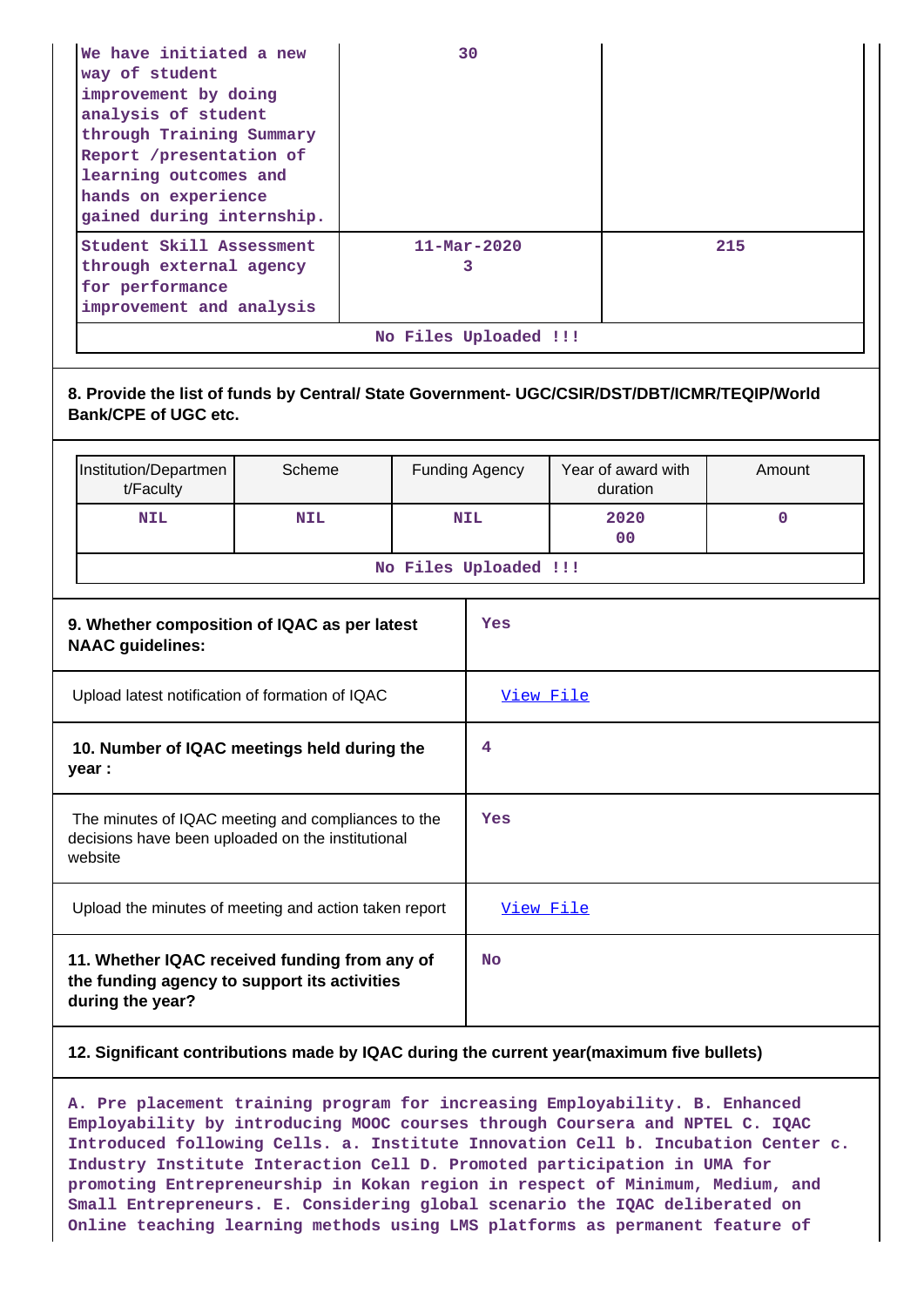#### **No Files Uploaded !!!**

**13. Plan of action chalked out by the IQAC in the beginning of the academic year towards Quality Enhancement and outcome achieved by the end of the academic year**

| Plan of Action                                                                        | Achivements/Outcomes                                                                                                                                                                                                                                                                                                                                                                                                                                                                                                                                                                                                                                                                                                                                                                                                                                                                                                                                                                                                                                                                                                                                                                                                                                                                                                                                                                                                                                                                                                                                                                                                                                                                     |
|---------------------------------------------------------------------------------------|------------------------------------------------------------------------------------------------------------------------------------------------------------------------------------------------------------------------------------------------------------------------------------------------------------------------------------------------------------------------------------------------------------------------------------------------------------------------------------------------------------------------------------------------------------------------------------------------------------------------------------------------------------------------------------------------------------------------------------------------------------------------------------------------------------------------------------------------------------------------------------------------------------------------------------------------------------------------------------------------------------------------------------------------------------------------------------------------------------------------------------------------------------------------------------------------------------------------------------------------------------------------------------------------------------------------------------------------------------------------------------------------------------------------------------------------------------------------------------------------------------------------------------------------------------------------------------------------------------------------------------------------------------------------------------------|
| Outreach extension activities Social<br>Outreach Programs (Free Pre-CET<br>Coaching ) | The primary objective of Branding<br>committee is to conduct outreach and<br>extension activities which help needy<br>students, parents and all institutes in<br>the Konkan region. Various epic<br>activities have been conducted during<br>the current academic year. Some of the<br>remarkable activities are explained<br>below: 1. Free CET Coaching: As a<br>social responsibility, Gharda<br>Foundation and Gharda Institute have<br>started free CET Coaching classes for<br>12th Science students in the rural<br>area. More than 250 students from<br>Konkan region and Western Maharashtra<br>region have joined the classes at GIT.<br>Qualified and experienced teaching<br>staff and experienced External faculty<br>have collaboratively delivered the<br>sessions in the classes. 2. CET Online<br>Practice Tests: Due to lockdown, all<br>academics have been postponed by<br>government, hence, under outreach<br>activity of Branding, GIT has developed<br>CET Online practice tests by using<br>Moodle based online learning system.<br>All the students of 12th Science have<br>been provided the access of the online<br>tests and given them the facility to<br>practice and study Physics, Chemistry<br>and Maths. Tree Plantation: 1. Program<br>Name: Tree Plantation (33 Corer Tree<br>Plantation scheme of Maharashtra State<br>Government) 2. Tree Plantation Date:08<br>/07/2019 3. No's of Trees Plantation:<br>250 4. Total Expenditure: 21300/- 5.<br>Image of News in Sakal Daily<br>newspaper: "Flood Relief Activity"<br>Activity- To help the Flood Affected<br>Area in the Form of Inventory Objective<br>of the Activity- To donate Flood Relief |
|                                                                                       | Material to the Highschool Date- 6th<br>October 2019 Venue-Shirti Highschool,<br>Shirti, Tal -Shirol, Dist- Kolhapur<br>Organized by - NSS Unit of Gharda<br>Institute of Technology                                                                                                                                                                                                                                                                                                                                                                                                                                                                                                                                                                                                                                                                                                                                                                                                                                                                                                                                                                                                                                                                                                                                                                                                                                                                                                                                                                                                                                                                                                     |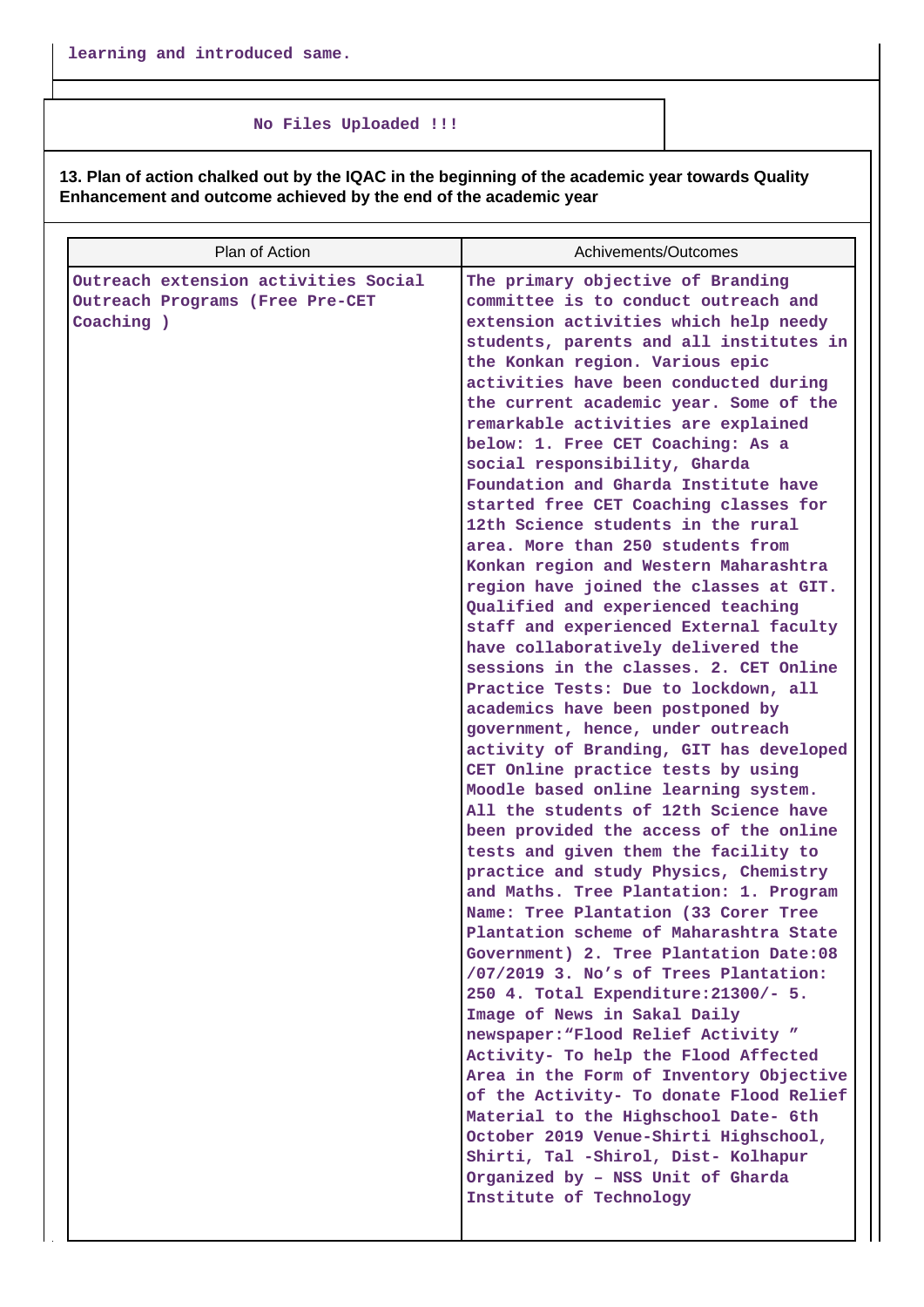| Peer to Peer Counselling or Coaching                            | Peer to Peer Learning is a strategy<br>that involves groups of students<br>working together to solve a problem,<br>understand a concept or complete the<br>task. In GIT, a group to enhance this<br>activity is formed by some enthusiastic<br>students. This group carried various<br>academic, non academic activities such<br>as Group discussion, speeches,<br>photography competition etc. Through<br>these activities the culture of working<br>together, self confidence among<br>students, group learning is enhanced.<br>We also assign some time to carry out<br>these activities especially once in<br>three weeks at the time of practical.<br>We had observed some positive change in<br>students in overall behaviour. They<br>interact more confidently with other<br>students, faculty. Also, there is<br>improvement in result.                                                                                                                                                                                     |
|-----------------------------------------------------------------|--------------------------------------------------------------------------------------------------------------------------------------------------------------------------------------------------------------------------------------------------------------------------------------------------------------------------------------------------------------------------------------------------------------------------------------------------------------------------------------------------------------------------------------------------------------------------------------------------------------------------------------------------------------------------------------------------------------------------------------------------------------------------------------------------------------------------------------------------------------------------------------------------------------------------------------------------------------------------------------------------------------------------------------|
| Student Life Skills Development through<br>Personal Counselling | openly discussed. Counselling make<br>students better human beings since they<br>are counseled on how to act and behave<br>in a particular situation It enables<br>students undergoing certain<br>difficulties in their lives to ask<br>questions and clarify them through<br>counsel ling. Therefore counselling<br>helps them to ask with without any fear<br>since person in charge is willing to<br>help. India has a one of the world's<br>highest suicide rates among children<br>belonging to 1529 age groups. The main<br>reasons include peer pressure, fear of<br>failing in exam, depression,<br>unemployment and likewise. According to<br>a recent news report in Times Of India<br>abut a one student commits suicide in<br>every 55 minutes in India. In the past<br>three years more than 26,000 students<br>have committed suicides due to stress<br>anxiety and depression. In this regards<br>Counselling becomes a path to develop<br>Life Skills and it has become more<br>important in the situation of COVID. |
| Industrial Training and Internship                              | Industrial visit: We arrange industrial<br>visits for our students based on their<br>requirement need. For a professional<br>student, industrial visit has to be a<br>part of his academic routine. The<br>activity needs to be provided to the<br>students even if it is not part of a<br>syllabus. Objectives of industrial<br>visit are: 1. To provide an insight<br>into the internal working of companies.<br>2. To Provide practical perspective on                                                                                                                                                                                                                                                                                                                                                                                                                                                                                                                                                                            |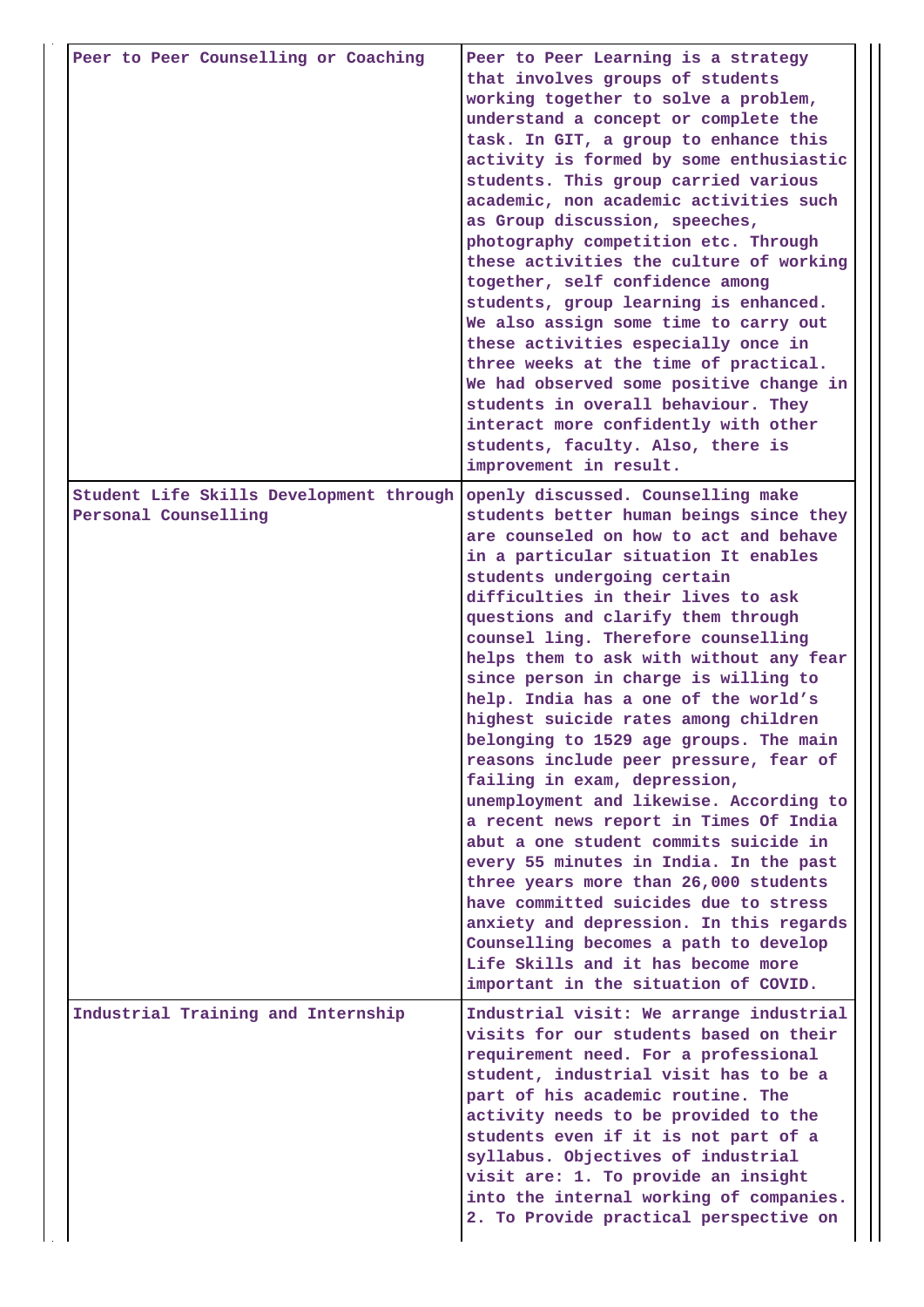|                                                               | the work front 3. To Learn practically<br>through interaction 4. To Understand<br>the working methods employment<br>practices 5. To Know more about<br>industrial environment Industrial Visit<br>is a tactical method of teaching. The<br>method lets the student know things<br>practically through interaction,<br>working methods employment practices.<br>It also gives exposure from an academic<br>point of view. The student is exposed<br>to a practical working environment.<br>Students learn about new technology<br>state of the art. It is possible to<br>develop good relationships with the<br>company visited which may in future<br>provide internship or employment<br>opportunities. Students get required<br>motivation to pursue their career<br>through such industrial visit                                                                                                                                                                                                                                                                                                                                                                                                                                                                                                                                                                                                                                                                                                                                             |
|---------------------------------------------------------------|--------------------------------------------------------------------------------------------------------------------------------------------------------------------------------------------------------------------------------------------------------------------------------------------------------------------------------------------------------------------------------------------------------------------------------------------------------------------------------------------------------------------------------------------------------------------------------------------------------------------------------------------------------------------------------------------------------------------------------------------------------------------------------------------------------------------------------------------------------------------------------------------------------------------------------------------------------------------------------------------------------------------------------------------------------------------------------------------------------------------------------------------------------------------------------------------------------------------------------------------------------------------------------------------------------------------------------------------------------------------------------------------------------------------------------------------------------------------------------------------------------------------------------------------------|
| Cultural development via Participation<br>in Cultural Program | "Students of our institute participate<br>every year in the Mumbai University<br>Youth festival in different cultural<br>events (solo and group). Participation<br>in cultural activities, also gives our<br>students the chance to develop<br>important life skills such as<br>creativity, confidence, selfdiscipline,<br>effective communication and the ability<br>to work in teams. Gone are the days<br>when only academic programs were the<br>only activities organised in colleges<br>and all students focused on that. With<br>the changing trend we have noticed a<br>major difference in the field of<br>academics too. Students don't want to<br>be bookworms they look for other<br>options that could help them in the<br>future. Besides, this in this high tech<br>world, every student wants to acquire<br>knowledge in every field to stay<br>updated. Extracurricular activities<br>increase opportunities for social<br>interaction and new relationship<br>development. As most of these<br>activities are grouporiented which have<br>students from different niches, which<br>gives them a chance to more know about<br>people of different passions and<br>cultures. Besides, this they can also<br>find clubs or groups that share similar<br>social, cultural interest.<br>Extracurricular activities teach<br>students how to work for a common goal<br>and this ultimately develops a sense of<br>responsibility in them. It increases<br>the level of confidence and also<br>teaches them how to cooperate and work |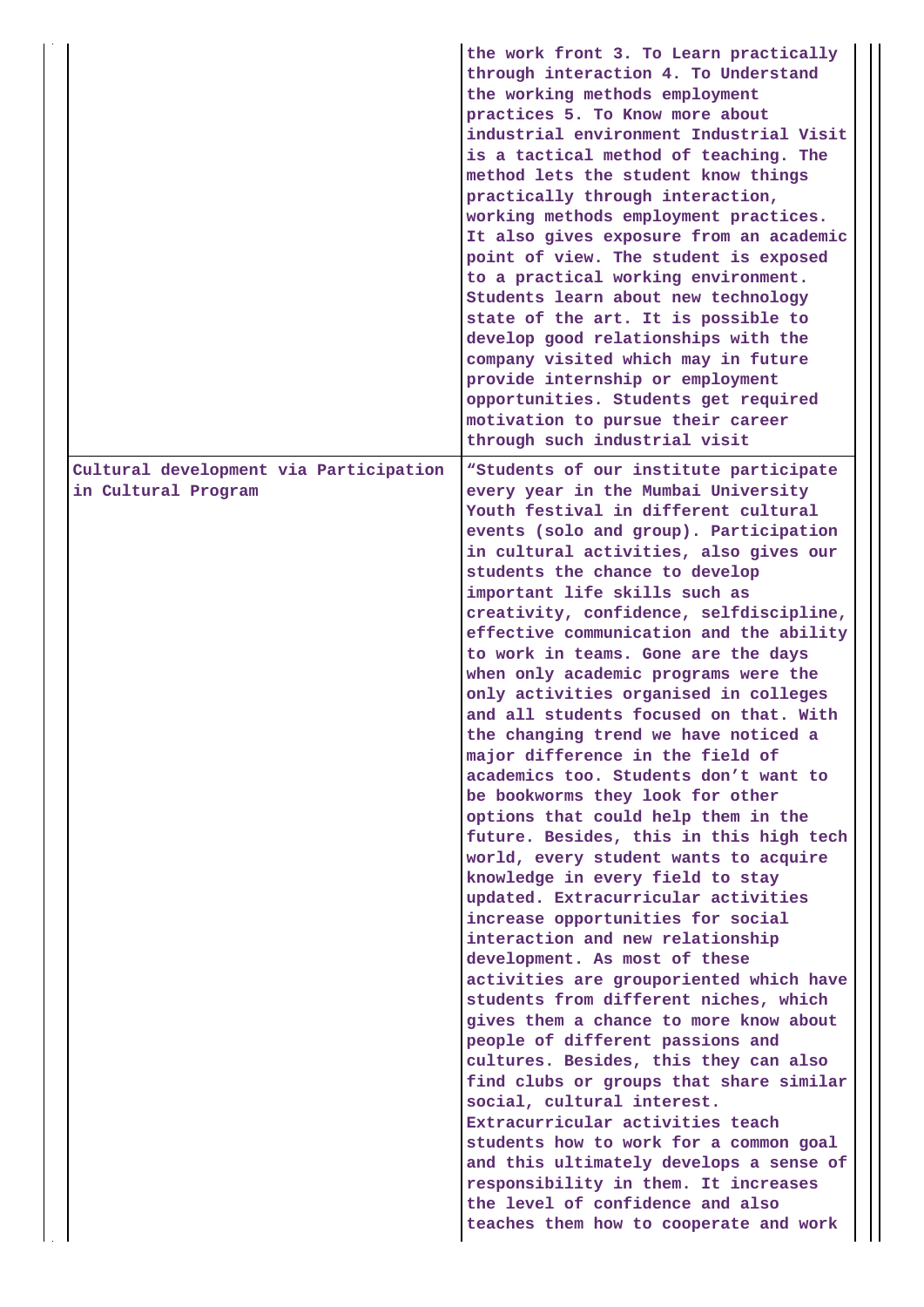|                                                    | with people in different conditions.                                                                                                                                                                                                                                                                                                                                                                                                                                                                                                                                                                                                                                                                                                                                                                                                                                                                                                                                                                                                                                                                                                                                                                                                                                                                                                                                                                                                           |
|----------------------------------------------------|------------------------------------------------------------------------------------------------------------------------------------------------------------------------------------------------------------------------------------------------------------------------------------------------------------------------------------------------------------------------------------------------------------------------------------------------------------------------------------------------------------------------------------------------------------------------------------------------------------------------------------------------------------------------------------------------------------------------------------------------------------------------------------------------------------------------------------------------------------------------------------------------------------------------------------------------------------------------------------------------------------------------------------------------------------------------------------------------------------------------------------------------------------------------------------------------------------------------------------------------------------------------------------------------------------------------------------------------------------------------------------------------------------------------------------------------|
| Project Base Learning                              | Students will be able to: 1. To Apply<br>Science and Engineering principles to<br>the solution of a complex engineering<br>problem. 2. To Recognize the basic<br>processes required for Project<br>Management and to define the key<br>elements of the design process. 3. To<br>Use the design process and methods to<br>arrive at creative solutions that are<br>relevant to the context and user needs.<br>4. To clearly define a problem,<br>recognizing uncertainty and creative<br>thinking in the approach to solving a<br>problem and consequently discuss<br>potential solutions and articulate<br>final recommendations. 5. To acquire<br>strong writing, research and oral<br>presentation skills to succeed in their<br>studies. 6. To demonstrate ones<br>professional ethics, responsibility and<br>behaviour when working with ones peers.<br>7. To practice written visual and oral<br>communication styles. 8. To explain the<br>roles and responsibilities of engineers<br>to the solution of engineering problems<br>within societal and cultural settings.<br>Project Based Learning: Understanding<br>of theoretical knowledge through its<br>practical implementation is key to any<br>learning. Implementing small ideas<br>based on any theoretical concept<br>through simple projects is always<br>better for learning. Such projects may<br>be of any difficulty level i.e. minor<br>to major project implementations |
| Optimization Resource through open<br>source Tools | Details of various open source tools<br>used are as follows: Multi Router<br>Traffic Grapher is a free software for<br>monitoring and measuring the traffic<br>load on network links. It allows the<br>user to see traffic load on a network<br>over time in graphical form. Network<br>Simulator 2 is a name for a series of<br>discrete event network simulators,<br>specifically ns1, ns2, and ns3. All are<br>discrete event computer network<br>simulators. This tool runs on Linux. It<br>is a discreet event simulator targeted<br>at networking research and provides<br>substantial support for simulation of<br>routing, multicast protocols and IP<br>protocols, such as UDP, TCP, RTP and<br>SRM over wired and wireless networks.<br>WHO IS is a query and response protocol<br>that is widely used for querying<br>databases that store the registered                                                                                                                                                                                                                                                                                                                                                                                                                                                                                                                                                                           |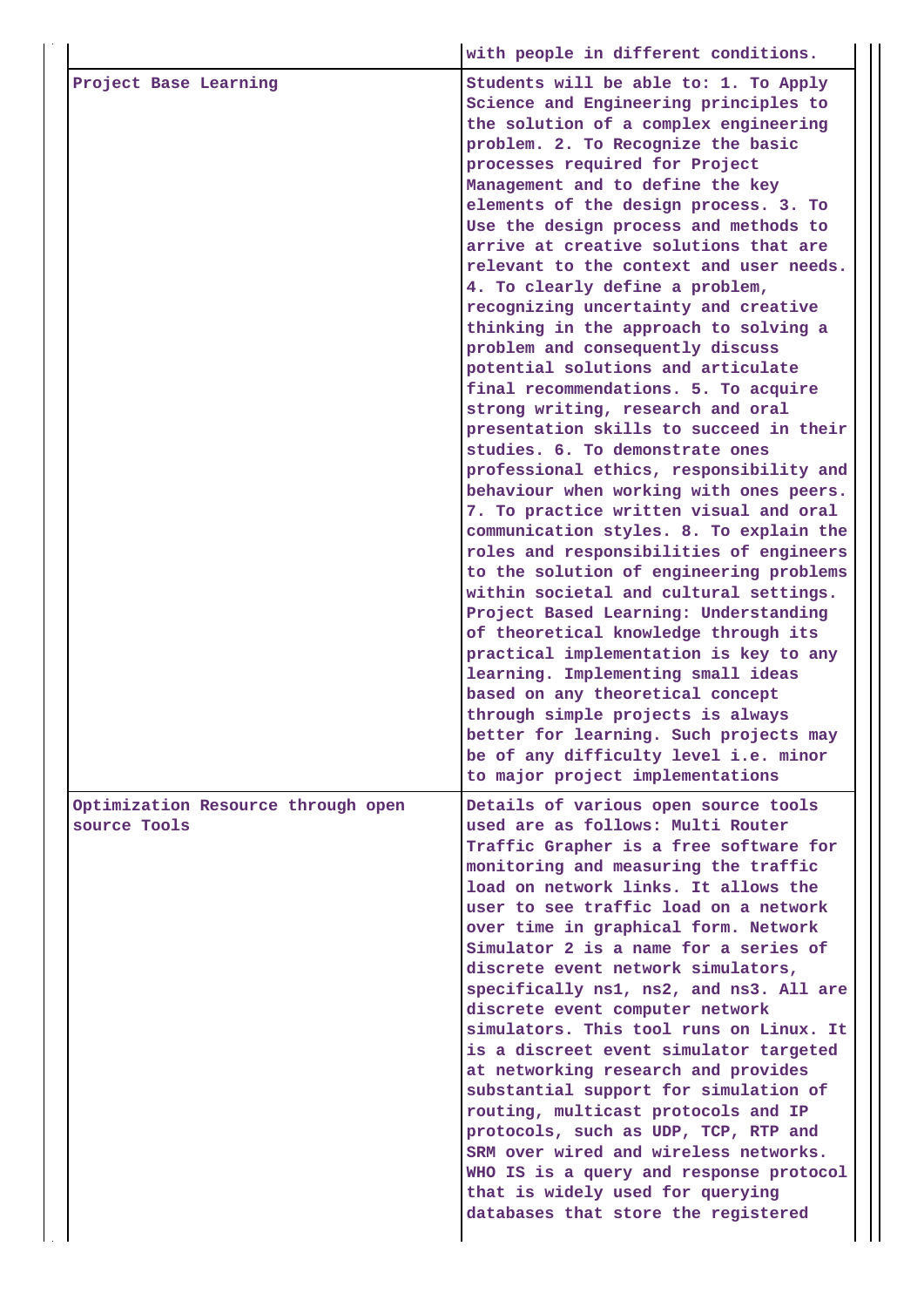| Timely Students Skills Assessment<br>through External Agency                                                         | users or assignees of an Internet<br>resource, such as a domain name, an IP<br>address block or an autonomous system,<br>but is also used for a wider range of<br>other information.<br>TPO cell has initiated Students Skills<br>assessment through External Agency i.e.<br>First naukari and O breathing brain:<br>This assessment helps students to<br>understand their mathematical ability.<br>Responsing ability and programming<br>knowledge. Application of knowledge<br>time management, language skills.<br>Student skill assessment: FNAT Student<br>skill assessment: FNCODE MaTPO<br>Diagnostic assessment Test Series |  |  |
|----------------------------------------------------------------------------------------------------------------------|-------------------------------------------------------------------------------------------------------------------------------------------------------------------------------------------------------------------------------------------------------------------------------------------------------------------------------------------------------------------------------------------------------------------------------------------------------------------------------------------------------------------------------------------------------------------------------------------------------------------------------------|--|--|
|                                                                                                                      | View File                                                                                                                                                                                                                                                                                                                                                                                                                                                                                                                                                                                                                           |  |  |
| 14. Whether AQAR was placed before statutory<br>body?                                                                | Yes                                                                                                                                                                                                                                                                                                                                                                                                                                                                                                                                                                                                                                 |  |  |
| Name of Statutory Body                                                                                               | <b>Meeting Date</b>                                                                                                                                                                                                                                                                                                                                                                                                                                                                                                                                                                                                                 |  |  |
| Local Management Committee                                                                                           | 15-Sep-2020                                                                                                                                                                                                                                                                                                                                                                                                                                                                                                                                                                                                                         |  |  |
| 15. Whether NAAC/or any other accredited<br>body(s) visited IQAC or interacted with it to<br>assess the functioning? | No.                                                                                                                                                                                                                                                                                                                                                                                                                                                                                                                                                                                                                                 |  |  |
| 16. Whether institutional data submitted to<br><b>AISHE:</b>                                                         | Yes                                                                                                                                                                                                                                                                                                                                                                                                                                                                                                                                                                                                                                 |  |  |
| Year of Submission                                                                                                   | 2020                                                                                                                                                                                                                                                                                                                                                                                                                                                                                                                                                                                                                                |  |  |
| Date of Submission                                                                                                   | $09 - Jan - 2020$                                                                                                                                                                                                                                                                                                                                                                                                                                                                                                                                                                                                                   |  |  |
| 17. Does the Institution have Management<br><b>Information System?</b>                                               | Yes                                                                                                                                                                                                                                                                                                                                                                                                                                                                                                                                                                                                                                 |  |  |
| If yes, give a brief descripiton and a list of modules<br>currently operational (maximum 500 words)                  | Institute different modules (ERP) 1.<br>Student Management a. Add new student<br>details (Unique ID to every newly<br>admitted/existing student). b. Edit<br>student details. c. Batch allotment. d.<br>Batch shifting. e . Add student<br>attendance. f. Personal Tutor<br>allotment. g. Facility to scan and<br>store compulsory documents. h.<br>Photograph can be stored. i. Previous<br>academic record. j. Address details<br>such permanent, correspondence,<br>guardian etc. k. Parent local guardian<br>details. 1. Academic fee receivable                                                                                |  |  |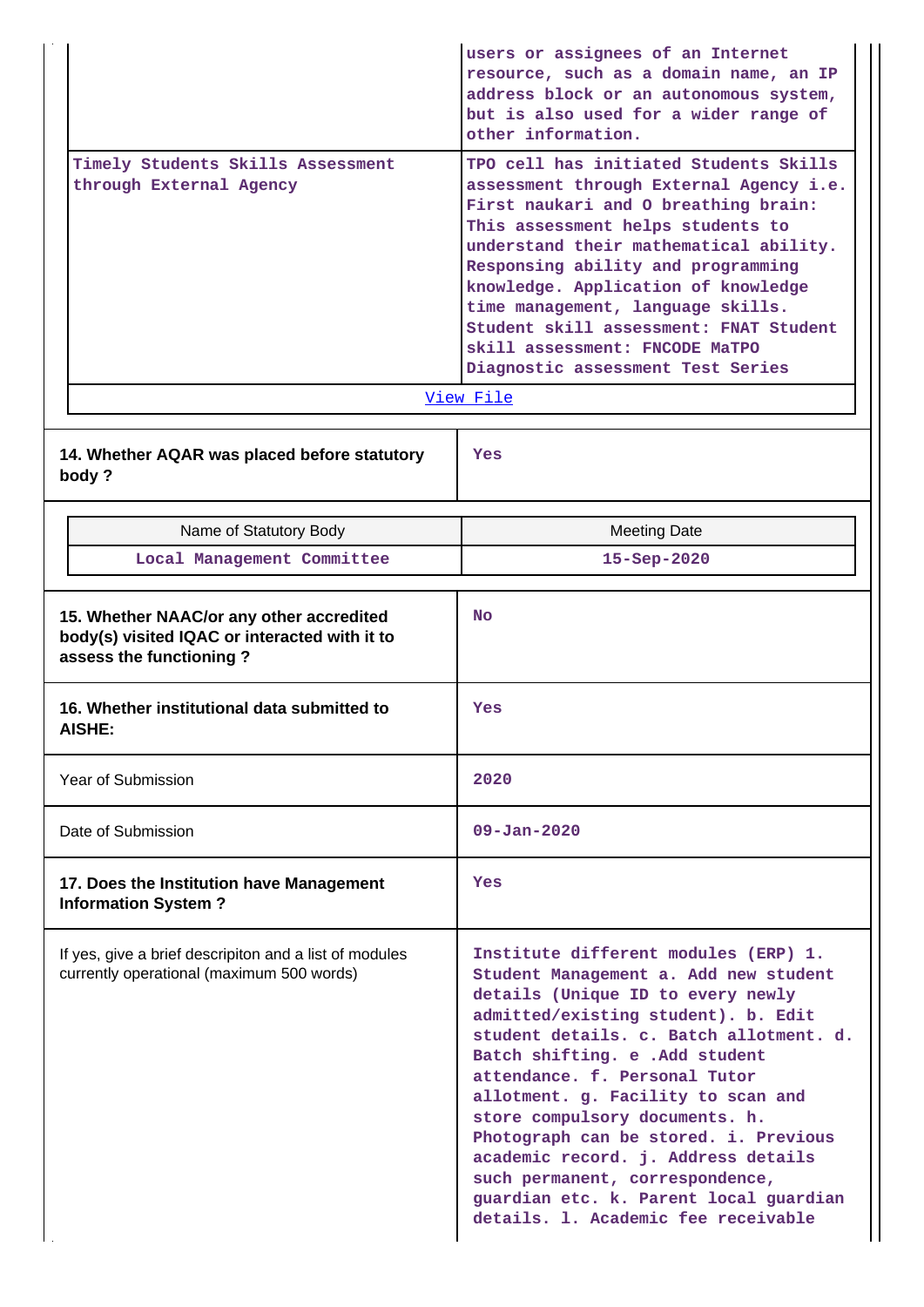**generation at the time of admission. m. Other fee charges can be made applicable. n. Online Registration/Admission o. Student Time Table. p. Result status can be defined such as Passed, Failed, and Resit… etc. p. Result status can be defined such as Passed, Failed, and Resit…etc q. Award Transfer. r. All Student Scholarship report. s. Keeps track of student's attendance in class. t. Generates defaulter list as per predefined parameters. u. Accepts fees and generates fee receipts. Maintains individual fee head ledger. Displays up to date fee status. v. Creates useful MIS reports like daily fees received, outstanding amount, defaulter list… etc. 2. Employee Management a. Unique ID to every employee with Unique Username and Password for Login facility provided in Software. b. All the transactions are recorded, against the ID only. c. Grade wise, designation wise allocation. d. Working types such as permanent, temporary and part time etc. e. Personal Information. f. Facility to scan and store Compulsory Documents. g. Office information covers department, Job profile, grade, etc. h. Photograph of the employee. i. Complete Qualifications details. j. Previous experience. k. Multiple addresses details such as permanent, correspondence. l. Family Details. m. Processes salary of employees based on configurable components. Employees can view salary slip. n. Generates the required financial and management AdHoc reports as per predefined format. 3. Attendance a. Lecturer view/Edit for student attendance (daily,weekly, monthly). b. Average Attendance per subject report. d. Student Attendance chart per subject report. e. Student Attendance per day report. f. Attendance completion per Teacher report. g. Attendance completion per class report. h. Absence Summary report. i. Issuing warning letters for students as per predefined criteria. 4. Alumni Students a. Admission details. b. Student details. c. Facility to scan and store Compulsory Documents such as Address Proof, ID proof etc. d. Previous academic record. f. News notices. g. Alumni allocation/availability details. h.**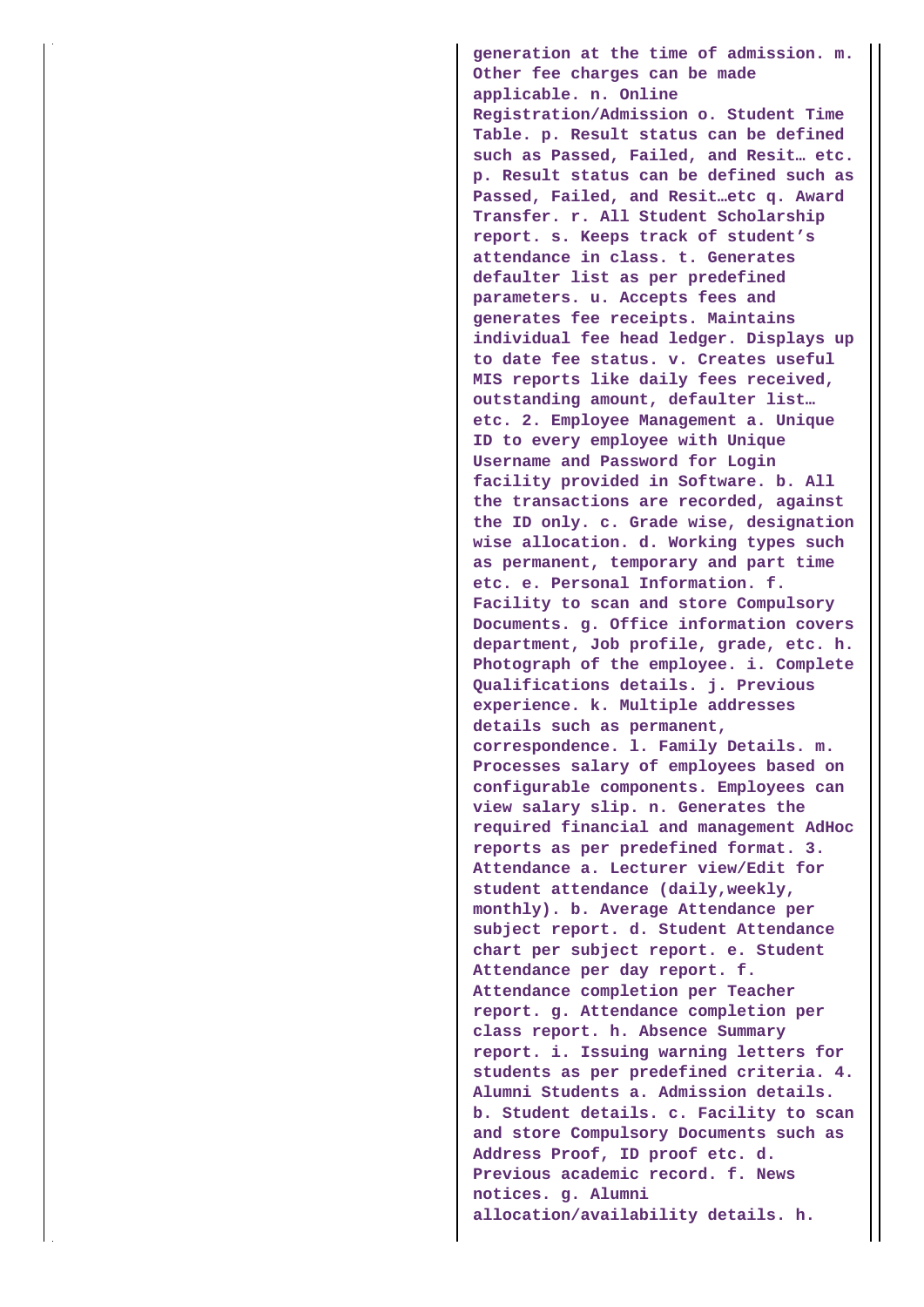**Part B** 

## **CRITERION I – CURRICULAR ASPECTS**

#### **1.1 – Curriculum Planning and Implementation**

 1.1.1 – Institution has the mechanism for well planned curriculum delivery and documentation. Explain in 500 words

 **Our Institution has the mechanism for well-planned curriculum delivery and documentation. Apart from the traditional teaching-learning methods of white board and lecturing method, our college lays great emphasis on curriculum delivery through interactive learning. An academic calendar is prepared in advance and published on website and displayed on notice board. Each department invites industry experts to deliver guest lecturers in their respective field of work. This enables the students to get an insight into the real Industrial world. Since students come from rural backgrounds, extra lectures of soft skills and core subjects are organized for each course. Academically poor and academically very good students are intermixed in a special programme and special attention is given through peer to peer learning systems as well as a special mentorship program. Special attention is given by way of extra Lectures, foundation course and special induction program for lateral entry students. The progress of the students is maintained through regular tests, presentations and semester end exams. Remedial classes, bridge lectures and tutorials are conducted for the weaker students. Students are made to undergo these trainings which supplement the main course delivery by teachers. Special course material is hosted on the e/learning system which includes videos, PPT's, and sketches, model demonstrations and e/books. The students are encouraged to undertake live projects and internships to supplement learning. The program envisages a system wherein the students are taken to the industry where they can actually observe the application running in production set up. This helps the student to understand the topic in a better way and he can correlate the teaching with practice. The students are encouraged to research on topics within the curriculum as well as on crosscutting issues and present research papers or presentations with recommendations to solutions. Critical thinking is encouraged through the various debates, role playing and class discussions. The curriculum is enhanced through conduct of projects and field trips giving insights beyond the syllabus. The college arranges an array of cocurricular activities to enrich the curriculum. All classrooms are ICT equipped and Wi-Fi enabled. This provides for interactive classroom learning. The college also has a multimedia library and subscribes to numerous journals so that both students and Professors can keep abreast of changing trends in their respective subjects. We also subscribe to E-journals, E-learning resource centre(ELRC). A record of the students use of the numerous library facilities is maintained by the Librarian. The responses gathered via the student feedback survey helps us to identify areas of improvement in curriculum delivery and evaluation methods. Documentation of the curricular, co/curricular and extracurricular activities of the students is done through a decentralized system of governance through various committees and are collated in an internal ERP system. The student progress is mapped and documented by the academic department of administration, centralized examination system. The institution has a system of course files of every teacher in which the teacher documents Teaching plans in every subject (both Theory and Lab).**

1.1.2 – Certificate/ Diploma Courses introduced during the academic year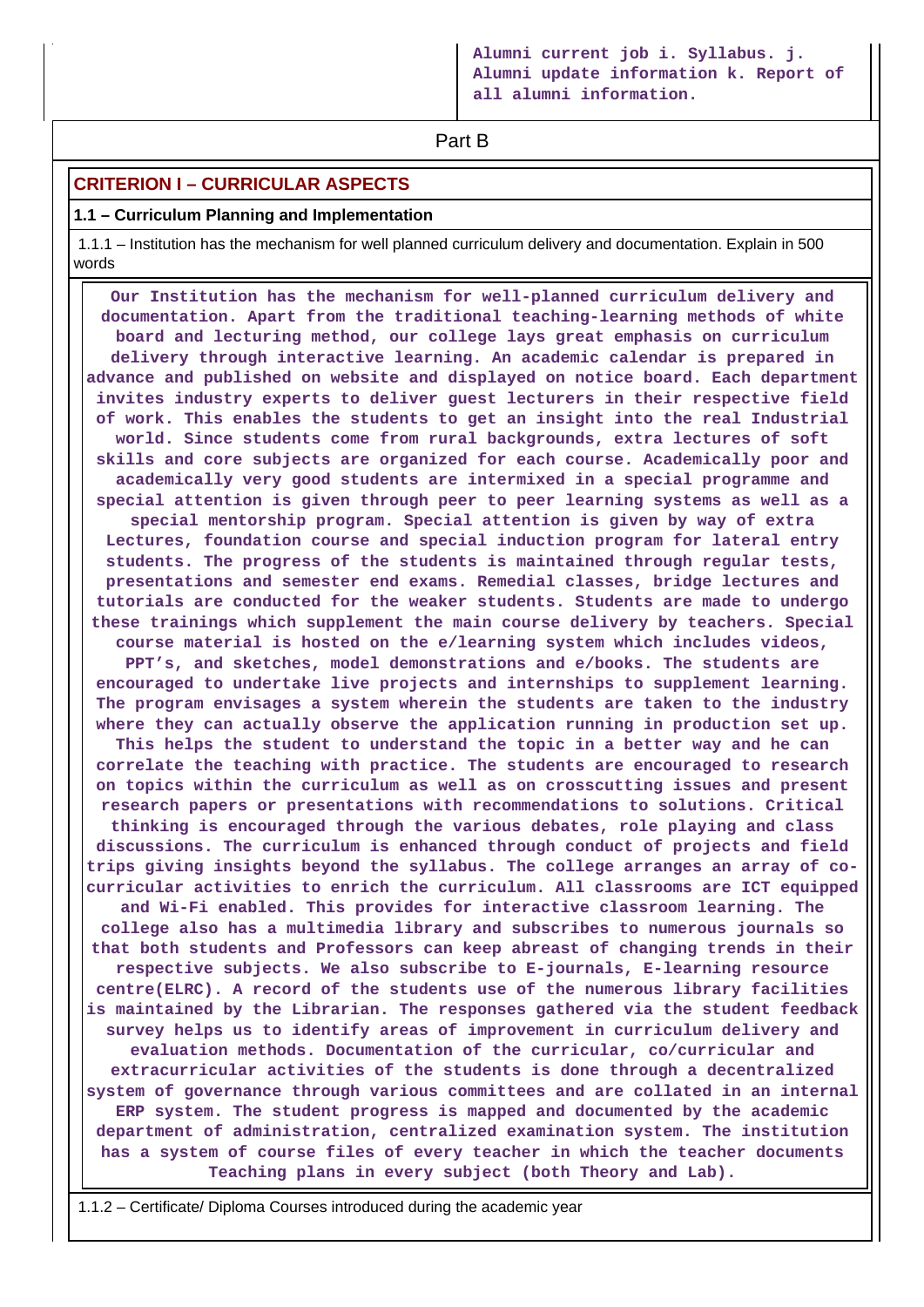| Certificate                                                                  | Diploma Courses                                               | Dates of<br>Introduction                                                                                | <b>Duration</b> | Focus on employ<br>ability/entreprene<br>urship                 | <b>Skill</b><br>Development                                                         |
|------------------------------------------------------------------------------|---------------------------------------------------------------|---------------------------------------------------------------------------------------------------------|-----------------|-----------------------------------------------------------------|-------------------------------------------------------------------------------------|
| Infrastruc<br>ture<br>Development                                            | <b>NIL</b>                                                    | 12/10/2019                                                                                              | $\overline{2}$  | entreprene<br>urship                                            | <b>NIL</b>                                                                          |
| Design Of<br>Performance<br>and Race<br>Vehicle<br>Dynamics and<br>Designing | <b>NIL</b>                                                    | 08/07/2019                                                                                              | 7               | entreprene<br>urship                                            | Design Of<br>Performance<br>and Race<br>Vehicle<br>Dynamics<br>skill<br>development |
| Python                                                                       | <b>NIL</b>                                                    | 20/12/2019                                                                                              | 15              | entreprene<br>urship                                            | programming<br>skill<br>development                                                 |
| Induction<br>programme                                                       | <b>NIL</b>                                                    | 06/08/2020                                                                                              | 01              | entreprene<br>urship                                            | <b>NIL</b>                                                                          |
| $HCIA - AI$                                                                  | <b>NIL</b>                                                    | 17/08/2020                                                                                              | 30              | employabil<br>ity                                               | Student<br>and Faculty<br>Skill<br>Development                                      |
| 1.2 - Academic Flexibility                                                   |                                                               |                                                                                                         |                 |                                                                 |                                                                                     |
|                                                                              |                                                               | 1.2.1 - New programmes/courses introduced during the academic year                                      |                 |                                                                 |                                                                                     |
|                                                                              |                                                               |                                                                                                         |                 |                                                                 |                                                                                     |
|                                                                              | Programme/Course                                              | Programme Specialization                                                                                |                 | Dates of Introduction                                           |                                                                                     |
|                                                                              | BE                                                            | Multimedia System                                                                                       |                 |                                                                 | 13/07/2020                                                                          |
|                                                                              | BE                                                            | Press tool Design<br>MEDLO5011                                                                          |                 |                                                                 | 13/07/2020                                                                          |
| BE                                                                           |                                                               | Industrial Automation<br><b>MEDL06012</b>                                                               |                 |                                                                 | 15/01/2020                                                                          |
|                                                                              |                                                               | View File                                                                                               |                 |                                                                 |                                                                                     |
|                                                                              | affiliated Colleges (if applicable) during the academic year. | 1.2.2 - Programmes in which Choice Based Credit System (CBCS)/Elective course system implemented at the |                 |                                                                 |                                                                                     |
|                                                                              | Name of programmes adopting<br><b>CBCS</b>                    | Programme Specialization                                                                                |                 | Date of implementation of<br><b>CBCS/Elective Course System</b> |                                                                                     |
|                                                                              | BE                                                            | <b>CHEMICAL</b>                                                                                         |                 |                                                                 | 07/07/2019                                                                          |
|                                                                              | BE                                                            | <b>MECHANICAL</b>                                                                                       |                 |                                                                 | 07/07/2019                                                                          |
|                                                                              | BE                                                            | <b>COMPUTER</b>                                                                                         |                 |                                                                 | 07/07/2019                                                                          |
|                                                                              | BE                                                            | ELECTRONICS AND<br><b>TELECOMMUNICATION</b>                                                             |                 |                                                                 | 07/07/2019                                                                          |
|                                                                              | BE                                                            | <b>CIVIL</b>                                                                                            |                 |                                                                 | 07/07/2019                                                                          |
|                                                                              |                                                               | 1.2.3 - Students enrolled in Certificate/ Diploma Courses introduced during the year                    |                 |                                                                 |                                                                                     |
|                                                                              |                                                               | Certificate                                                                                             |                 | Diploma Course                                                  |                                                                                     |
|                                                                              | Number of Students                                            | 14                                                                                                      |                 |                                                                 | Nil                                                                                 |

**1.3 – Curriculum Enrichment**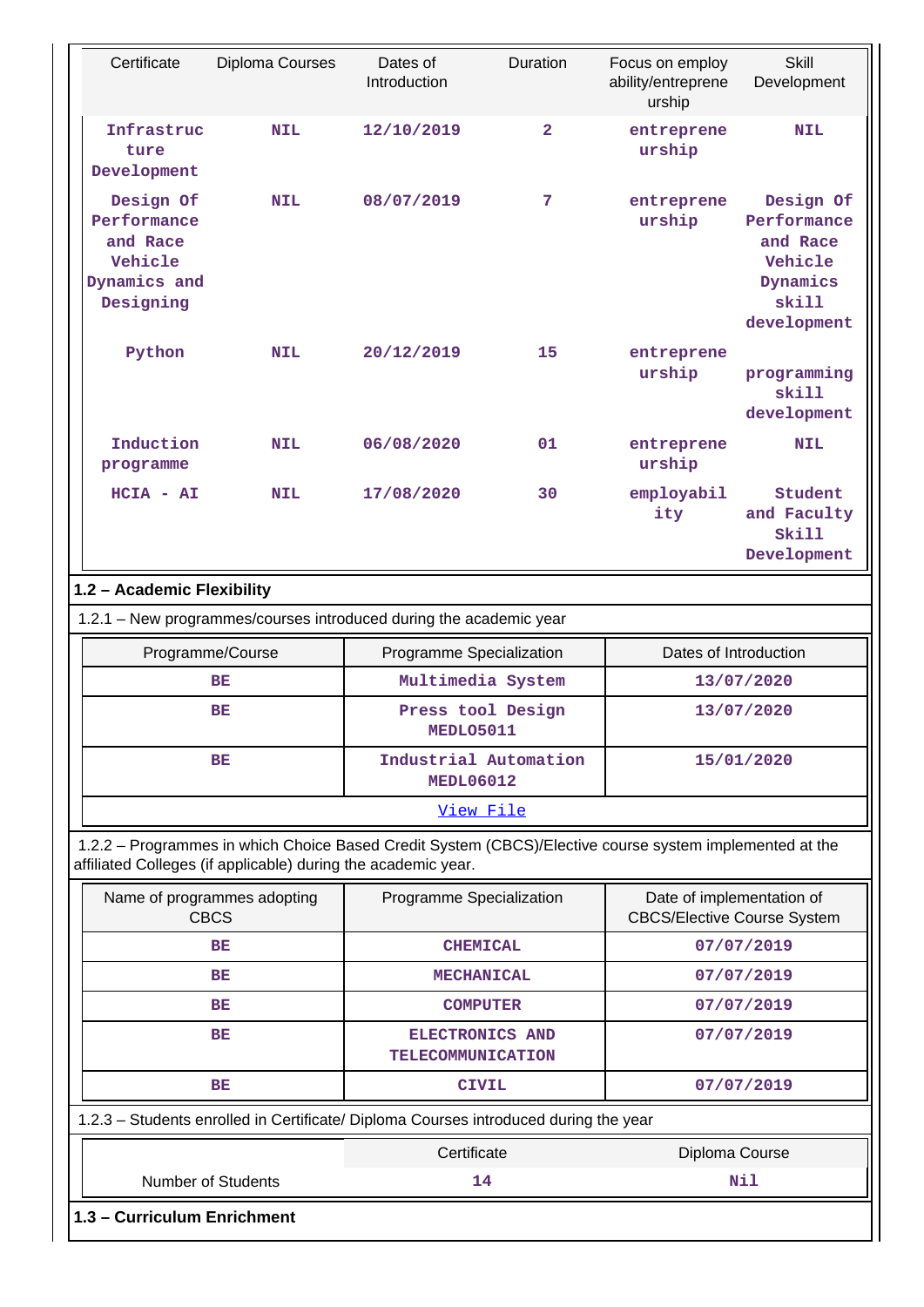| 1.3.1 – Value-added courses imparting transferable and life skills offered during the year                                                                                                                                              |                                                     |                   |                                                              |  |
|-----------------------------------------------------------------------------------------------------------------------------------------------------------------------------------------------------------------------------------------|-----------------------------------------------------|-------------------|--------------------------------------------------------------|--|
| <b>Value Added Courses</b>                                                                                                                                                                                                              | Number of Students Enrolled<br>Date of Introduction |                   |                                                              |  |
| Falcon-09                                                                                                                                                                                                                               | 15/08/2019                                          |                   | 19                                                           |  |
| Research Paper<br>Preparation and<br>Publication                                                                                                                                                                                        | 25/05/2020                                          |                   | 90                                                           |  |
| Cloud Computing                                                                                                                                                                                                                         |                                                     | 29/02/2020        | 48                                                           |  |
| C and Cpp Programming                                                                                                                                                                                                                   |                                                     | 06/01/2020        | 115                                                          |  |
| Algorithms for<br>Networked World                                                                                                                                                                                                       |                                                     | 07/03/2020        | 40                                                           |  |
| PCB Design                                                                                                                                                                                                                              |                                                     | 21/08/2019        | 21                                                           |  |
| Design Of Performance<br>and Race Vehicle Dynamics<br>and Designing                                                                                                                                                                     |                                                     | 08/07/2019        | 24                                                           |  |
|                                                                                                                                                                                                                                         |                                                     | View File         |                                                              |  |
| 1.3.2 - Field Projects / Internships under taken during the year                                                                                                                                                                        |                                                     |                   |                                                              |  |
| Project/Programme Title                                                                                                                                                                                                                 | Programme Specialization                            |                   | No. of students enrolled for Field<br>Projects / Internships |  |
| <b>BE</b>                                                                                                                                                                                                                               |                                                     | <b>CHEMICAL</b>   | 242                                                          |  |
| BE                                                                                                                                                                                                                                      |                                                     | <b>MECHANICAL</b> | 166                                                          |  |
| BE                                                                                                                                                                                                                                      |                                                     | <b>COMPUTER</b>   | 35                                                           |  |
| BE                                                                                                                                                                                                                                      | <b>TELECOMMUNICATION</b>                            | ELECTRONICS AND   | 135                                                          |  |
| BE                                                                                                                                                                                                                                      |                                                     | <b>CIVIL</b>      | 74                                                           |  |
|                                                                                                                                                                                                                                         |                                                     | No file uploaded. |                                                              |  |
| 1.4 - Feedback System                                                                                                                                                                                                                   |                                                     |                   |                                                              |  |
| 1.4.1 – Whether structured feedback received from all the stakeholders.                                                                                                                                                                 |                                                     |                   |                                                              |  |
| <b>Students</b>                                                                                                                                                                                                                         |                                                     |                   | Yes                                                          |  |
| <b>Teachers</b>                                                                                                                                                                                                                         |                                                     | No                |                                                              |  |
| Employers                                                                                                                                                                                                                               |                                                     | Yes               |                                                              |  |
| Alumni                                                                                                                                                                                                                                  |                                                     | Yes               |                                                              |  |
| Parents                                                                                                                                                                                                                                 |                                                     | Yes               |                                                              |  |
| 1.4.2 - How the feedback obtained is being analyzed and utilized for overall development of the institution?<br>(maximum 500 words)                                                                                                     |                                                     |                   |                                                              |  |
| <b>Feedback Obtained</b>                                                                                                                                                                                                                |                                                     |                   |                                                              |  |
| For conducting and analyzing the students' feedback, an Institute level<br>feedback committee is formed. The committee comprises two members from each<br>department, one teaching one non teaching faculty. The committee prepares the |                                                     |                   |                                                              |  |

**department, one teaching one non teaching faculty. The committee prepares the feedback from using Google quiz. This quiz contains 17 questions for theory courses 7 questions for practical courses. The feedback is conducted twice a semester. First feedback is conducted during first sessional examination and second feedback conducted during the second sessional examination. These feedback forms are analyzed. Based on analysis each teacher is assessed for his/her performance. The analysis of feedback is conveyed to each faculty through the Head of Department. If the feedback of a faculty is poor, he is**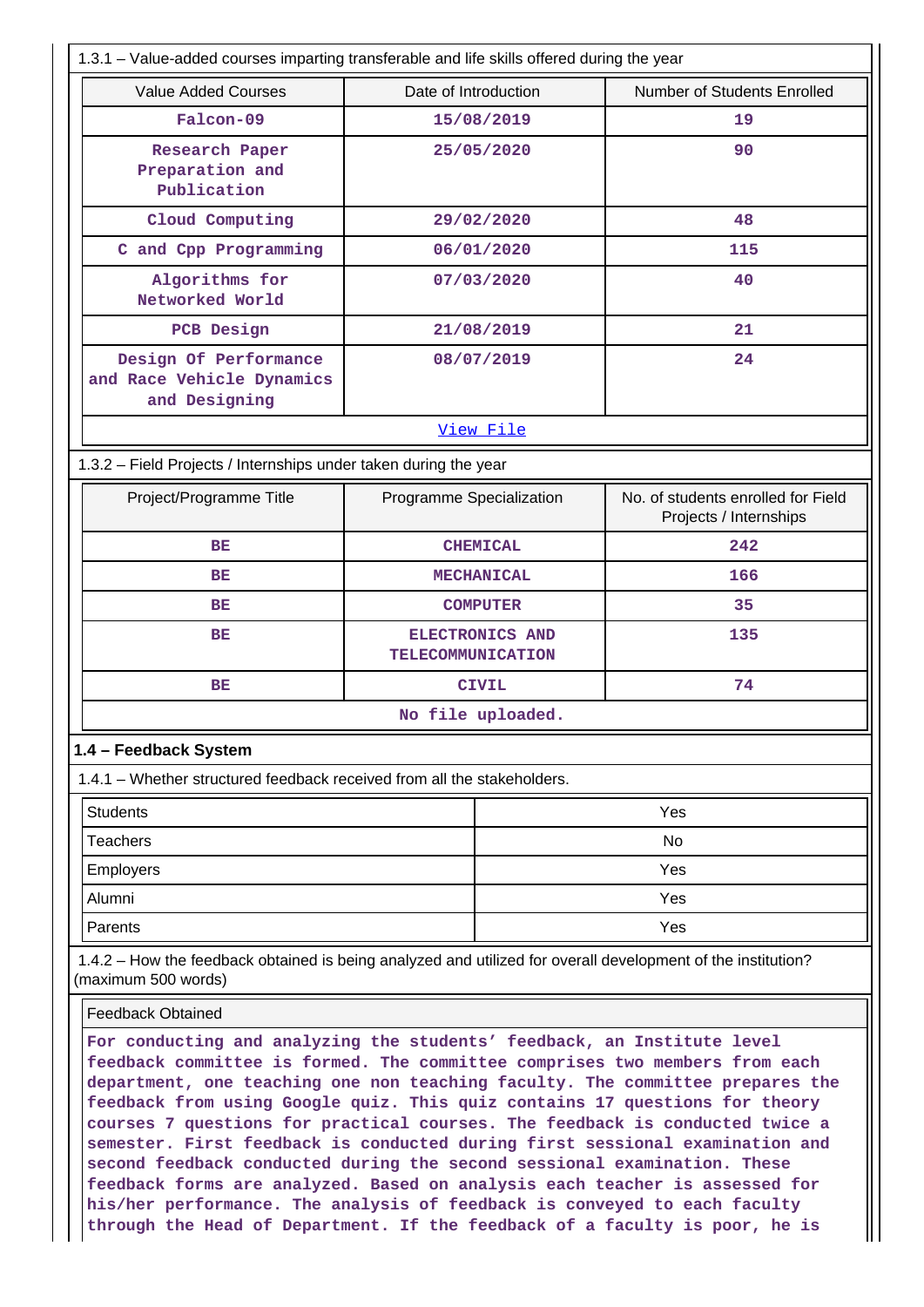**counseled by the respective Head of Department and suggested to improve his /her performance. For the faculty having good feedback, the HoD appreciates him/her. The parents' feedback is collected during the parent's meet. The questions in the feedback are mainly about various facilities in college, infrastructure, information by college are involved in the form. It is conducted twice a year. In these meetings, parents are apprised of the ward's attendance in various subjects along with syllabus coverage and results / academic performances of students. The alumni feedback is collected during the alumni meet. Alumni association is formed in order to have a better bond of interaction between alumni and institution. Each discipline has their alumni association member to represent and lead the activities related to the alumni association. Students and faculty members of the department are the members of the Alumni Association. Alumni meet is arranged every year. During alumni meet feedback from alumni has been taken. This feedback mainly consists of questions related to technological advances, employability potential, research potential, curriculum relevance with industry etc. The employer's feedback is collected during HR meet or campus recruitment. . This feedback consists of questions related to technological advances, employability potential, research potential, curriculum relevance with industry etc. All the feedbacks are analyzed put forth the IQAC for implementation of necessary actions. Feedbacks received from students, parents and alumni are collated and analyzed for needed remedial actions as found suitable and implemented from time to time. These feedbacks with required actions are also presented and discussed in LMC Meetings and IQAC Meetings. The feedback received from stakeholders is assessed and put forth in the Departmental Academic Advisory Board which in turn is useful in gap identification and curriculum enhancement. GIT(Gharda Institute of Technology) also conducts feedback on curriculum, infrastructure and overall facilities. To achieve the Institute's vision to be a centre of excellence in technical education, the program curriculum, its delivery evaluation plays the most vital role. The curriculum of all the programs is the riding vehicle through which teachers impart their knowledge.**

#### **CRITERION II – TEACHING- LEARNING AND EVALUATION**

#### **2.1 – Student Enrolment and Profile**

 $\sqrt{211}$  – Demand Ratio during the year

| <b>Domand Ratio darling the year</b>                          |                                                              |              |                                                              |                                                                                       |    |                                                                                       |                                                             |  |  |  |  |
|---------------------------------------------------------------|--------------------------------------------------------------|--------------|--------------------------------------------------------------|---------------------------------------------------------------------------------------|----|---------------------------------------------------------------------------------------|-------------------------------------------------------------|--|--|--|--|
| Name of the<br>Programme                                      | Programme<br>Specialization                                  |              | available                                                    | Number of seats                                                                       |    | Number of<br>Application received                                                     | <b>Students Enrolled</b>                                    |  |  |  |  |
| BE                                                            | <b>CHEMICAL</b>                                              |              |                                                              | 60                                                                                    |    | 27                                                                                    | 27                                                          |  |  |  |  |
| <b>BE</b>                                                     | <b>MECHANICAL</b>                                            |              | 60                                                           |                                                                                       | 21 | 21                                                                                    |                                                             |  |  |  |  |
| <b>BE</b>                                                     | <b>COMPUTER</b>                                              |              | 60                                                           |                                                                                       | 57 | 57                                                                                    |                                                             |  |  |  |  |
| BE                                                            | ELECTRONICS &<br>т<br><b>ELECOMMUNICATIO</b><br>N            |              |                                                              | 60                                                                                    |    | 8                                                                                     | 8                                                           |  |  |  |  |
| BE                                                            |                                                              | <b>CIVIL</b> |                                                              | 60                                                                                    |    | 15                                                                                    | 15                                                          |  |  |  |  |
|                                                               |                                                              |              |                                                              | No file uploaded.                                                                     |    |                                                                                       |                                                             |  |  |  |  |
| 2.2 – Catering to Student Diversity                           |                                                              |              |                                                              |                                                                                       |    |                                                                                       |                                                             |  |  |  |  |
| 2.2.1 - Student - Full time teacher ratio (current year data) |                                                              |              |                                                              |                                                                                       |    |                                                                                       |                                                             |  |  |  |  |
| Year                                                          | Number of<br>students enrolled<br>in the institution<br>(UG) |              | Number of<br>students enrolled<br>in the institution<br>(PG) | Number of<br>fulltime teachers<br>available in the<br>institution<br>teaching only UG |    | Number of<br>fulltime teachers<br>available in the<br>institution<br>teaching only PG | Number of<br>teachers<br>teaching both UG<br>and PG courses |  |  |  |  |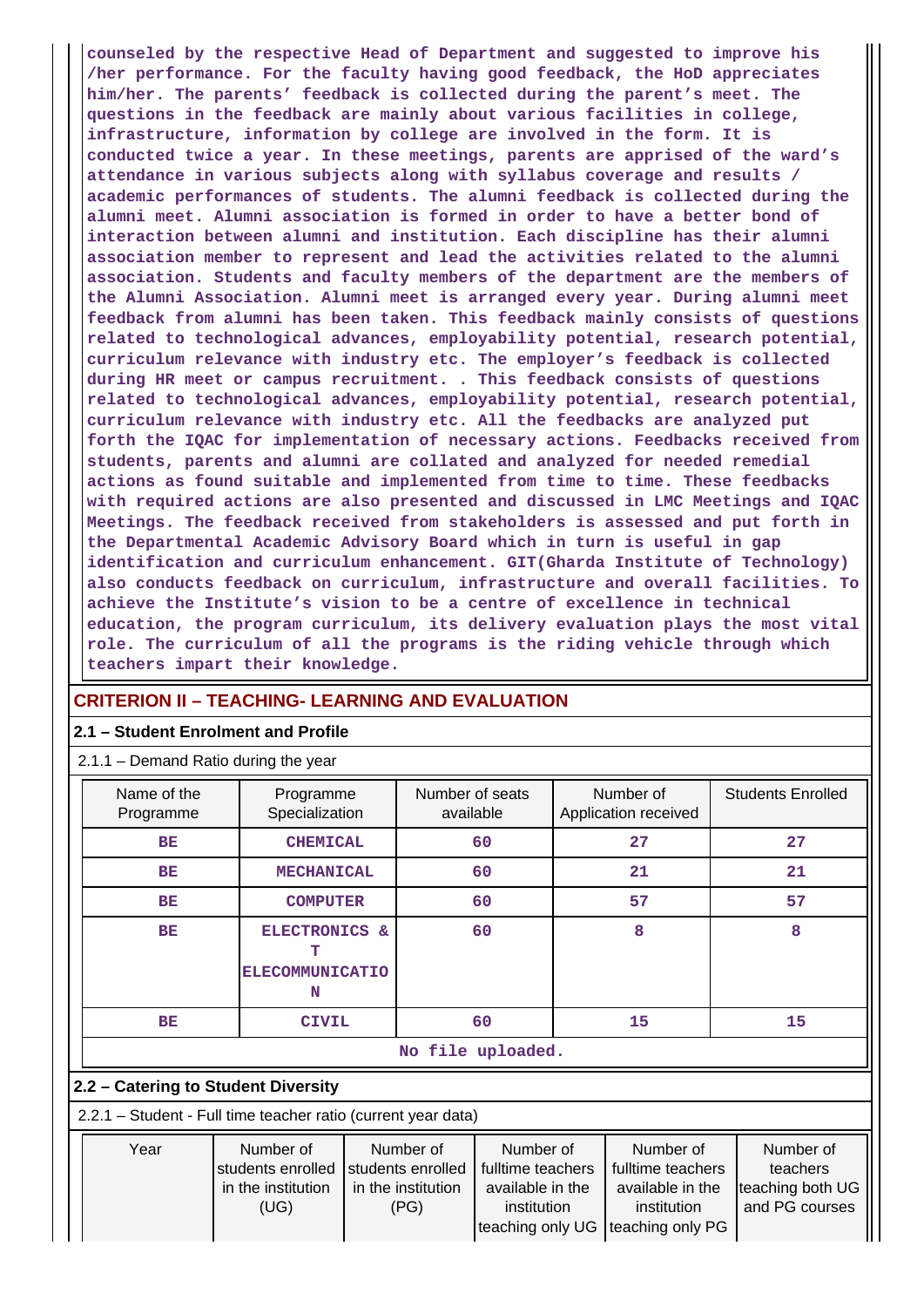| ٠.   |            |             | courses | courses |              |
|------|------------|-------------|---------|---------|--------------|
| 2019 | 0.72       | <b>Nill</b> | --      | ស÷ា ។   | <b>NH 11</b> |
|      | <i>, ,</i> | ᅒᆠᄘ         | ັບ      | ----    | ----         |

### **2.3 – Teaching - Learning Process**

 2.3.1 – Percentage of teachers using ICT for effective teaching with Learning Management Systems (LMS), Elearning resources etc. (current year data)

| Number of<br>Teachers on Roll | Number of<br>teachers using<br>ICT (LMS, e-<br>Resources) | <b>ICT Tools and</b><br>resources<br>available | Number of ICT<br>enabled<br><b>Classrooms</b> | Numberof smart<br>classrooms | E-resources and<br>techniques used |  |  |  |  |  |  |
|-------------------------------|-----------------------------------------------------------|------------------------------------------------|-----------------------------------------------|------------------------------|------------------------------------|--|--|--|--|--|--|
| 63                            | 60                                                        |                                                | 12                                            |                              |                                    |  |  |  |  |  |  |
|                               | _<br>-- -<br>$\sim$ $\sim$ $\sim$ $\sim$ $\sim$           |                                                |                                               |                              |                                    |  |  |  |  |  |  |

[View File of ICT Tools and resources](https://assessmentonline.naac.gov.in/public/Postacc/ict_tools/6800_ict_tools_1612157486.xlsx)

[View File of E-resources and techniques used](https://assessmentonline.naac.gov.in/public/Postacc/e_resource/6800_e_resource_1622288454.xlsx)

#### 2.3.2 – Students mentoring system available in the institution? Give details. (maximum 500 words)

Goal: The goals and objectives of Student Mentor relationship: • Help to identify career paths for students. • Support students personal growth. • Provide an opportunity for students to learn and practice professional networking skills. • Help students identify and pursue opportunities for employment related to their degrees. • Help to develop key talent through career development, education and learning, And Boosting engagement. Context: Mentorship is a relationship in which experienced person helps, guides other in order to get solution to their problems. Mentoring is more than 'giving advice', or passing on what your experience was in a particular area or situation. Its about motivating and empowering the students to identify their own issues and goals, and helping them to find ways of resolving or reaching them by understanding and respecting different ways of doing some particular task. Mentoring is nothing but any type of assistance, which formulates in the mental, physical, intellectual, academic and overall personality of pupil/students. In the present academic context, we depute our faculty as mentor and they have been allotted students as their mentee. Practice: Mentoring is a kind of guidance. Connecting the students with faculty members through mentoring is the most important part of student's educational life where mentor shares their knowledge, skills and experience to students to progress in their own lives and careers. In our institute there are 972 students and 54 faculty members working as a mentor of these students for counselling, academic related, career related and personal improvement of them. We make small groups of students and every faculty member is assigned a group of students for Mentoring. The faculty conducts meetings (individual and group) with the mentees and maintains the record of their complaints, suggestions, requirements, and grievances and take necessary actions related to curriculum implementation. Mentoring meetings (Individual and group) are conducted by faculty members every month. Issues related to academic performance, attendance, physical and mental status and any other personal problems are discussed and corrective measures are suggested. The problems raised by students are forwarded to departmental mentor coordinator in the form of individual monthly report by each mentor. The departmental mentor coordinators combine all individual reports submitted by each faculty and submit to mentor coordinator. And mentor coordinator sorts the suggestions or complaints as per curricular and non- curricular basis and forwards those to respective authorities to take corrective measures or actions. Problems Encountered: It is observed that most of our students are from rural area and family of poor education background. Though internet facility is available, still they are not aware of latest technology development and based new career opportunities. So we have requested our IQAC to take necessary actions regarding these problems. Evidences: The record of mentor ship program is kept with all faculty mentors in the form of Personal Information Form, attendance of every mentormentee meeting including Group meeting and individual meeting. The record of mentor ship program is used to monitor the progress of the students.

| Number of students enrolled in the<br>institution              |                         |    | Number of fulltime teachers |  | Mentor: Mentee Ratio                        |                             |  |  |  |
|----------------------------------------------------------------|-------------------------|----|-----------------------------|--|---------------------------------------------|-----------------------------|--|--|--|
| 972                                                            |                         | 63 |                             |  | 1:15                                        |                             |  |  |  |
| 2.4 – Teacher Profile and Quality                              |                         |    |                             |  |                                             |                             |  |  |  |
| 2.4.1 - Number of full time teachers appointed during the year |                         |    |                             |  |                                             |                             |  |  |  |
| No. of sanctioned<br>positions                                 | No. of filled positions |    | Vacant positions            |  | Positions filled during<br>the current year | No. of faculty with<br>Ph.D |  |  |  |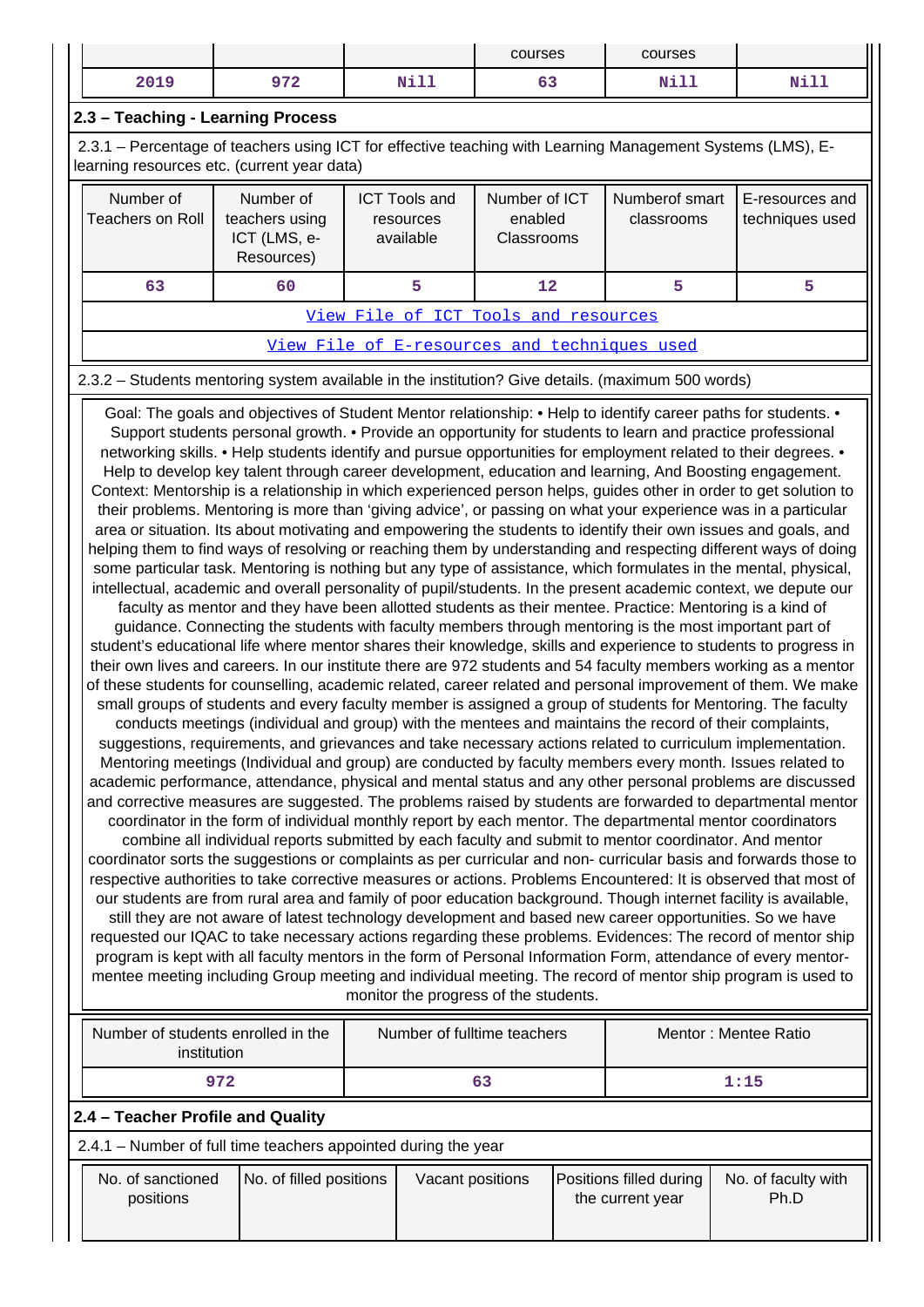| 63                                                                                                                             |  | 63                                                                                                         | <b>Nill</b>                 |                        | <b>Nill</b>                                                    |                                                                                       | 15                                                                                                                  |  |  |
|--------------------------------------------------------------------------------------------------------------------------------|--|------------------------------------------------------------------------------------------------------------|-----------------------------|------------------------|----------------------------------------------------------------|---------------------------------------------------------------------------------------|---------------------------------------------------------------------------------------------------------------------|--|--|
| International level from Government, recognised bodies during the year)                                                        |  |                                                                                                            |                             |                        |                                                                |                                                                                       | 2.4.2 - Honours and recognition received by teachers (received awards, recognition, fellowships at State, National, |  |  |
| Year of Award                                                                                                                  |  | Name of full time teachers<br>receiving awards from<br>state level, national level,<br>international level |                             | Designation            |                                                                | Name of the award,<br>fellowship, received from<br>Government or recognized<br>bodies |                                                                                                                     |  |  |
| 2019                                                                                                                           |  | Dr. Sunil Jayant<br>Kulkarni                                                                               |                             | Associate<br>Professor |                                                                | Member, Board of<br>Studies in Chemical<br>Engineering, Mumbai<br>University          |                                                                                                                     |  |  |
| 2019                                                                                                                           |  | Prof. Rajkumar<br>Bhimrao Pawar                                                                            |                             |                        | Assistant<br>Professor                                         |                                                                                       | Reviewer<br>Certificate NPTEL                                                                                       |  |  |
| No file uploaded.                                                                                                              |  |                                                                                                            |                             |                        |                                                                |                                                                                       |                                                                                                                     |  |  |
| 2.5 - Evaluation Process and Reforms                                                                                           |  |                                                                                                            |                             |                        |                                                                |                                                                                       |                                                                                                                     |  |  |
| 2.5.1 - Number of days from the date of semester-end/ year- end examination till the declaration of results during<br>the year |  |                                                                                                            |                             |                        |                                                                |                                                                                       |                                                                                                                     |  |  |
| Programme Name                                                                                                                 |  | Programme Code                                                                                             | Semester/year               |                        | Last date of the last<br>semester-end/year-<br>end examination |                                                                                       | Date of declaration of<br>results of semester-<br>end/year-end<br>examination                                       |  |  |
| BE                                                                                                                             |  | 1T00515                                                                                                    | 2019                        | <b>SEM 5/WINTER</b>    | 27/11/2019                                                     |                                                                                       | 06/02/2020                                                                                                          |  |  |
| BE                                                                                                                             |  | 1T00525                                                                                                    | <b>SEM 5/WINTER</b><br>2019 |                        | 27/11/2019                                                     |                                                                                       | 06/02/2020                                                                                                          |  |  |
| BE                                                                                                                             |  | 1T00524                                                                                                    | SEM 4/WINTER<br>2019        |                        | 19/12/2019                                                     |                                                                                       | 06/02/2020                                                                                                          |  |  |
| ВE                                                                                                                             |  | 1T00514                                                                                                    | 2019                        | <b>SEM 4/WINTER</b>    | 19/12/2019                                                     |                                                                                       | 06/02/2020                                                                                                          |  |  |
| BЕ                                                                                                                             |  | 1T00523                                                                                                    | 2019                        | <b>SEM 3/WINTER</b>    | 28/11/2019                                                     |                                                                                       | 06/02/2020                                                                                                          |  |  |
| <b>BE</b>                                                                                                                      |  | 1T00513                                                                                                    | 2019                        | SEM 3/WINTER           | 28/11/2019                                                     |                                                                                       | 06/02/2020                                                                                                          |  |  |
| ВE                                                                                                                             |  | 1T01812                                                                                                    | 2019                        | <b>SEM 2/WINTER</b>    | 18/12/2019                                                     |                                                                                       | 01/02/2020                                                                                                          |  |  |
| <b>BE</b>                                                                                                                      |  | 1T01822                                                                                                    | 2019                        | <b>SEM 2/WINTER</b>    | 18/12/2019                                                     |                                                                                       | 23/01/2020                                                                                                          |  |  |
| <b>BE</b>                                                                                                                      |  | 1T01821                                                                                                    | <b>SEM 1/WINTER</b><br>2019 |                        | 29/11/2019                                                     |                                                                                       | 24/12/2019                                                                                                          |  |  |
| BЕ<br>1T01831                                                                                                                  |  | 2019                                                                                                       | SEM 1/WINTER                | 20/12/2019             |                                                                | 28/02/2020                                                                            |                                                                                                                     |  |  |
|                                                                                                                                |  |                                                                                                            |                             | View File              |                                                                |                                                                                       |                                                                                                                     |  |  |

2.5.2 – Reforms initiated on Continuous Internal Evaluation(CIE) system at the institutional level (250 words)

 **Assessment of performance is an integral part of the teaching and learning process. The institute adopts continuous Internal Evaluation (CIE) to assess all aspects of a student development on a continuous basis. The institute has taken efforts to improve the performance of students by framing significant reforms in Continuous Internal evaluation at the institute level. Students are**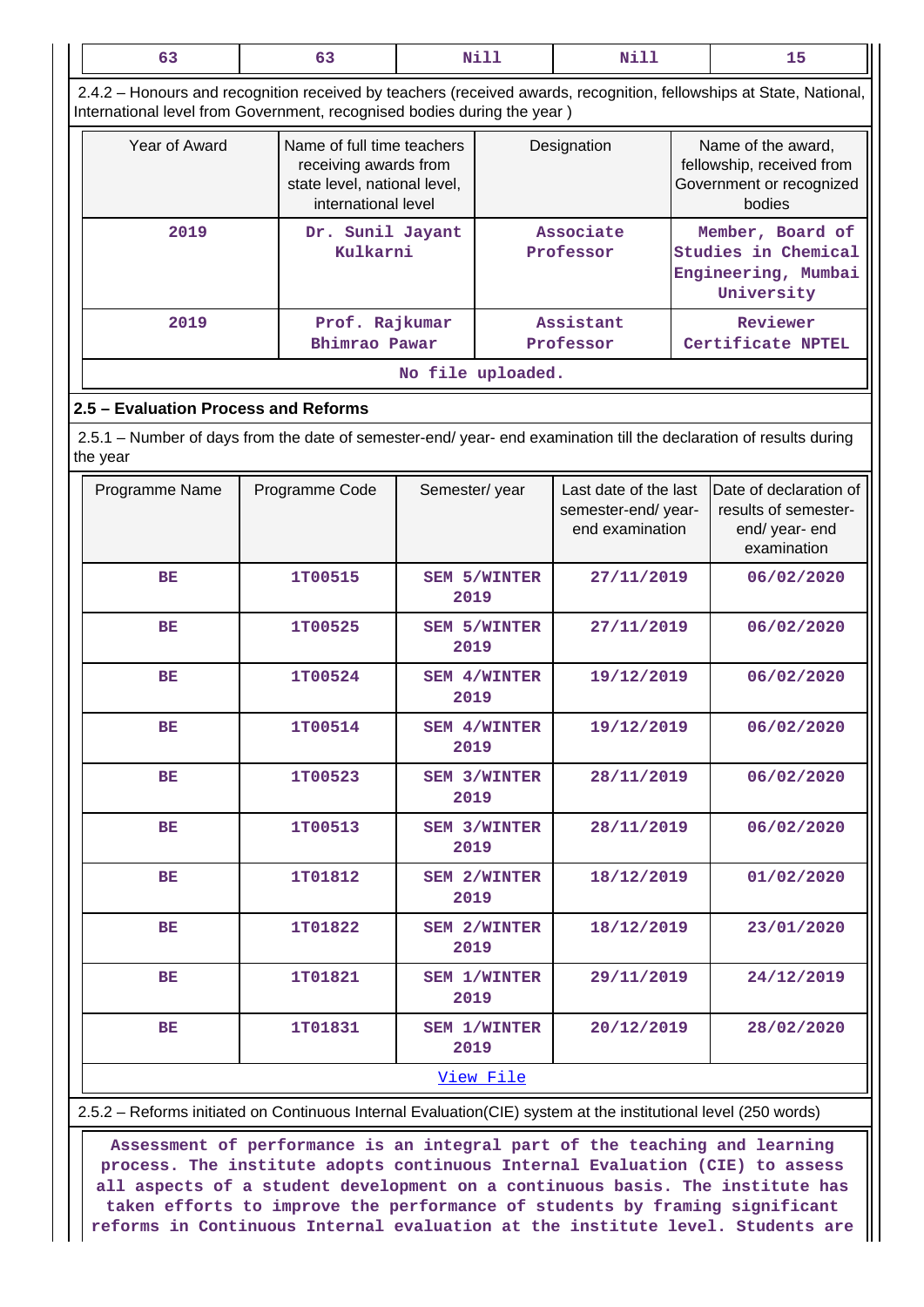**made aware of the evaluation process through the orientation programs at the beginning of the semester. An academic calendar clearly specifies the date/time of various academic events to take place during the academic session is notified prior to the commencement of the academic session. At the beginning of the semester, faculty members inform the students about the various components in the assessment process during the semester. The internal assessment test schedules are prepared as per the university and communicated to the students well in advance. 1) Continuous assessment in theory subjects: • Two sessional exams are conducted prior to the University exam in each semester. • The time table for the sessional exam is displayed prior to one week on departmental notice board. • Question paper is prepared by faculty and submitted to the Sessional exam coordinator at a specified time. • The Institute has separate centralized exam cell to conduct these examinations. The exam cell is headed by exam cell coordinator supported by Head of the departments, to take care of all activities. • A Centralized valuation system is followed. COE with his team ensures smooth evaluation of answer scripts. Answer scripts are evaluated within 3 days after exam. 2) Continuous assessment in Practical Subjects: For practical subjects, there shall be a continuous evaluation during the semester through assignments and mini projects. In this regard, the faculty will do the keen evaluation of day to day performance of the student for every experiment which includes regularity, procedure, results, viva and promptness in submission of records and the marks obtained are recorded against each experiment in the student record. 3) Continuous assessment in projects: As part of the internal assessment of projects, BE students of each department are divided into groups of 3 or 4 Each group fixes the title of their project. Project coordinator with Head of the department assesses and approves projects for each group. 4) Remedial Classes are conducted for the students to recall. Peer to peer teaching is introducing for the betterment of students. 5) The institute conducts a Student Satisfaction Survey regarding Teaching – Learning and Evaluation, which helps to upgrade the quality in higher education. Random samples of 165 students selected. These were students are mare aware of the purpose of the survey through orientation program. A student will have to respond to all the questions given in the questionnaire format with her/his sincere effort and thought. Her/his identity will not be revealed. The questionnaire covers Teaching Learning Process, Infra Structure, Curricular and Co curricular Activities, Extra Curricular Activities and Best Practices.**

 2.5.3 – Academic calendar prepared and adhered for conduct of Examination and other related matters (250 words)

 **The institute prepares its academic calendar, based on the University calendar. These calendars have planned dates for internal assessment examinations, training and placement activities, extracurricular and co/curricular activities besides cultural and sports events planned throughout the year. Departmental Academic Calendar is also made with department specific activities and plans. This contains dates of seminar, student development activities these calendars are followed as far as possible and plans are implemented using these calendars. Institute follows this schedule strictly. If the University changes its schedule and postpones the examination, then the institute changes the schedule of examination also, to facilitate better examination preparation for the students. Sometimes, classes are lost due to unforeseen events. Institute makes up for these lost days, so that the schedule can be strictly adhered to. Schedule adherence of academic and examination related activities is cross checked by the academic audit team, during the academic audit. 1) Institute level Academic Calendar for each academic year is prepared semester wise once University Academic received. 2) Departmental Academic Calendar is also made with department specific activities and plans. 3) These calendars have planned dates for exams, Sessional exams, TPO activities, extracurricular and co/curricular activities besides cultural and sports events planned throughout**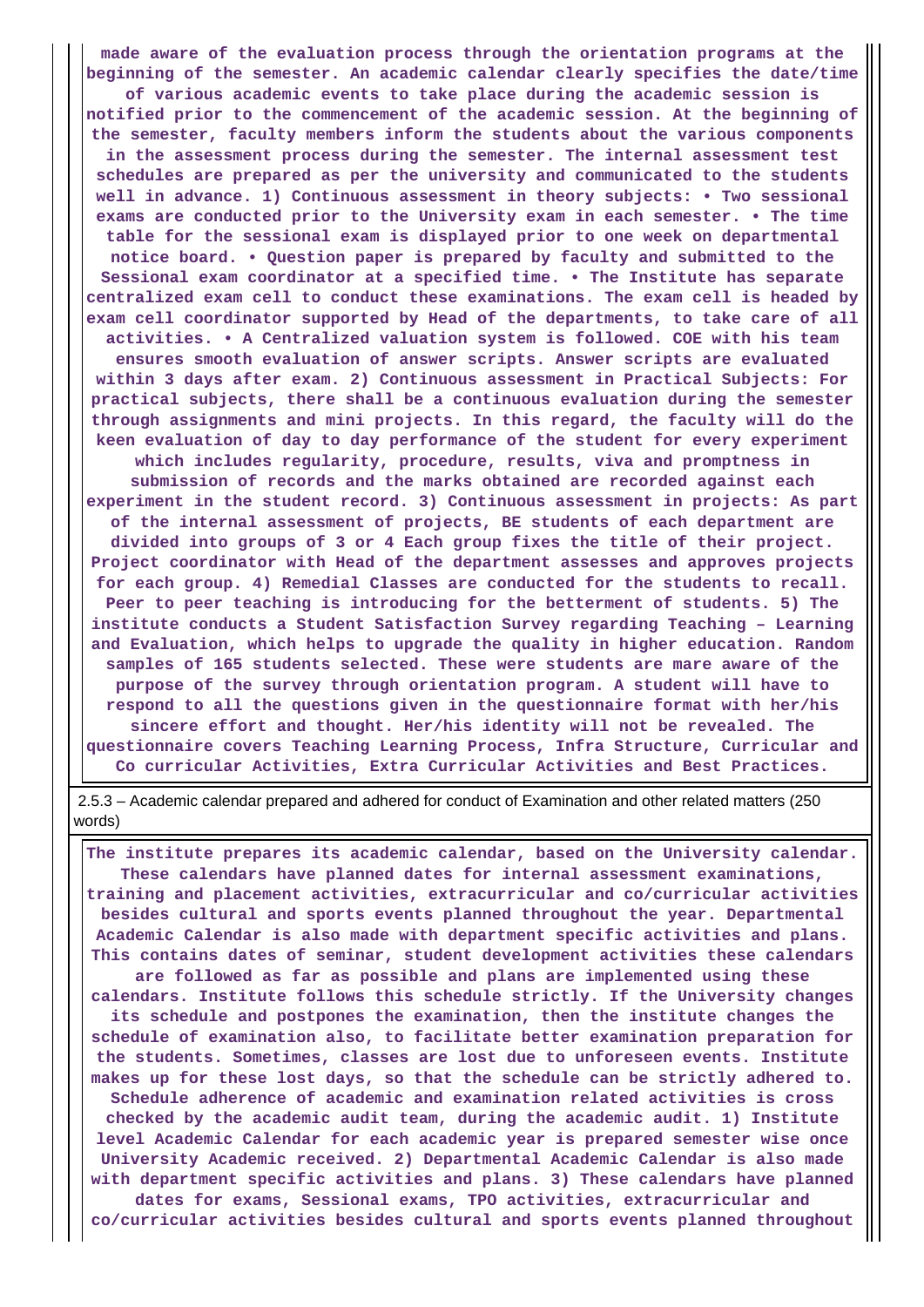### **the year. 4) These calendars are followed as far as possible and plans are implemented using these calendars.**

#### **2.6 – Student Performance and Learning Outcomes**

 2.6.1 – Program outcomes, program specific outcomes and course outcomes for all programs offered by the institution are stated and displayed in website of the institution (to provide the weblink)

#### [http://git-india.edu.in/git/about\\_iqac.html](http://git-india.edu.in/git/about_iqac.html)

#### 2.6.2 – Pass percentage of students

| Programme<br>Code    | Programme<br>Name | Programme<br>Specialization | Number of<br>students<br>appeared in the<br>final year<br>examination | Number of<br>students passed<br>in final year<br>examination | Pass Percentage |  |  |  |  |  |  |
|----------------------|-------------------|-----------------------------|-----------------------------------------------------------------------|--------------------------------------------------------------|-----------------|--|--|--|--|--|--|
| 1T00518              | BE                | <b>CHEMICAL</b>             | 44                                                                    | 43                                                           | 97.72           |  |  |  |  |  |  |
| 1T01018              | BE                |                             | 74                                                                    | 72                                                           | 97.29           |  |  |  |  |  |  |
| 1T00618              | BE                | <b>COMPUTER</b>             | 21                                                                    | 18                                                           | 85.71           |  |  |  |  |  |  |
| 1T01418<br><b>BE</b> |                   | <b>EXTC</b>                 | 28                                                                    | 23                                                           | 82.14           |  |  |  |  |  |  |
| 1T00718<br>BE        |                   | <b>CIVIL</b>                | 78                                                                    | 76                                                           | 97.43           |  |  |  |  |  |  |
|                      | No file uploaded. |                             |                                                                       |                                                              |                 |  |  |  |  |  |  |

#### **2.7 – Student Satisfaction Survey**

 2.7.1 – Student Satisfaction Survey (SSS) on overall institutional performance (Institution may design the questionnaire) (results and details be provided as weblink)

<http://git-india.edu.in/git/pdf/SSSA.pdf>

## **CRITERION III – RESEARCH, INNOVATIONS AND EXTENSION**

#### **3.1 – Resource Mobilization for Research**

3.1.1 – Research funds sanctioned and received from various agencies, industry and other organisations

| Nature of the Project                      | <b>Duration</b>   |                                | Total grant<br>sanctioned | Amount received<br>during the year |  |  |  |  |
|--------------------------------------------|-------------------|--------------------------------|---------------------------|------------------------------------|--|--|--|--|
| Projects<br>sponsored by<br>the University | 182               | IIT Bombay<br>and TRTI Pune    | 79500                     | 79500                              |  |  |  |  |
| Minor<br>Projects                          | 1095              | University of<br>Mumbai        | 85000                     | $\Omega$                           |  |  |  |  |
| Projects<br>sponsored by<br>the University | 365               | University of<br>Mumbai        | 40000                     | $\Omega$                           |  |  |  |  |
| Projects<br>sponsored by<br>the University | 365               | University of<br>Mumbai        | 350000                    | $\Omega$                           |  |  |  |  |
| Any Other<br>(Specify)                     | 3                 | <b>AICTE-ISTE</b><br>sponsored | 300000                    | $\mathbf 0$                        |  |  |  |  |
|                                            | No file uploaded. |                                |                           |                                    |  |  |  |  |

#### **3.2 – Innovation Ecosystem**

 3.2.1 – Workshops/Seminars Conducted on Intellectual Property Rights (IPR) and Industry-Academia Innovative practices during the year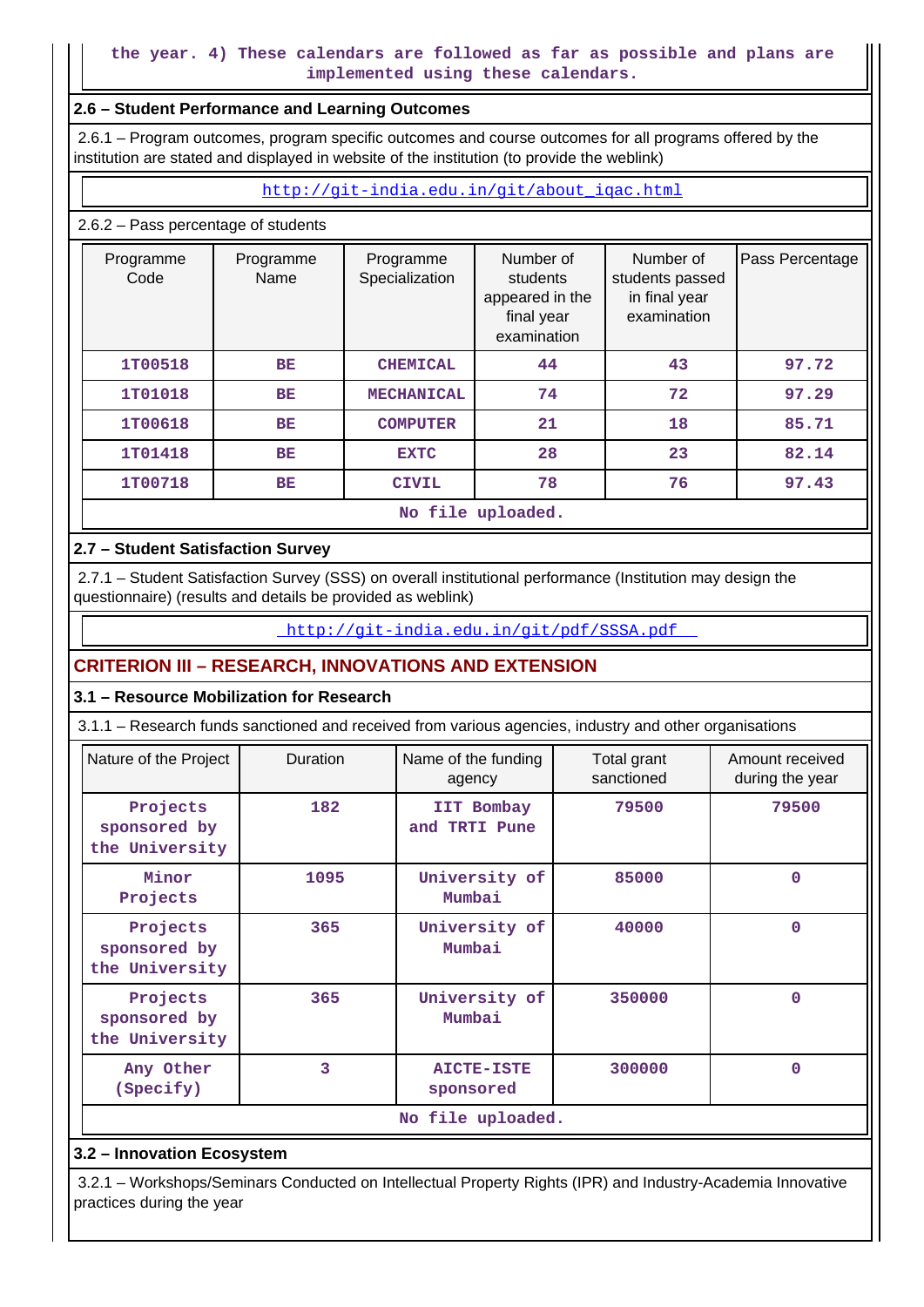| Title of workshop/seminar                                                                            |  |                                      |                                                                            | Name of the Dept.                                                |                         |                         | Date                    |                       |                                   |  |
|------------------------------------------------------------------------------------------------------|--|--------------------------------------|----------------------------------------------------------------------------|------------------------------------------------------------------|-------------------------|-------------------------|-------------------------|-----------------------|-----------------------------------|--|
| Problem Identification,<br>Validation and prototype<br>design                                        |  |                                      |                                                                            | Centre for Innovation<br>Incubation and<br>entrepreneurship, GIT |                         |                         |                         |                       | 26/06/2020                        |  |
| Business Planning and<br>execution                                                                   |  |                                      |                                                                            | Center for Innovation<br>Incubation and<br>entrepreneurship, GIT |                         |                         |                         |                       | 27/06/2020                        |  |
| Business Marketing Fund<br>Raising through MSME and<br>other govt schemes                            |  |                                      |                                                                            | Center for Innovation<br>Incubation and<br>entrepreneurship, GIT |                         |                         |                         |                       | 28/06/2020                        |  |
| Role of Incubation Centre                                                                            |  |                                      |                                                                            | Center for Innovation<br>Incubation and<br>entrepreneurship, GIT |                         |                         |                         |                       | 29/06/2020                        |  |
| 3.2.2 - Awards for Innovation won by Institution/Teachers/Research scholars/Students during the year |  |                                      |                                                                            |                                                                  |                         |                         |                         |                       |                                   |  |
| Title of the innovation                                                                              |  | Name of Awardee                      |                                                                            | Awarding Agency                                                  |                         |                         | Date of award           |                       | Category                          |  |
| <b>IIChE AWARD</b><br>Mr. Prashant<br>Gugale Mr.<br>Mitesh Gholi                                     |  |                                      | Annual<br>Session<br>Chemical<br>Engineering<br>Congress,<br>SChemcon 2018 |                                                                  |                         | 27/08/2019              |                         | "Energy and<br>Fuels" |                                   |  |
|                                                                                                      |  |                                      |                                                                            | No file uploaded.                                                |                         |                         |                         |                       |                                   |  |
| 3.2.3 - No. of Incubation centre created, start-ups incubated on campus during the year              |  |                                      |                                                                            |                                                                  |                         |                         |                         |                       |                                   |  |
| Incubation<br>Name<br>Center                                                                         |  |                                      | Sponsered By                                                               |                                                                  | Name of the<br>Start-up |                         | Nature of Start-<br>up  |                       | Date of<br>Commencement           |  |
| <b>NIL</b>                                                                                           |  | <b>NIL</b>                           |                                                                            | <b>NIL</b><br>NIL                                                |                         |                         | <b>NIL</b>              | Nill                  |                                   |  |
|                                                                                                      |  |                                      |                                                                            | No file uploaded.                                                |                         |                         |                         |                       |                                   |  |
| 3.3 - Research Publications and Awards                                                               |  |                                      |                                                                            |                                                                  |                         |                         |                         |                       |                                   |  |
| 3.3.1 - Incentive to the teachers who receive recognition/awards                                     |  |                                      |                                                                            |                                                                  |                         |                         |                         |                       |                                   |  |
| <b>State</b>                                                                                         |  |                                      |                                                                            | National                                                         |                         |                         | International           |                       |                                   |  |
| 0 <sub>0</sub>                                                                                       |  |                                      |                                                                            | 00                                                               |                         |                         |                         |                       | 00                                |  |
| 3.3.2 - Ph. Ds awarded during the year (applicable for PG College, Research Center)                  |  |                                      |                                                                            |                                                                  |                         |                         |                         |                       |                                   |  |
|                                                                                                      |  | Name of the Department<br><b>NIL</b> |                                                                            |                                                                  |                         |                         | Number of PhD's Awarded | Nill                  |                                   |  |
| 3.3.3 - Research Publications in the Journals notified on UGC website during the year                |  |                                      |                                                                            |                                                                  |                         |                         |                         |                       |                                   |  |
| <b>Type</b>                                                                                          |  |                                      | Department                                                                 |                                                                  | Number of Publication   |                         |                         |                       | Average Impact Factor (if<br>any) |  |
| International                                                                                        |  |                                      | Humanities                                                                 | Applied Sciences                                                 |                         | 1                       |                         |                       | 0 <sub>0</sub>                    |  |
| International                                                                                        |  |                                      | Chemical                                                                   |                                                                  |                         | 4                       |                         |                       | 3.5                               |  |
| International                                                                                        |  |                                      | Mechanical                                                                 |                                                                  |                         | $\overline{a}$          |                         |                       | 0.96                              |  |
| International                                                                                        |  |                                      | Computer                                                                   |                                                                  |                         | $\overline{\mathbf{2}}$ |                         |                       | 0.75                              |  |
|                                                                                                      |  |                                      |                                                                            | No file uploaded.                                                |                         |                         |                         |                       |                                   |  |
|                                                                                                      |  |                                      |                                                                            |                                                                  |                         |                         |                         |                       |                                   |  |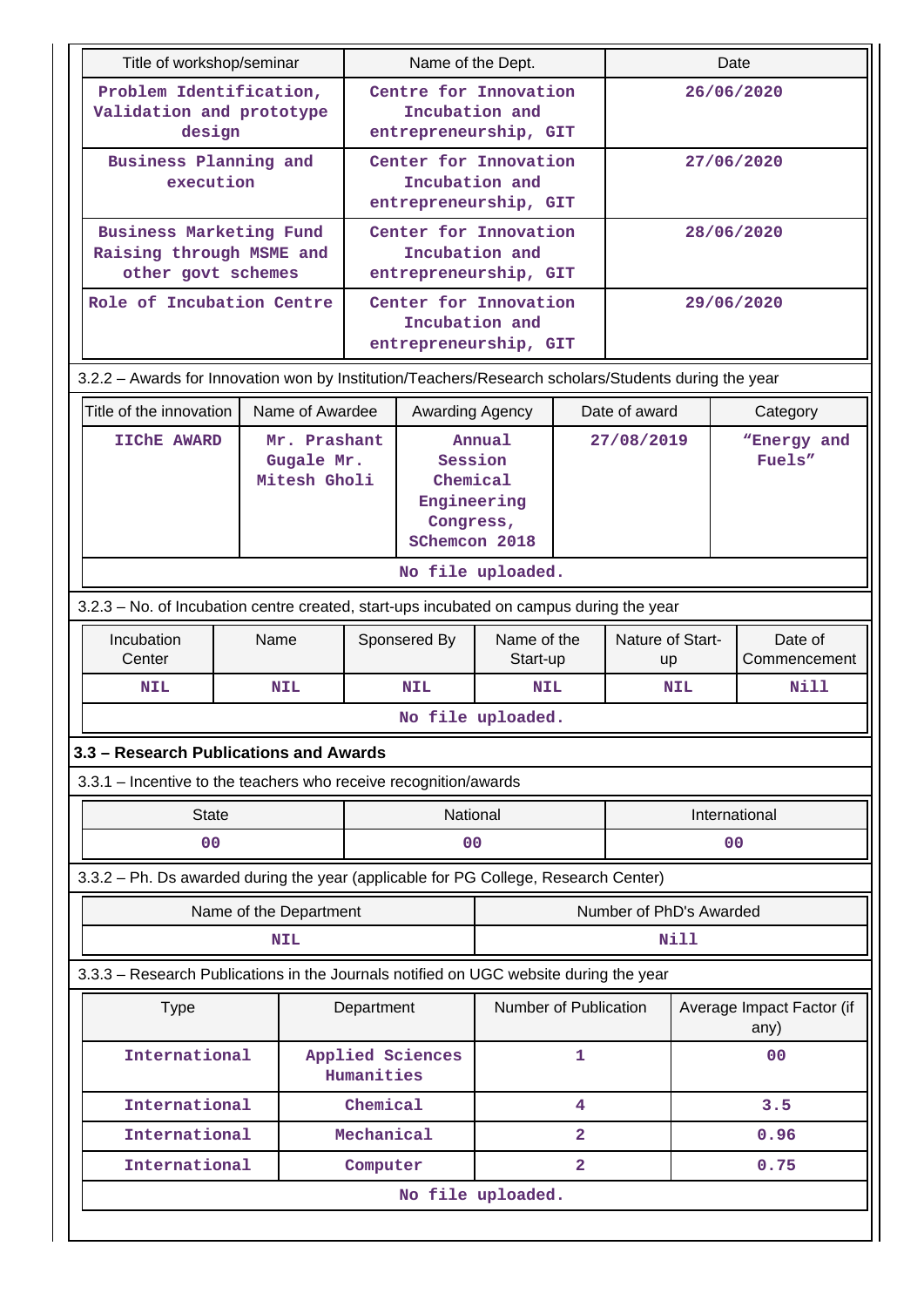3.3.4 – Books and Chapters in edited Volumes / Books published, and papers in National/International Conference Proceedings per Teacher during the year

|                                                                                                                                                                                         | Department                                      |                                                                                                                    |                        |                   |                       | Number of Publication                                              |                                                      |  |
|-----------------------------------------------------------------------------------------------------------------------------------------------------------------------------------------|-------------------------------------------------|--------------------------------------------------------------------------------------------------------------------|------------------------|-------------------|-----------------------|--------------------------------------------------------------------|------------------------------------------------------|--|
|                                                                                                                                                                                         |                                                 | Electronics and Telecommunication                                                                                  |                        | $\overline{2}$    |                       |                                                                    |                                                      |  |
|                                                                                                                                                                                         |                                                 | Applied Sciences Humanities                                                                                        |                        | 8                 |                       |                                                                    |                                                      |  |
|                                                                                                                                                                                         | Mechanical                                      |                                                                                                                    |                        |                   |                       | $\mathbf{1}$                                                       |                                                      |  |
|                                                                                                                                                                                         | Chemical                                        |                                                                                                                    |                        |                   |                       | 1                                                                  |                                                      |  |
|                                                                                                                                                                                         |                                                 |                                                                                                                    |                        | No file uploaded. |                       |                                                                    |                                                      |  |
|                                                                                                                                                                                         | Web of Science or PubMed/ Indian Citation Index | 3.3.5 - Bibliometrics of the publications during the last Academic year based on average citation index in Scopus/ |                        |                   |                       |                                                                    |                                                      |  |
| Title of the<br>Paper                                                                                                                                                                   | Name of<br>Author                               | Title of journal                                                                                                   | Year of<br>publication |                   | <b>Citation Index</b> | Institutional<br>affiliation as<br>mentioned in<br>the publication | Number of<br>citations<br>excluding self<br>citation |  |
| Research<br>paper<br>title<br>"Design Ma<br>nufacturin<br>g of wood<br>filled<br>steel tube<br>for<br>structural<br>Applicatio<br>$n.$ "                                                | Dr. B.<br>A.<br>Danawade                        | Published<br>in<br>Materials<br>Today/ Pro<br>ceeding,<br>Elsevier p<br>ublication                                 |                        | 2019              | $\mathbf 0$           | <b>YES</b>                                                         | <b>Nill</b>                                          |  |
| Mercury<br>Removal<br>From<br>Wastewater<br>By Physico<br>chemical,<br>Biological<br>And<br>Combined<br>Methods: A<br>Review                                                            | Sunil J.<br>Kulkarni                            | Pollution<br>Research                                                                                              |                        | 2019              | $\mathbf 0$           | <b>YES</b>                                                         | <b>Nill</b>                                          |  |
| Sonophot<br>ocatalytic<br>oxidation<br>based<br>treatment<br>of phthalo<br>cyanine<br>pigment<br>containing<br>industrial<br>wastewater<br>intensifie<br>d using<br>oxidising<br>agents | S.D. Ayare                                      | Separation<br>and Purifi<br>cation<br>Technology                                                                   |                        | 2019              | 5.107                 | <b>YES</b>                                                         | $\mathbf{1}$                                         |  |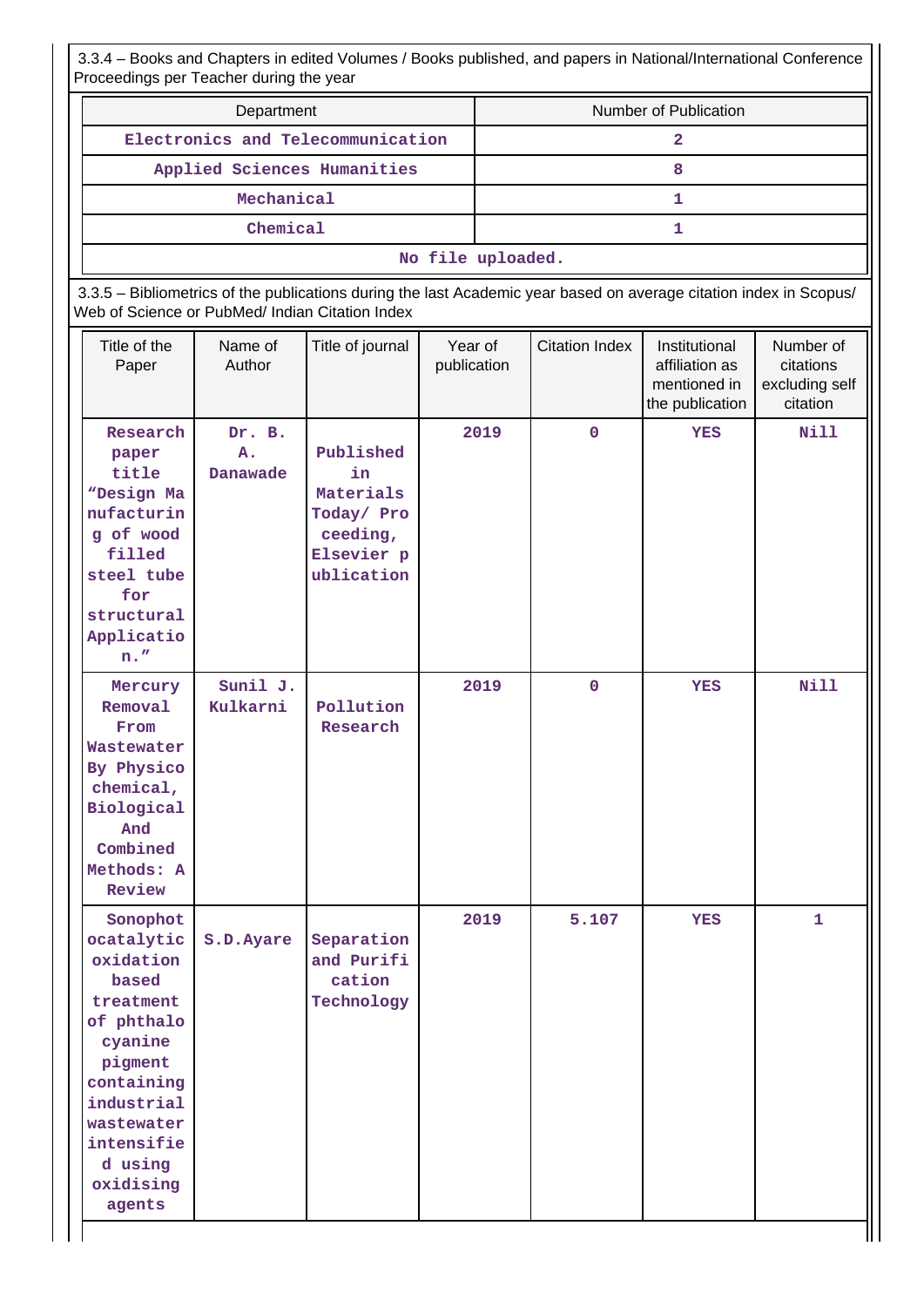|                                                                                                                                                                                                                    |                                                                                                          |                         |                                                           |                   | View File   |                                                          |                                                      |    |                                                                    |  |
|--------------------------------------------------------------------------------------------------------------------------------------------------------------------------------------------------------------------|----------------------------------------------------------------------------------------------------------|-------------------------|-----------------------------------------------------------|-------------------|-------------|----------------------------------------------------------|------------------------------------------------------|----|--------------------------------------------------------------------|--|
| 3.3.6 - h-Index of the Institutional Publications during the year. (based on Scopus/ Web of science)                                                                                                               |                                                                                                          |                         |                                                           |                   |             |                                                          |                                                      |    |                                                                    |  |
| Title of the<br>Paper                                                                                                                                                                                              |                                                                                                          | Name of<br>Author       | Title of journal                                          | publication       | Year of     | h-index                                                  | Number of<br>citations<br>excluding self<br>citation |    | Institutional<br>affiliation as<br>mentioned in<br>the publication |  |
| Sonocata<br>lytic<br>treatment<br>of phospho<br>nate<br>containing<br>industrial<br>wastewater<br>intensifie<br>d using<br>combined<br>oxidation<br>approaches                                                     |                                                                                                          | Ayare<br>S.D.           | Ultrasonic<br>Sonochemis<br>try                           |                   | 2019        | $\mathbf{1}$                                             | 8                                                    |    | <b>YES</b>                                                         |  |
| <b>Effect</b><br>of crack<br>geometry<br>on mode<br>shapes of<br>a cracked<br>cantilever<br>beam                                                                                                                   |                                                                                                          | Dr.<br>vikas<br>Khalkar | Australian<br>Journal of<br>Mechanical<br>Engineerin<br>g |                   | 2019        | 7                                                        | Nill                                                 |    | <b>YES</b>                                                         |  |
|                                                                                                                                                                                                                    | No file uploaded.<br>3.3.7 - Faculty participation in Seminars/Conferences and Symposia during the year: |                         |                                                           |                   |             |                                                          |                                                      |    |                                                                    |  |
| Number of Faculty                                                                                                                                                                                                  |                                                                                                          |                         | International                                             |                   | National    | <b>State</b>                                             |                                                      |    | Local                                                              |  |
| Attended/Semi<br>nars/Workshops                                                                                                                                                                                    |                                                                                                          |                         | 11                                                        | 48                |             |                                                          | 7                                                    |    | 6                                                                  |  |
| Presented<br>papers                                                                                                                                                                                                |                                                                                                          |                         | 9                                                         |                   | <b>Nill</b> |                                                          | <b>Nill</b>                                          |    | <b>Nill</b>                                                        |  |
| Resource<br>persons                                                                                                                                                                                                |                                                                                                          |                         | <b>Nill</b>                                               |                   | Nill        |                                                          | $\overline{a}$                                       |    | 6                                                                  |  |
|                                                                                                                                                                                                                    |                                                                                                          |                         |                                                           | No file uploaded. |             |                                                          |                                                      |    |                                                                    |  |
| 3.4 - Extension Activities                                                                                                                                                                                         |                                                                                                          |                         |                                                           |                   |             |                                                          |                                                      |    |                                                                    |  |
| 3.4.1 – Number of extension and outreach programmes conducted in collaboration with industry, community and<br>Non- Government Organisations through NSS/NCC/Red cross/Youth Red Cross (YRC) etc., during the year |                                                                                                          |                         |                                                           |                   |             |                                                          |                                                      |    |                                                                    |  |
|                                                                                                                                                                                                                    | Title of the activities                                                                                  |                         | Organising unit/agency/<br>collaborating agency           |                   |             | Number of teachers<br>participated in such<br>activities |                                                      |    | Number of students<br>participated in such<br>activities           |  |
| <b>Blood Donation</b>                                                                                                                                                                                              |                                                                                                          |                         | <b>NSS GIT</b>                                            |                   |             | 1                                                        |                                                      |    | 16                                                                 |  |
| <b>Blood</b> donation<br>camp                                                                                                                                                                                      |                                                                                                          |                         | Jankalyan blood<br>bank Mahad                             |                   |             | $\overline{2}$                                           |                                                      |    | 16                                                                 |  |
| RS GIS in Urban<br>Regional Planning                                                                                                                                                                               |                                                                                                          |                         | IIRS/ISRO<br>outreach Centre<br>@GIT                      |                   |             | $\overline{2}$                                           |                                                      | 12 |                                                                    |  |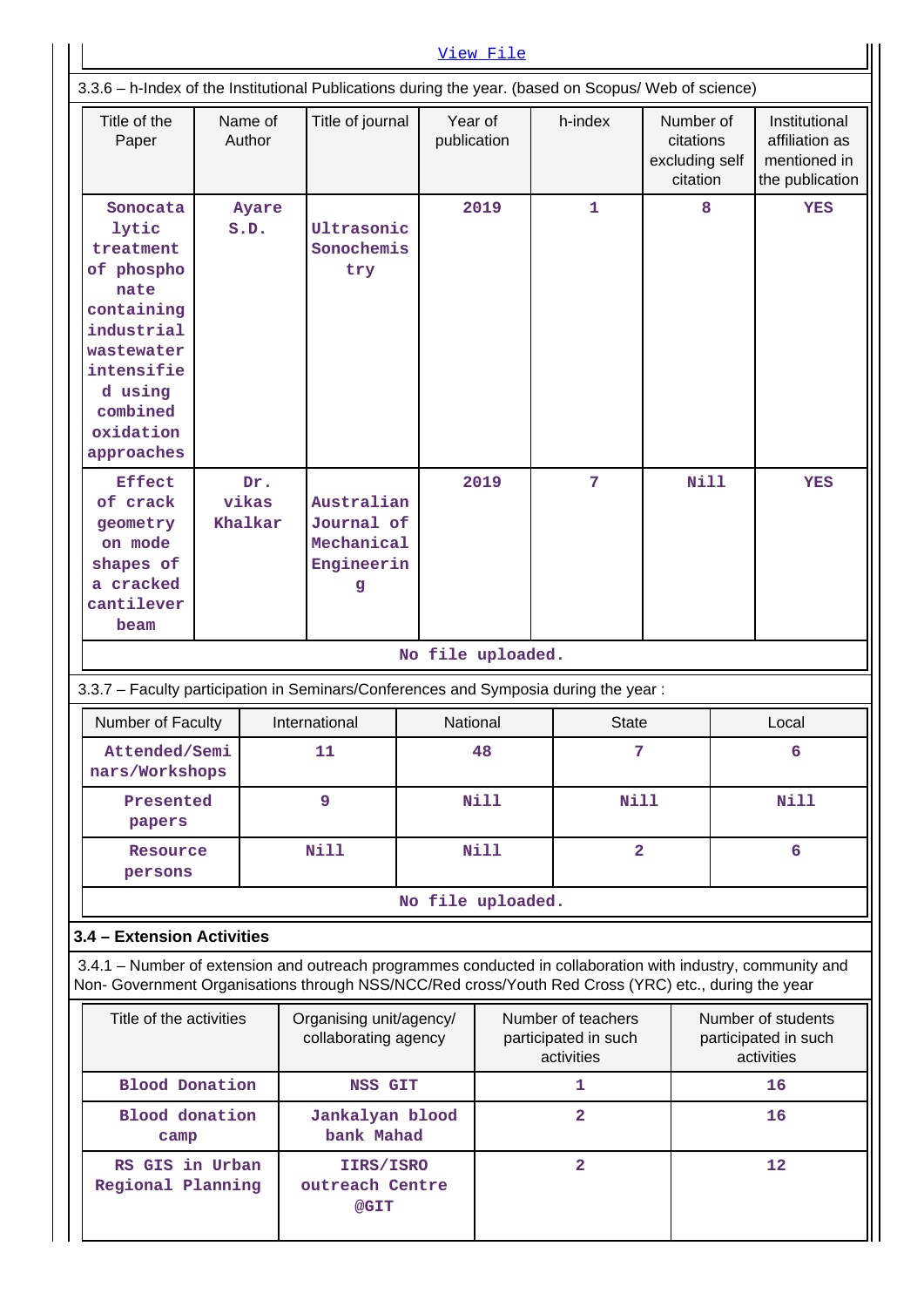| Tribal Skill<br>Development<br>Workshop                           | GIT under the<br>guidance of CTARA<br>Dept, IIT Bombay in<br>collaboration with<br>Tribal Research<br>Institute, Pune | 15             | 7   |  |  |  |  |  |  |
|-------------------------------------------------------------------|-----------------------------------------------------------------------------------------------------------------------|----------------|-----|--|--|--|--|--|--|
| To help the flood<br>affected area in<br>the form of<br>inventory | <b>NSS GIT</b>                                                                                                        | $\overline{2}$ | 100 |  |  |  |  |  |  |
| 33 crore tree<br>plantation                                       | Govt. Of<br>Maharashtra                                                                                               | $\overline{2}$ | 15  |  |  |  |  |  |  |
| social services                                                   | <b>NSS</b>                                                                                                            | 3              | 60  |  |  |  |  |  |  |
|                                                                   | No file uploaded.                                                                                                     |                |     |  |  |  |  |  |  |

 3.4.2 – Awards and recognition received for extension activities from Government and other recognized bodies during the year

| Name of the activity                                                             | Award/Recognition                                                                      | <b>Awarding Bodies</b>        | Number of students<br><b>Benefited</b> |
|----------------------------------------------------------------------------------|----------------------------------------------------------------------------------------|-------------------------------|----------------------------------------|
| Assessment of<br>Rural Water Supply<br>Scheme under Unnat<br>Maharashtra Abhiyan | Government<br>Resolution dated 14<br>July 2020 with<br>Grade A overall<br>Maharashtra. | Government of<br><b>INDIA</b> | 972                                    |

#### **No file uploaded.**

 3.4.3 – Students participating in extension activities with Government Organisations, Non-Government Organisations and programmes such as Swachh Bharat, Aids Awareness, Gender Issue, etc. during the year

| Name of the scheme      | Organising unit/Agen<br>cy/collaborating<br>agency    | Name of the activity       | Number of teachers<br>participated in such<br>activites | Number of students<br>participated in such<br>activites |
|-------------------------|-------------------------------------------------------|----------------------------|---------------------------------------------------------|---------------------------------------------------------|
| Swachhata<br>Abhiyan    | NSS                                                   | Swachhata<br>Abhiyan       | $\overline{\mathbf{2}}$                                 | 204                                                     |
| Technical<br>Exhibition | All India<br>Plastic<br>Manufacturer's<br>Association | Technical<br>Exhibition    | $\overline{2}$                                          | $12 \,$                                                 |
| Tree<br>Plantation      | Maharashtra<br>state<br>government                    | 33Crore tree<br>plantation |                                                         | 15                                                      |
|                         |                                                       | No file uploaded.          |                                                         |                                                         |

## **3.5 – Collaborations**

3.5.1 – Number of Collaborative activities for research, faculty exchange, student exchange during the year

| Nature of activity                                                 | Participant                       | Source of financial support    | <b>Duration</b> |
|--------------------------------------------------------------------|-----------------------------------|--------------------------------|-----------------|
| External Examiner<br>Course (Seminar/V<br>sem) Dr. S J<br>Kulkarni | Students Second<br>year degree    | FAMT Ratnagiri                 |                 |
| External Examiner<br>Course (Seminar/V                             | Students Dip.<br>(Petro Chemical) | IOPE, Dr. B. A.<br>T. U Lonere |                 |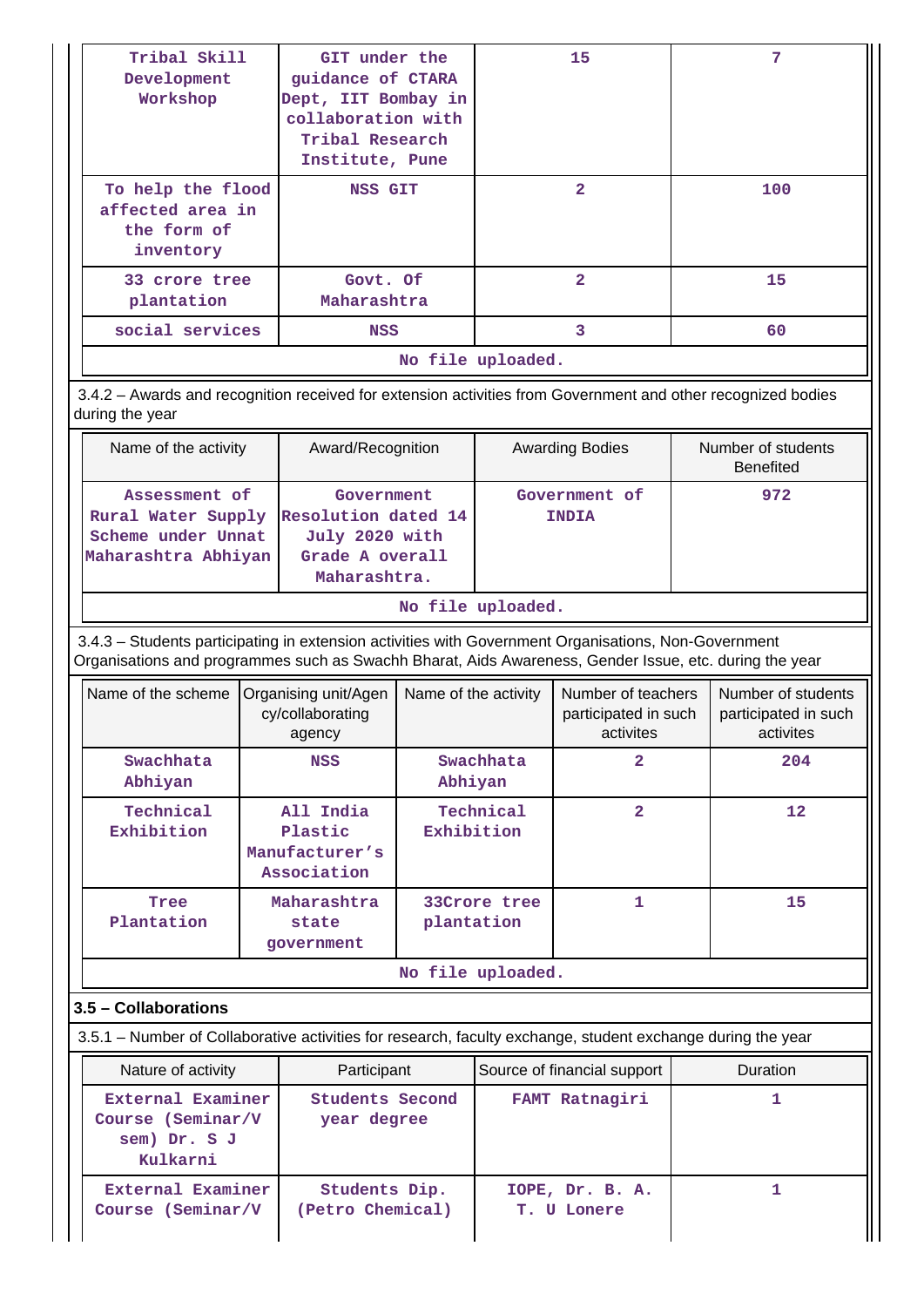| sem) Dr. S. P.<br>Tekade                                                                                                                                 |                         |              |                                                                                                   |                                                         |  |                                |                                                           |  |
|----------------------------------------------------------------------------------------------------------------------------------------------------------|-------------------------|--------------|---------------------------------------------------------------------------------------------------|---------------------------------------------------------|--|--------------------------------|-----------------------------------------------------------|--|
| View File                                                                                                                                                |                         |              |                                                                                                   |                                                         |  |                                |                                                           |  |
| 3.5.2 - Linkages with institutions/industries for internship, on-the- job training, project work, sharing of research<br>facilities etc. during the year |                         |              |                                                                                                   |                                                         |  |                                |                                                           |  |
| Nature of linkage                                                                                                                                        | Title of the<br>linkage |              | Name of the<br>partnering<br>institution/<br>industry<br>/research lab<br>with contact<br>details | <b>Duration From</b>                                    |  | <b>Duration To</b>             | Participant                                               |  |
| Institutio<br>ns/industrie<br>s                                                                                                                          | Internship              |              | Indian<br>Rubber Manuf<br>acturers<br>Research<br>Association,<br>Thene                           | 30/11/2019                                              |  | 20/12/2019                     | 4                                                         |  |
|                                                                                                                                                          |                         |              |                                                                                                   | No file uploaded.                                       |  |                                |                                                           |  |
| 3.5.3 - MoUs signed with institutions of national, international importance, other universities, industries, corporate<br>houses etc. during the year    |                         |              |                                                                                                   |                                                         |  |                                |                                                           |  |
| Organisation                                                                                                                                             |                         |              | Date of MoU signed                                                                                | Purpose/Activities                                      |  |                                | Number of<br>students/teachers<br>participated under MoUs |  |
| Coursera for<br>Campus Program                                                                                                                           |                         |              | 09/05/2020                                                                                        | Skill development<br>via Massive online<br>open courses |  |                                | 588                                                       |  |
|                                                                                                                                                          |                         |              |                                                                                                   | No file uploaded.                                       |  |                                |                                                           |  |
| <b>CRITERION IV – INFRASTRUCTURE AND LEARNING RESOURCES</b>                                                                                              |                         |              |                                                                                                   |                                                         |  |                                |                                                           |  |
| 4.1 - Physical Facilities                                                                                                                                |                         |              |                                                                                                   |                                                         |  |                                |                                                           |  |
| 4.1.1 - Budget allocation, excluding salary for infrastructure augmentation during the year                                                              |                         |              |                                                                                                   |                                                         |  |                                |                                                           |  |
| Budget allocated for infrastructure augmentation                                                                                                         |                         |              |                                                                                                   | Budget utilized for infrastructure development          |  |                                |                                                           |  |
|                                                                                                                                                          |                         | 390.43       |                                                                                                   | 55.56                                                   |  |                                |                                                           |  |
| 4.1.2 - Details of augmentation in infrastructure facilities during the year                                                                             |                         |              |                                                                                                   |                                                         |  |                                |                                                           |  |
|                                                                                                                                                          | <b>Facilities</b>       |              |                                                                                                   |                                                         |  | <b>Existing or Newly Added</b> |                                                           |  |
|                                                                                                                                                          |                         | Campus Area  |                                                                                                   |                                                         |  | Existing                       |                                                           |  |
|                                                                                                                                                          |                         | Class rooms  |                                                                                                   |                                                         |  | Existing                       |                                                           |  |
|                                                                                                                                                          |                         | Laboratories |                                                                                                   |                                                         |  | Existing                       |                                                           |  |
|                                                                                                                                                          |                         |              | Classrooms with LCD facilities                                                                    |                                                         |  | Existing                       |                                                           |  |
|                                                                                                                                                          |                         |              | Seminar halls with ICT facilities                                                                 |                                                         |  | Existing                       |                                                           |  |
| during the year (rs. in lakhs)                                                                                                                           |                         | Video Centre | Value of the equipment purchased                                                                  |                                                         |  | Existing<br>Existing           |                                                           |  |
|                                                                                                                                                          |                         | Others       |                                                                                                   |                                                         |  | Existing                       |                                                           |  |
| No file uploaded.                                                                                                                                        |                         |              |                                                                                                   |                                                         |  |                                |                                                           |  |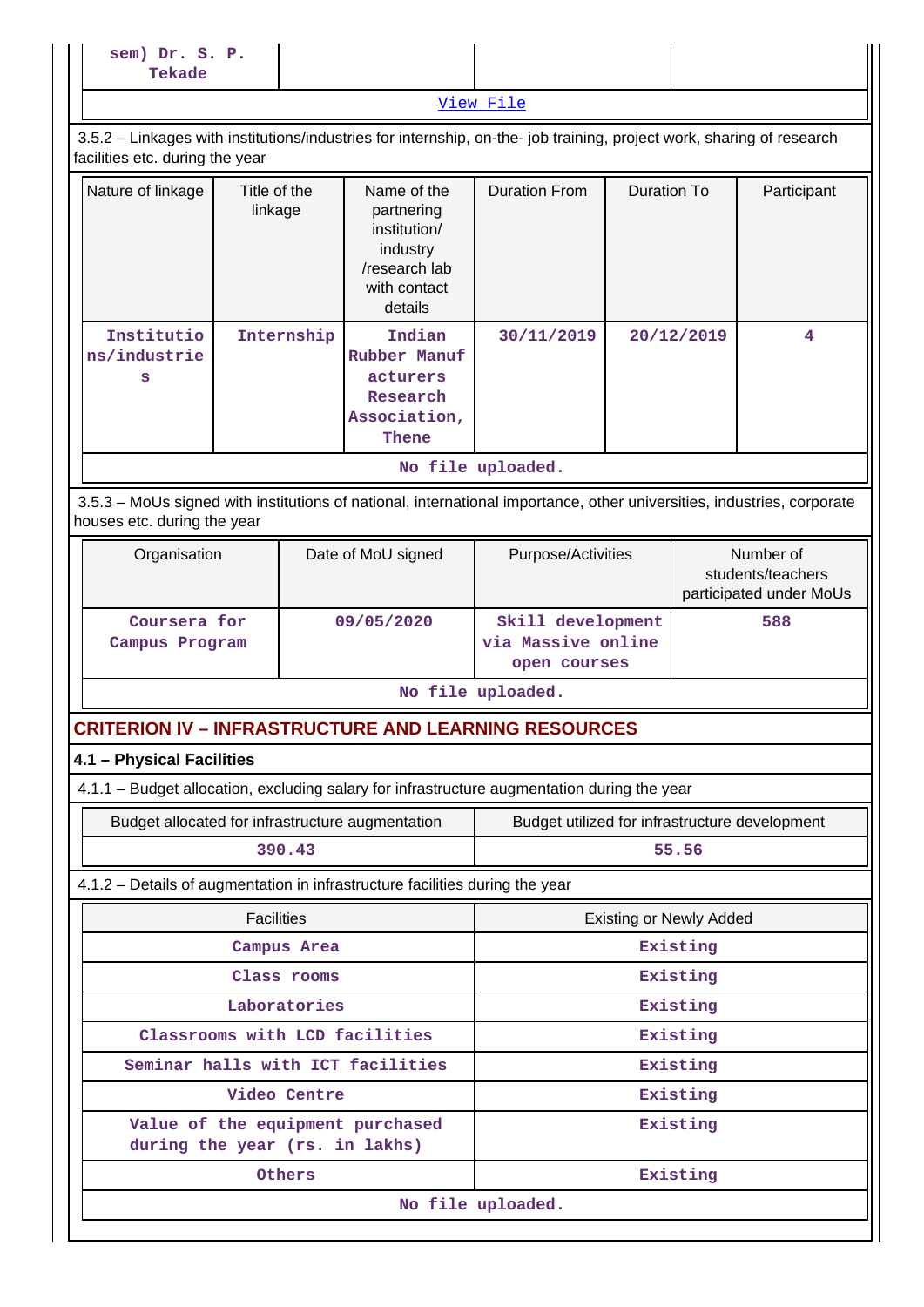| 4.2 - Library as a Learning Resource |              |                                                                            |                 |             |             |              |                    |  |
|--------------------------------------|--------------|----------------------------------------------------------------------------|-----------------|-------------|-------------|--------------|--------------------|--|
|                                      |              | 4.2.1 - Library is automated {Integrated Library Management System (ILMS)} |                 |             |             |              |                    |  |
| Name of the ILMS<br>software         |              | Nature of automation (fully<br>or patially)                                |                 |             | Version     |              | Year of automation |  |
| SLIM21                               |              | Partially                                                                  |                 |             | 3.5         |              | 2012               |  |
| 4.2.2 - Library Services             |              |                                                                            |                 |             |             |              |                    |  |
| Library<br>Service Type              |              | Existing                                                                   |                 |             | Newly Added | Total        |                    |  |
| Text<br><b>Books</b>                 | 16844        | 6404328                                                                    |                 | 507         | 125630      | 17351        | 6529958            |  |
| Reference<br><b>Books</b>            | 3413         | 2650801                                                                    | $7\phantom{.0}$ |             | 3953        | 3420         | 2654754            |  |
| e-Books                              | <b>Nill</b>  | Nill                                                                       |                 | 12          | 7200        | 12           | 7200               |  |
| Journals                             | 70           | 83600                                                                      |                 | <b>Nill</b> | <b>Nill</b> | 70           | 83600              |  |
| $e-$<br>Journals                     | $\mathbf{1}$ | 70800                                                                      |                 | <b>Nill</b> | Nill        | $\mathbf{1}$ | 70800              |  |
| Digital<br>Database                  | $\mathbf{1}$ | 682296                                                                     |                 | <b>Nill</b> | Nill        | $\mathbf{1}$ | 682296             |  |
| CD &<br>Video                        | 1200         | 12000                                                                      |                 | 8           | 800         | 1208         | 12800              |  |
| Weeding<br>(hard &<br>soft)          | 401          | 124112                                                                     |                 | Nill        | Nill        | 401          | 124112             |  |
| Others (s)<br>pecify)                | Nill         | Nill                                                                       |                 | Nill        | Nill        | <b>Nill</b>  | Nill               |  |
| No file uploaded.                    |              |                                                                            |                 |             |             |              |                    |  |

 4.2.3 – E-content developed by teachers such as: e-PG- Pathshala, CEC (under e-PG- Pathshala CEC (Under Graduate) SWAYAM other MOOCs platform NPTEL/NMEICT/any other Government initiatives & institutional (Learning Management System (LMS) etc

| Name of the Teacher   | Name of the Module                                                                      | Platform on which module<br>is developed | Date of launching e-<br>content |  |  |  |
|-----------------------|-----------------------------------------------------------------------------------------|------------------------------------------|---------------------------------|--|--|--|
| Dr. N. A. Kolekar     | NPTEL- Soft<br>Skills (course is<br>translated into<br>Marathi Language)                | NPTEL (IIT<br>Roorkee)                   | 29/07/2019                      |  |  |  |
| Dr. N. A. Kolekar     | NPTEL- Soft<br>Skills Development<br>(course is<br>translated into<br>Marathi Language) | NPTEL (IIT<br>Kharagpur)                 | 16/09/2019                      |  |  |  |
| Dr. Y. R.<br>Kulkarni | google site to<br>access subject<br>contents for<br>students without<br>restrictions    | Google                                   | 26/02/2020                      |  |  |  |
| View File             |                                                                                         |                                          |                                 |  |  |  |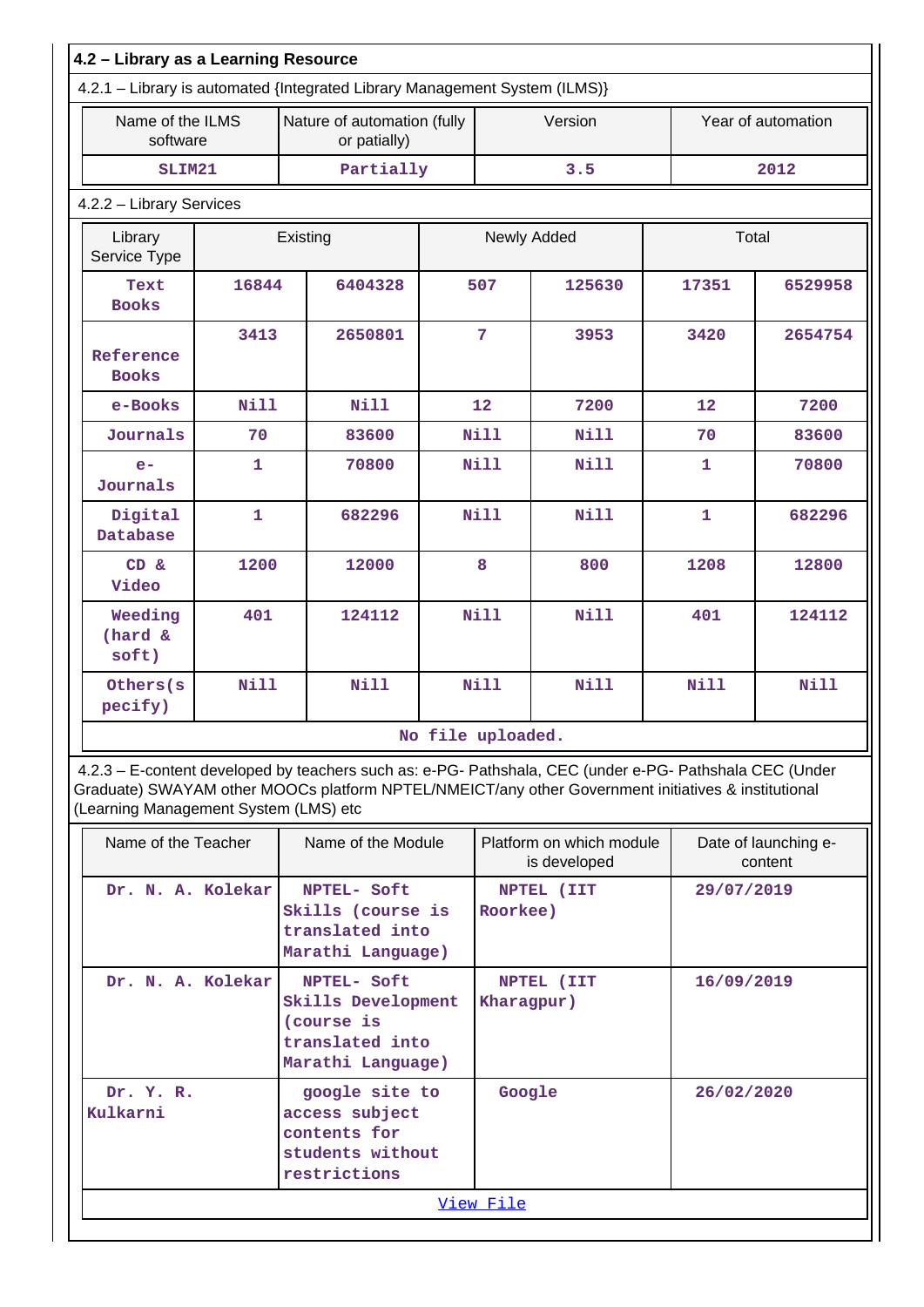|                                                                                                                                                                                                                                                                                                                                                                                                           | 4.3 - IT Infrastructure                   |                                            |                                                                  |                            |                                                                                                             |                                                                           |                 |                                                   |               |
|-----------------------------------------------------------------------------------------------------------------------------------------------------------------------------------------------------------------------------------------------------------------------------------------------------------------------------------------------------------------------------------------------------------|-------------------------------------------|--------------------------------------------|------------------------------------------------------------------|----------------------------|-------------------------------------------------------------------------------------------------------------|---------------------------------------------------------------------------|-----------------|---------------------------------------------------|---------------|
|                                                                                                                                                                                                                                                                                                                                                                                                           | 4.3.1 - Technology Upgradation (overall)  |                                            |                                                                  |                            |                                                                                                             |                                                                           |                 |                                                   |               |
| <b>Type</b>                                                                                                                                                                                                                                                                                                                                                                                               | <b>Total Co</b><br>mputers                | Computer<br>Lab                            | Internet                                                         | <b>Browsing</b><br>centers | Computer<br>Centers                                                                                         | Office                                                                    | Departme<br>nts | Available<br><b>Bandwidt</b><br>h (MBPS/<br>GBPS) | <b>Others</b> |
| Existin<br>g                                                                                                                                                                                                                                                                                                                                                                                              | 540                                       | 15                                         | 120                                                              | 3                          | $\overline{2}$                                                                                              | 23                                                                        | 60              | 120                                               | 0             |
| Added                                                                                                                                                                                                                                                                                                                                                                                                     | 40                                        | 0                                          | 0                                                                | $\mathbf 0$                | 0                                                                                                           | $\mathbf 0$                                                               | 0               | $\mathbf 0$                                       | 0             |
| Total                                                                                                                                                                                                                                                                                                                                                                                                     | 580                                       | 15                                         | 120                                                              | 3                          | $\overline{a}$                                                                                              | 23                                                                        | 60              | 120                                               | 0             |
| 4.3.2 - Bandwidth available of internet connection in the Institution (Leased line)                                                                                                                                                                                                                                                                                                                       |                                           |                                            |                                                                  |                            |                                                                                                             |                                                                           |                 |                                                   |               |
|                                                                                                                                                                                                                                                                                                                                                                                                           |                                           |                                            |                                                                  |                            | 120 MBPS/ GBPS                                                                                              |                                                                           |                 |                                                   |               |
| 4.3.3 - Facility for e-content                                                                                                                                                                                                                                                                                                                                                                            |                                           |                                            |                                                                  |                            |                                                                                                             |                                                                           |                 |                                                   |               |
|                                                                                                                                                                                                                                                                                                                                                                                                           |                                           | Name of the e-content development facility |                                                                  |                            |                                                                                                             | Provide the link of the videos and media centre and<br>recording facility |                 |                                                   |               |
|                                                                                                                                                                                                                                                                                                                                                                                                           |                                           | <b>ELRC</b>                                |                                                                  |                            | https://sites.google.com/a/git-<br>india.edu.in/elrc/                                                       |                                                                           |                 |                                                   |               |
| 4.4 - Maintenance of Campus Infrastructure                                                                                                                                                                                                                                                                                                                                                                |                                           |                                            |                                                                  |                            |                                                                                                             |                                                                           |                 |                                                   |               |
| 4.4.1 – Expenditure incurred on maintenance of physical facilities and academic support facilities, excluding salary<br>component, during the year                                                                                                                                                                                                                                                        |                                           |                                            |                                                                  |                            |                                                                                                             |                                                                           |                 |                                                   |               |
|                                                                                                                                                                                                                                                                                                                                                                                                           | Assigned Budget on<br>academic facilities |                                            | Expenditure incurred on<br>maintenance of academic<br>facilities |                            | Assigned budget on<br>Expenditure incurredon<br>physical facilities<br>maintenance of physical<br>facilites |                                                                           |                 |                                                   |               |
|                                                                                                                                                                                                                                                                                                                                                                                                           | 10                                        |                                            | 21.75                                                            |                            |                                                                                                             | 81.12                                                                     |                 | 38.42                                             |               |
| 4.4.2 - Procedures and policies for maintaining and utilizing physical, academic and support facilities - laboratory,<br>library, sports complex, computers, classrooms etc. (maximum 500 words) (information to be available in<br>institutional Website, provide link)                                                                                                                                  |                                           |                                            |                                                                  |                            |                                                                                                             |                                                                           |                 |                                                   |               |
| Area Adoption Program (AAP) Institute runs Single window software based<br>unique system for maintaining Infrastructural facilities in the campus like<br>classrooms, laboratories, library, sports complex, IT Infrastructures computers<br>etc. Particular Area is Adopted in this system by Team Leaders Members for<br>maintenance activity. By the software any person of Institute can file/ Launch |                                           |                                            |                                                                  |                            |                                                                                                             |                                                                           |                 |                                                   |               |

**the issue/Complaint regarding Infrastructural issues through his login. Respected person have to inform about location, issues to concern section or dept. through Software. After that he will get Complaint Registration No. with date for his further reference and to check the status of complaint. Complaint received on same portal to Team Leader. If concern person is not satisfied with**

**his remark, Person can prelaunch the complaint for getting satisfactory results/Solution. Roll of Team Leader:- Team Leader can be area head who is responsible for that area, with team members he has following accessing rights. He/she can access the software for giving remarks, Updating status of work with solution of complaint launch by person on software. Expected Time period of**

**attending rectification of the complaint lodged in AAP. Depending on availability of man power material required, complaint in various areas can be solved as in for Civil related 15 to 20 days, Carpentry 5 to 10 days, plumbing related 4 to 8 days, Electrical related 3 to 5 days. A standard operating procedure (SOP) is a set of written instructions that describes, in detail, how to perform a process. Practical SOPs 1. The students are given the laboratory**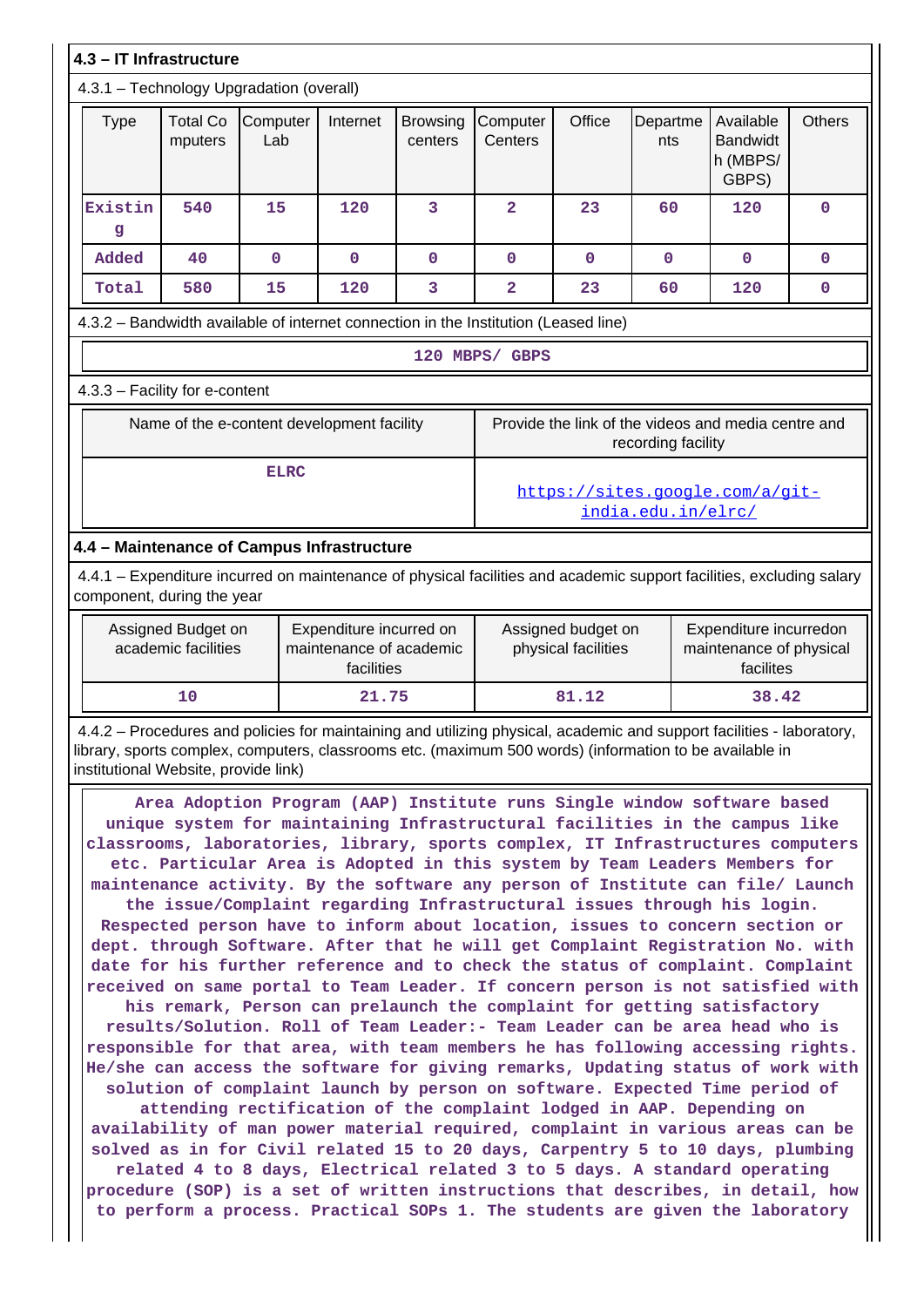**manuals first, which they read thoroughly. 2. Students are divided into groups(sub/batch) (2 students per groups) 3. Students are allotted experiments to be performed. 4. Laboratory attendants prepare chemicals required according to specifications and keeps the apparatus/equipment ready for the practical performance. 5. Teacher explains the aim, objective, theory and procedure of the experiments. 6. Students perform the experiment and reports the readings and results to the teacher. 7. Lab. attendants solve the operating problem if any during the practical conduction. Also issues required glassware/chemicals to the students. 8. Teacher checks the results, provides comments and sign the reading (rough journal). 9. If results are satisfactory students finalize the calculations and write on journal pages. 10. The practical files are checked every week for previous practical. 11. The practical are allotted cyclically to the sub/batches. 12. Students are given grades for practical according to their punctuality and performance in practical hours Physical facilities: These are looked after by estate officer and Registrar with scheduled maintenance and demand based drives. Sports facilities: Indoor games facilities as Table tennis, Chess and Carrom are housed at hostels and being utilized by students actively. Indoor sports competition is organized in an odd semester during evening hours. Students are actively participating in outdoor games like Cricket, Volleyball, football, KhoKho, and Kabbadi on a daily basis. The required kit is made available to students on demand. Outdoor sports competitions are organized during even semester for which sport instructor works with students coordinators of various**

http://git-india.edu.in/git/about\_igac.html

#### **CRITERION V – STUDENT SUPPORT AND PROGRESSION**

#### **5.1 – Student Support**

5.1.1 – Scholarships and Financial Support

|                                         | Name/Title of the scheme               | Number of students | Amount in Rupees |  |  |  |
|-----------------------------------------|----------------------------------------|--------------------|------------------|--|--|--|
| Financial Support<br>from institution   | <b>GIT MERIT</b><br><b>SCHOLARSHIP</b> | 43                 | 434000           |  |  |  |
| Financial Support<br>from Other Sources |                                        |                    |                  |  |  |  |
| a) National                             | 00                                     | Nill               |                  |  |  |  |
| b) International                        | 00                                     | Nill               |                  |  |  |  |
| View File                               |                                        |                    |                  |  |  |  |

 5.1.2 – Number of capability enhancement and development schemes such as Soft skill development, Remedial coaching, Language lab, Bridge courses, Yoga, Meditation, Personal Counselling and Mentoring etc.,

| Name of the capability<br>enhancement scheme                              | Date of implemetation | Number of students<br>enrolled | Agencies involved                 |
|---------------------------------------------------------------------------|-----------------------|--------------------------------|-----------------------------------|
| Tribal Skill<br>Development                                               | 23/12/2019            | 55                             | <b>GIT</b>                        |
| Importance of<br>Communication<br>Skills in<br>Personality<br>Development | 14/08/2019            | 114                            | <b>GIT</b>                        |
| Expert talk on<br><b>GATE Preparations</b>                                | 21/07/2019            | 110                            | <b>GATE way</b><br>Institute Pune |
| One week training<br>workshop on                                          | 08/07/2019            | 29                             | Elite<br>Techno/Groups,           |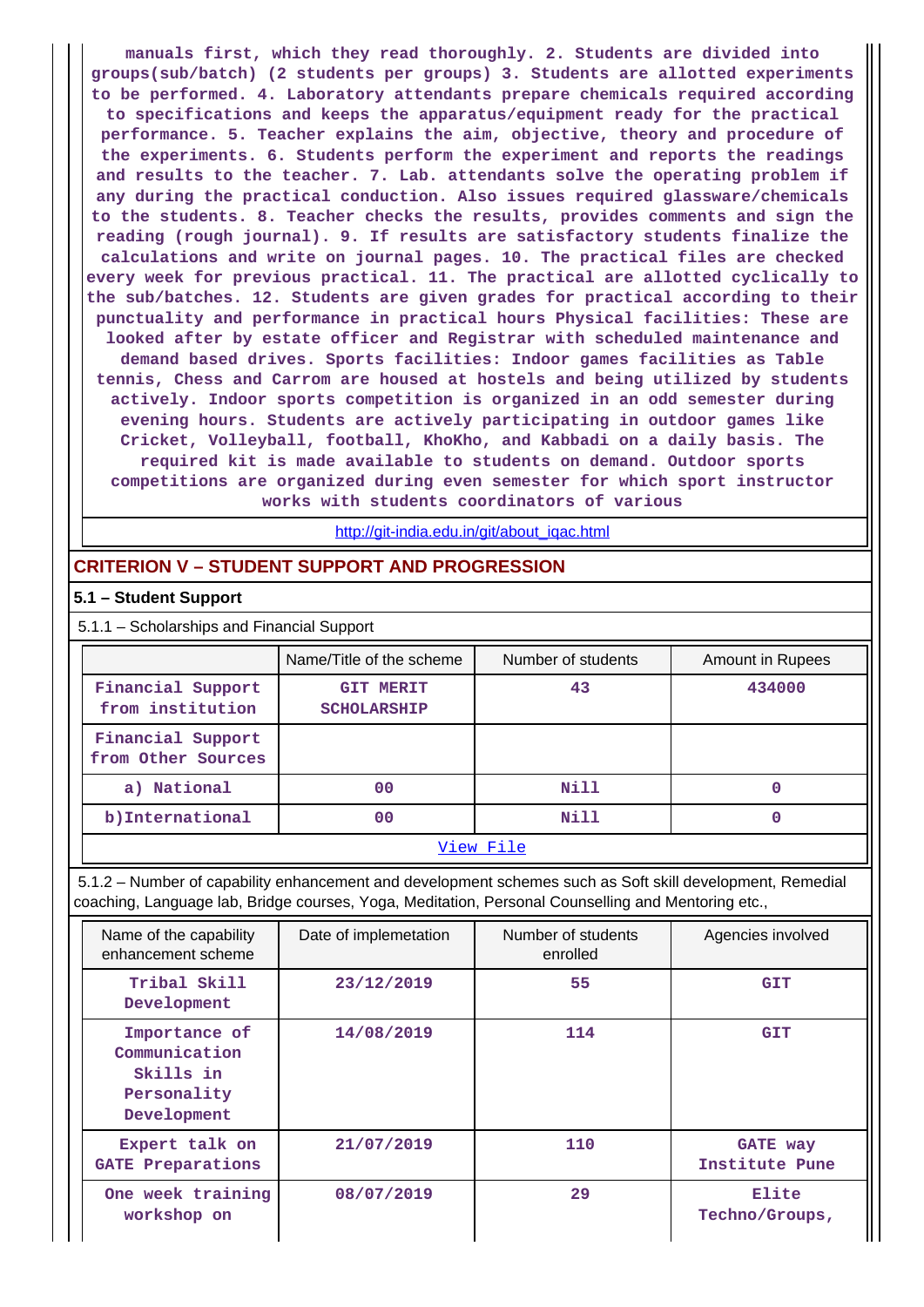| "Design, Dynamic<br>and Prototyping of<br>All Train Vehicle "<br>conducted by Elite<br>Techno/Groups,<br>Jaipur |                                                                                                                                                                |                                                                      |                                                                             |                                                              |             | Jaipur                                         |
|-----------------------------------------------------------------------------------------------------------------|----------------------------------------------------------------------------------------------------------------------------------------------------------------|----------------------------------------------------------------------|-----------------------------------------------------------------------------|--------------------------------------------------------------|-------------|------------------------------------------------|
| <b>Bridge Course</b>                                                                                            |                                                                                                                                                                | 15/07/2019                                                           | 250                                                                         |                                                              |             | Dept. Faculties<br><b>TPO</b>                  |
|                                                                                                                 |                                                                                                                                                                |                                                                      | View File                                                                   |                                                              |             |                                                |
| institution during the year                                                                                     | 5.1.3 - Students benefited by guidance for competitive examinations and career counselling offered by the                                                      |                                                                      |                                                                             |                                                              |             |                                                |
| Year                                                                                                            | Name of the<br>scheme                                                                                                                                          | Number of<br>benefited<br>students for<br>competitive<br>examination | Number of<br>benefited<br>students by<br>career<br>counseling<br>activities | Number of<br>students who<br>have passedin<br>the comp. exam |             | Number of<br>studentsp placed                  |
| 2019                                                                                                            | Lecture on<br>M/RERA by<br>Mr. V.R.<br><b>Kasar</b>                                                                                                            | <b>Nill</b>                                                          | 60                                                                          |                                                              | <b>Nill</b> | Nill                                           |
| 2020                                                                                                            | Lecture By<br>N.K. Kumbhar<br>on GATE 2020                                                                                                                     | Nill                                                                 | 55                                                                          |                                                              | <b>Nill</b> | Nill                                           |
| 2020                                                                                                            | Expert<br>Lecture By<br>CESA, Pune<br>conducted<br>lecture on<br>use of Revit<br>in civil by<br>Me. Suraj<br>Gaikwad CESA<br>, Pune., Prof.<br>S.K.Patil       | <b>Nill</b>                                                          | 50                                                                          |                                                              | <b>Nill</b> | Nill                                           |
| 2019                                                                                                            | GATE, PSU<br>& Career<br>Guidance<br>Program                                                                                                                   | 23                                                                   | 23                                                                          |                                                              | <b>Nill</b> | Nill                                           |
| 2019                                                                                                            | <b>GATE</b><br>preparation                                                                                                                                     | 10                                                                   | <b>Nill</b>                                                                 |                                                              | 1           | Nill                                           |
|                                                                                                                 |                                                                                                                                                                |                                                                      | No file uploaded.                                                           |                                                              |             |                                                |
|                                                                                                                 | 5.1.4 - Institutional mechanism for transparency, timely redressal of student grievances, Prevention of sexual<br>harassment and ragging cases during the year |                                                                      |                                                                             |                                                              |             |                                                |
|                                                                                                                 | Total grievances received                                                                                                                                      | Number of grievances redressed                                       |                                                                             |                                                              |             | Avg. number of days for grievance<br>redressal |
|                                                                                                                 | Nill                                                                                                                                                           |                                                                      | Nill                                                                        |                                                              |             | Nill                                           |
| 5.2 - Student Progression                                                                                       |                                                                                                                                                                |                                                                      |                                                                             |                                                              |             |                                                |
| 5.2.1 - Details of campus placement during the year                                                             |                                                                                                                                                                |                                                                      |                                                                             |                                                              |             |                                                |
| Off campus<br>On campus                                                                                         |                                                                                                                                                                |                                                                      |                                                                             |                                                              |             |                                                |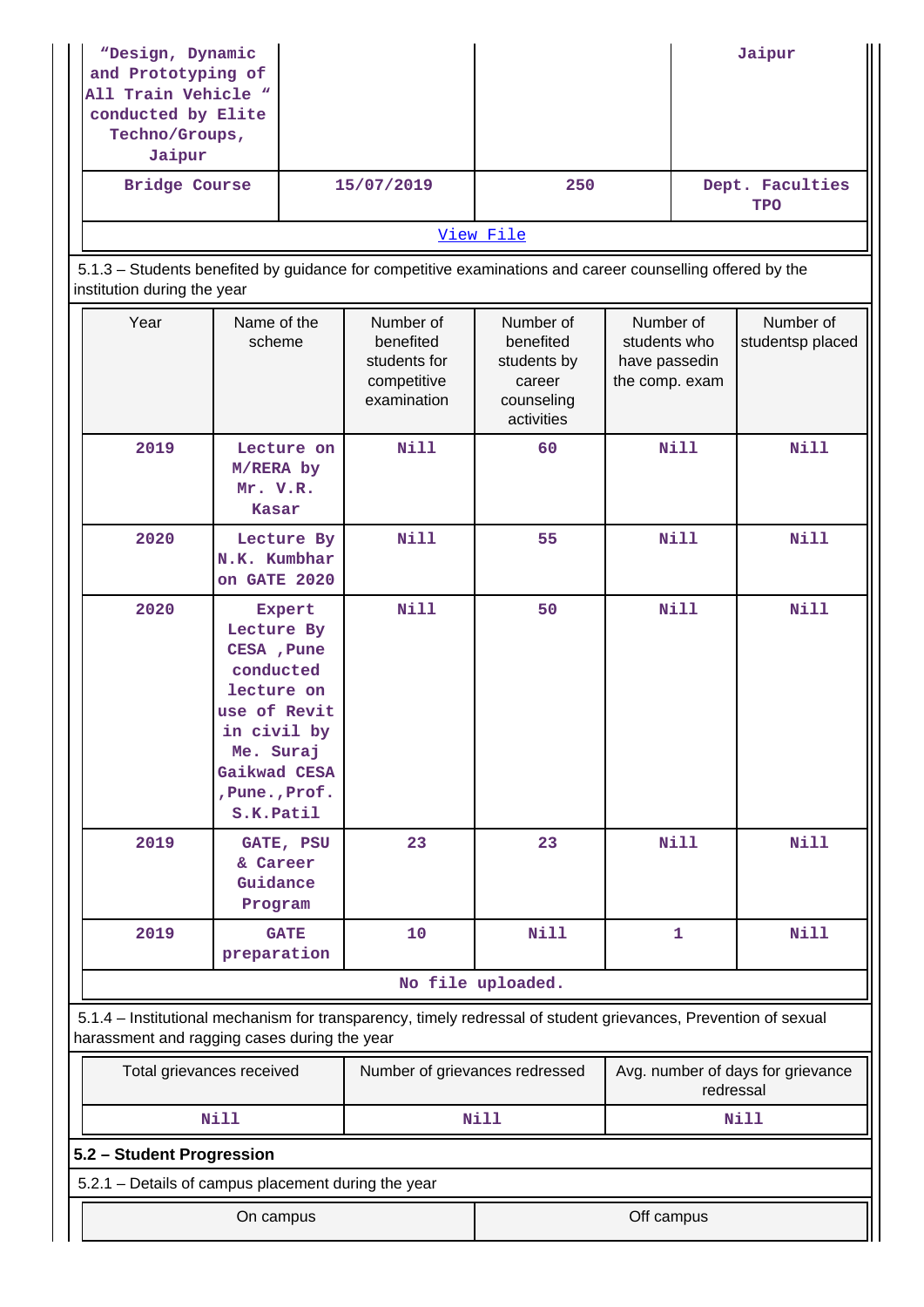| Nameof<br>organizations<br>visited                                                                                                                                                     | Number of<br>students<br>participated                       | Number of<br>stduents placed          |                                             |                         | Nameof<br>organizations<br>visited      |                                                   | Number of<br>students<br>participated             | Number of<br>stduents placed                                 |  |  |
|----------------------------------------------------------------------------------------------------------------------------------------------------------------------------------------|-------------------------------------------------------------|---------------------------------------|---------------------------------------------|-------------------------|-----------------------------------------|---------------------------------------------------|---------------------------------------------------|--------------------------------------------------------------|--|--|
| Teksun<br>Microsys                                                                                                                                                                     | 15                                                          |                                       | 5                                           |                         | Dolat<br>Capital<br>Market,<br>PVT, LTD |                                                   | 1                                                 | $\mathbf{1}$                                                 |  |  |
|                                                                                                                                                                                        | View File                                                   |                                       |                                             |                         |                                         |                                                   |                                                   |                                                              |  |  |
| 5.2.2 - Student progression to higher education in percentage during the year                                                                                                          |                                                             |                                       |                                             |                         |                                         |                                                   |                                                   |                                                              |  |  |
| Year                                                                                                                                                                                   | Number of<br>students<br>enrolling into<br>higher education | Programme<br>graduated from           |                                             |                         | Depratment<br>graduated from            |                                                   | Name of<br>institution joined                     | Name of<br>programme<br>admitted to                          |  |  |
| 2019                                                                                                                                                                                   | 1                                                           |                                       | BE<br><b>CHEMICAL</b><br><b>ENGINEERING</b> |                         | Chemical<br>Engineering                 |                                                   | Institute<br>of Chemical<br>Technology,<br>Mumbai | PhD (Green<br>Technology)                                    |  |  |
| 2019                                                                                                                                                                                   | $\mathbf 1$                                                 |                                       | BE<br><b>CHEMICAL</b><br><b>ENGINEERING</b> |                         | Chemical<br>Engineering                 | Institute<br>of Chemical<br>Technology,<br>Mumbai |                                                   | PhD<br>(Chemical<br>Engineering)                             |  |  |
| 2019                                                                                                                                                                                   | $\mathbf{1}$                                                | <b>CHEMICAL</b><br><b>ENGINEERING</b> | BE                                          |                         | Chemical<br>Engineering                 |                                                   | Thakur<br>College of<br>Management                | M.B.A<br>(Marketing &<br>Sales)                              |  |  |
| 2019                                                                                                                                                                                   | 1                                                           | BE<br><b>COMPUTER</b>                 |                                             | Computer<br>Engineering |                                         |                                                   | D.Y. Patil<br>College,<br>Kolhapur                | <b>COMPUTER</b><br><b>SCIENCE AND</b><br><b>ENGINEEERING</b> |  |  |
|                                                                                                                                                                                        |                                                             |                                       |                                             | No file uploaded.       |                                         |                                                   |                                                   |                                                              |  |  |
| 5.2.3 - Students qualifying in state/ national/ international level examinations during the year<br>(eg:NET/SET/SLET/GATE/GMAT/CAT/GRE/TOFEL/Civil Services/State Government Services) |                                                             |                                       |                                             |                         |                                         |                                                   |                                                   |                                                              |  |  |
|                                                                                                                                                                                        | <b>Items</b>                                                |                                       | Number of students selected/ qualifying     |                         |                                         |                                                   |                                                   |                                                              |  |  |
|                                                                                                                                                                                        | <b>GATE</b>                                                 |                                       |                                             |                         |                                         |                                                   | 1                                                 |                                                              |  |  |
|                                                                                                                                                                                        |                                                             |                                       |                                             | View File               |                                         |                                                   |                                                   |                                                              |  |  |
| 5.2.4 - Sports and cultural activities / competitions organised at the institution level during the year                                                                               |                                                             |                                       |                                             |                         |                                         |                                                   |                                                   |                                                              |  |  |
|                                                                                                                                                                                        | Activity<br>Table Tennis                                    |                                       | Level                                       | Double                  |                                         |                                                   | Number of Participants                            | 8                                                            |  |  |
|                                                                                                                                                                                        | Table Tennis                                                |                                       |                                             | Single                  |                                         |                                                   |                                                   | 4                                                            |  |  |
|                                                                                                                                                                                        | Carrom                                                      |                                       |                                             | Double                  |                                         |                                                   |                                                   | 8                                                            |  |  |
|                                                                                                                                                                                        | Carrom                                                      |                                       |                                             | Single                  |                                         |                                                   |                                                   | 4                                                            |  |  |
|                                                                                                                                                                                        |                                                             |                                       |                                             | No file uploaded.       |                                         |                                                   |                                                   |                                                              |  |  |
| 5.3 - Student Participation and Activities                                                                                                                                             |                                                             |                                       |                                             |                         |                                         |                                                   |                                                   |                                                              |  |  |
| 5.3.1 – Number of awards/medals for outstanding performance in sports/cultural activities at national/international<br>level (award for a team event should be counted as one)         |                                                             |                                       |                                             |                         |                                         |                                                   |                                                   |                                                              |  |  |
| Year                                                                                                                                                                                   | Name of the<br>award/medal                                  | National/<br>Internaional             | Number of<br>awards for<br>Sports           |                         | Number of<br>awards for<br>Cultural     |                                                   | Student ID<br>number                              | Name of the<br>student                                       |  |  |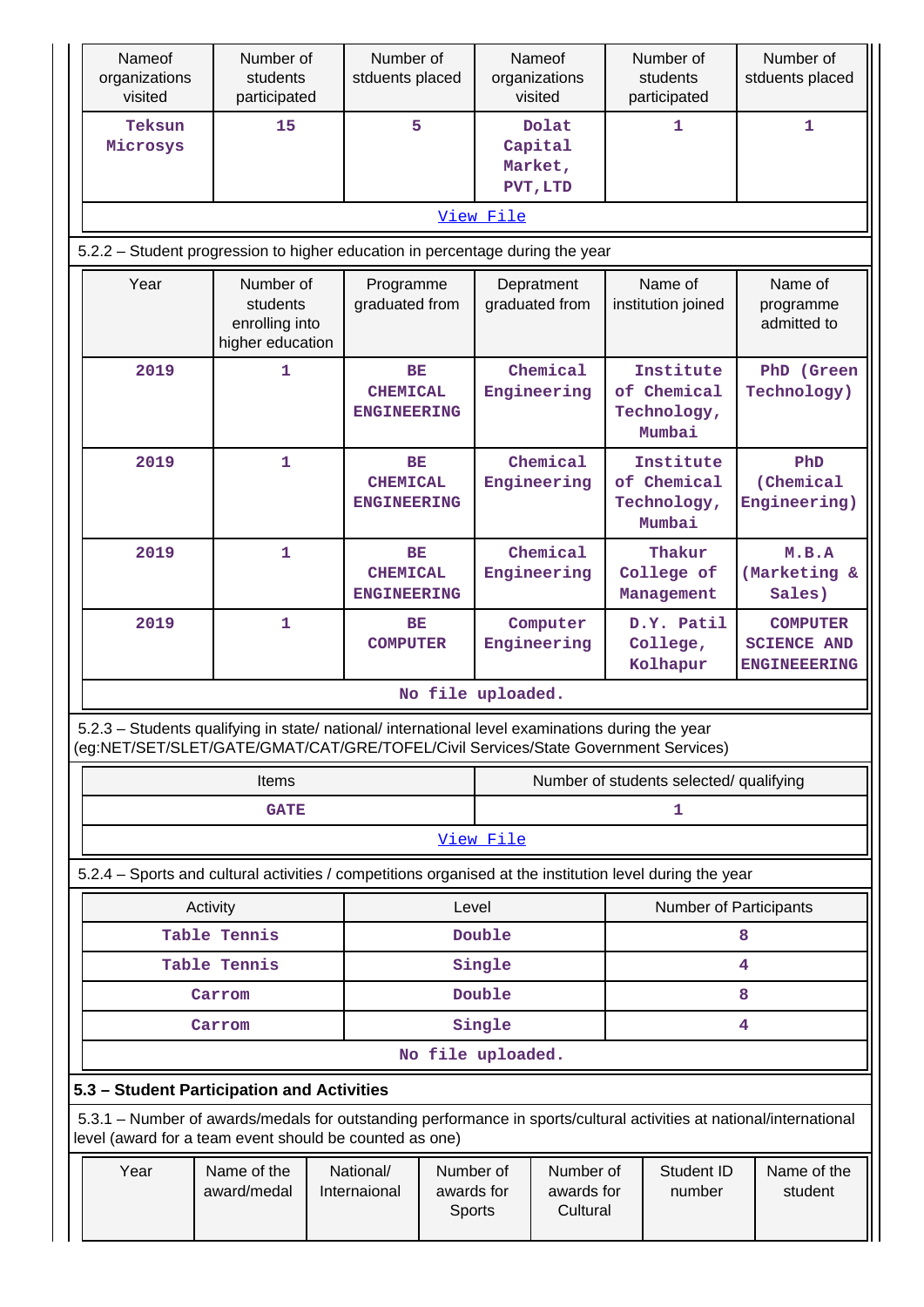| 2020              | NIL | $M + 17$<br>---- | $N+1$<br>ᄢᆠᆠ | Nill | 0 <sub>0</sub> |  |  |  |  |
|-------------------|-----|------------------|--------------|------|----------------|--|--|--|--|
| No file uploaded. |     |                  |              |      |                |  |  |  |  |

 5.3.2 – Activity of Student Council & representation of students on academic & administrative bodies/committees of the institution (maximum 500 words)

 **Institution initially at the beginning of academic year conducts the process of Selection of Students representative council with due respect to norms given by University of Mumbai, time to time. The students representative council (SRC) takes care of co-curricular and extracurricular activities of students which are required for betterment of the students character in all respects. They take part in department level student associations in organizing different technical activities like webinar, workshop, expert talk, industrial visit, etc. every year. The student associations at the department level also organize fresher's welcome party and farewell party respectively for fresher students and final year students. Also they play a key role in organizing cultural activities like Independence Day Celebration, Gokul ashtami Dahi handi Celebration, Garbha Nights in Navratri, Republic Day Celebration, Shiv Jayanti Celebration, and Ambedkar Jayanti Celebration. SRC plays a vital role in organizing annual technical festival SHODH as well as annual cultural festival SYNERGY every year. Other than the above mentioned activities, SRC also leads in organizing SPORTS events every year, as well as they look after participation of students in youth festival organized by Mumbai University every year. Along with these activities, also there are many activities being run by NSS in which also the students of SRC are active to see that social activities are successful. All the above activities are conducted under the guidance of faculty assigned for each head i.e. Sports, Cultural, NSS, department student associations.**

#### **5.4 – Alumni Engagement**

5.4.1 – Whether the institution has registered Alumni Association?

#### **Yes**

 **The Alumni Association is registered. The registration number is Maharashtra/5523/Ratnagiri. The registration is done on 16th July 2015. It is registered with Registrar of Societies, Ratnagiri. The objectives of the Alumni Association are: 1. To get the entire Alumni of a particular institution together under one roof. 2. To build a strong Alumni Network amongst the Alumni Community. 3. Engage the current students with the Alumni. 4. To maintain an Alumni Database. 5. To create common interest groups and provide a forum for discussion. 6. To inform the Alumni about the ongoing and future activities. 7. Current students can get useful career guidance from the Alumni. 8. To organize alumni meet. There are two major occasions in every academic year in which Alumni interacts with the institute. The first occasion is Alumni meet and the second occasion is the Convocation ceremony. The convocation ceremony is conducted on behalf of the University of Mumbai. The feedback is taken from the alumni on these two occasions. The feedback is taken in two forms, one is the Graduate Exit Survey, and another is the Alumni Feedback form/survey. The graduate exit survey collects the personal details of the alumni. The form questions the alumni about his/her appearance to GATE examination, campus interview appearance. The questionnaire collects awareness of the alumni about vision, mission program outcomes of the institute. He/she is asked to rate graduate attributes on a scale of 1 to 5. The suggestions of the alumni are taken on the conduction of lectures, practical, assignments, tutorials, tests, projects, industrial visits, seminars, guest lectures. It also covers libraries, journals, computer labs, Internet Networking facilities, . The Alumni feedback form/survey collects details about employment, job responsibility, tenure of service, progress in employment in terms of**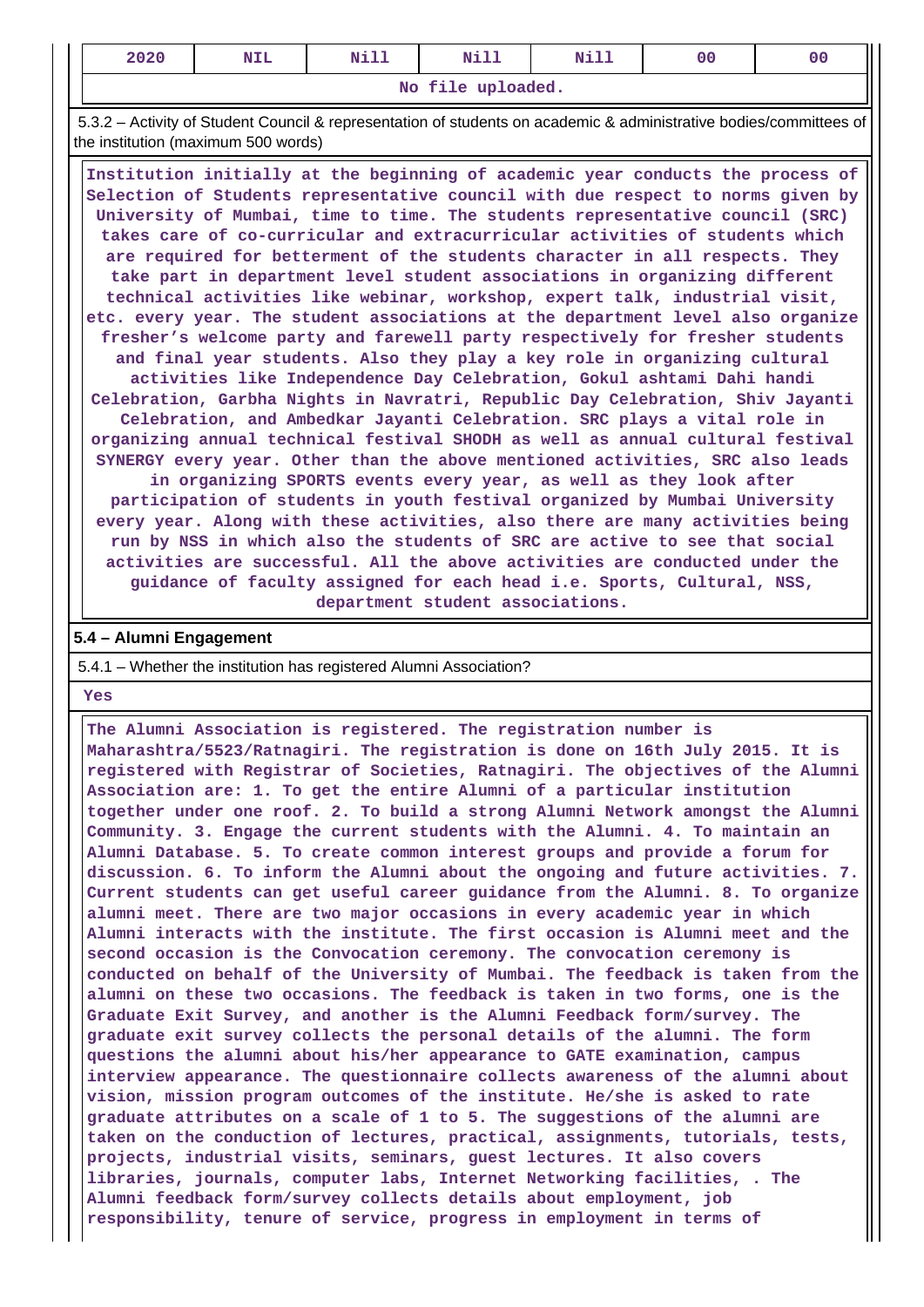**promotion. The questionnaire collects information about modern tools usage, leadership, highest qualification, publication in journals, participation in conferences, workshops, diploma/certificate courses. The ethical grid question asks the candidate to grade himself/herself about honesty, integrity, transparency, accountability, confidentiality, objectivity, respectfulness, obedience to the law, loyalty on a scale of 1 to 5. The understanding of the professional responsibility of the alumni is checked by asking him to grade about proposal harmfulness to society, legal compliance, outside employment/activity, transparency, system failure due to miscalculations, use of knowledge for malicious projects, the confidentiality of property information, unfair competition. The points in the feedback are conveyed to the appropriate authority or committee for problem solving improvement.**

5.4.2 – No. of enrolled Alumni:

## **114**

5.4.3 – Alumni contribution during the year (in Rupees) :

**0**

5.4.4 – Meetings/activities organized by Alumni Association :

 **1) Expert talk by Mr. Moin Chougule, (GIT Alumni, 2012/13) on the topic Safety precautions to be taken while working in industry? for the chemical engineering students on 25th February 2020. (2) Guest lecture by Mr. Prashant Bapat, Mr. Abhijeet Ghogare and Mr. Prasad Kangne (GIT Alumni) on Technical preparation for the interview? was organized for chemical engineering students on 2nd March 2020 (3) Lecture on "Opportunities in IT" was conducted by Alumni Jitesh Divekar Maruti Potekar on 22 February 2020 in Computer Department.. (4) Guidance Lecture By Alumni on the Topic " Challenges and Opportunities in the Field of Civil Engineering Construction Industry" Name of the Alumni/ Mr.Shubham Anil Bhosale (B.E.Civil Engineering) Date – 21st August 2019 (5) Online Industrial Visit Arranged and Guided for the subject Advanced Construction Equipment Name of the Alumni/ Mr.Pratik Joshi (B.E.Civil Engineering) Working at/ L T Construction (NH/66 Site at Mahad ) Dist/ Raigad, Maharashtra Site Location for Industrial Visit/ L T Construction site of NH/66 at Mahad Dist/ Raigad, Maharashtra Date – 28th April 2020 Subject/ Advanced Construction Equipments, Building Materials Construction Techniques Class Semester/ Third Year Civil Engineering( Semester VI), Second Year Civil Engineering (Semester IV) An Industrial Visit online via Google Meet Platform was arranged for the Second and Third Year Civil Engineering Students under the subject Advanced Construction equipments Building Materials Construction Technology. Due to the Lockdown it was not possible to go to the field/site for the purpose of Industrial Visit. Hence with the help of our Alumni of batch 2016/17 Mr. Pratik Joshi who is currently working at the L T Construction company site for the Construction of NH/66 Highway situated at Mahad, Dist/ Ratnagiri. Via this online Industrial Visit various construction equipments working at the site or which are in operation were shown to the third year Civil Engineering Student. Various Advanced Construction equipments like Slip form pavers. Concrete Manufacturing Plant, Ready Mix Concrete Plant, Aggregate Handling Equipments which are in Operation has been Shown to the students. Hence through this visit students successfully completed online visit to the Construction site of Highway which gave them the important practical knowledge related to the use and application of various construction equipments and methods used in the field. Total 98 students of Second Third Year Civil Engineering were attended Industrial Visit. Visits of the Alumni to the Civil Engineering Department in the Year 2019/2020 Alumni of 2017/18 batch Mr. Abhishek Prakash Kadam visited the Civil Engineering Department on 20 August 2019.Currently he is pursuing M. Tech in Geotechnical Engineering from College**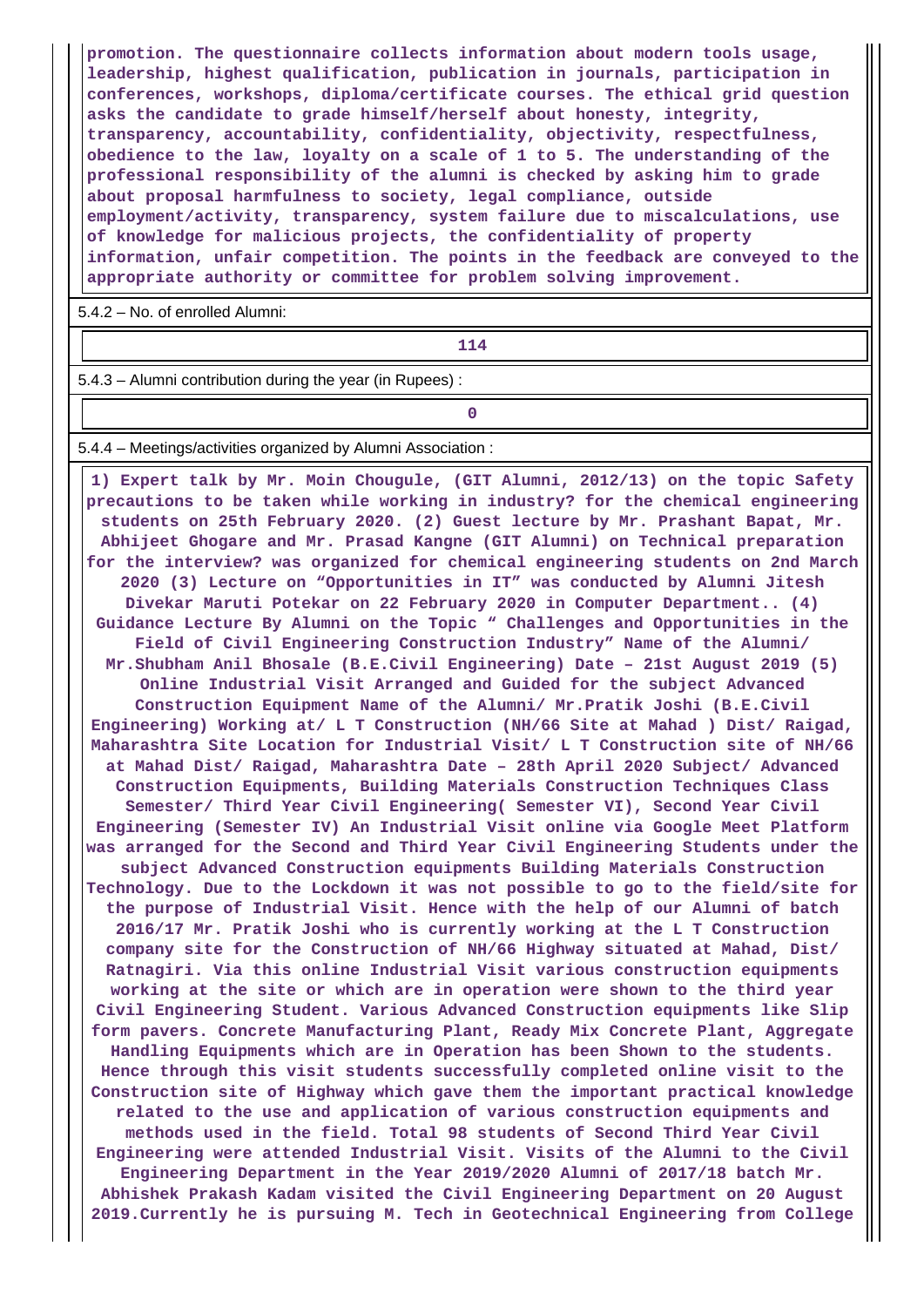**of Engineering Pune. His GATE score was 24.43. Alumni of 2018/19 batch Mr. Pankaj Shivram Okate visited the Civil Engineering Department on 21st August**

**2019.**

## **CRITERION VI – GOVERNANCE, LEADERSHIP AND MANAGEMENT**

## **6.1 – Institutional Vision and Leadership**

 6.1.1 – Mention two practices of decentralization and participative management during the last year (maximum 500 words)

 **The first practice is area adoption program. The institute area is divided into sections team is made for each area with one faculty as in charge. If any maintenance issue comes then the team leader launches necessary complaint into software which is tailor made for this purpose. The project head or technical head will look into matter to solve the problem. Another is annual social gathering in which faculty student team were made. The teams were for cultural events sports events. The necessary budget was sanctioned all the events were executed nicely. The sports included all the major indoor outdoor events. 1) Area Adoption program: The different campus areas have been distributed to faculty members , HODs Lab Assistants students. Software is prepared for Area Adoption Program. Whenever there is maintenance issue then concerned person files query in the software. The query is handled by Project Department or System Admin department depending upon nature of complaint. It is then entered into software as resolved. 2) For smooth administration the work is divided into sections such as Academic, Infrastructure, Research, Alumni etc.. The central committees have been formed with Team Leader Co/Team Leader. All other committees formed of the Institute have been clubbed into these central committees. The central committees have been delegated with full powers to execute their functions.**

| <b>Yes</b>                                                                                                            |                                                                                                                                                                                                                                                                                                                                                                                                                                                                         |  |  |  |  |  |  |
|-----------------------------------------------------------------------------------------------------------------------|-------------------------------------------------------------------------------------------------------------------------------------------------------------------------------------------------------------------------------------------------------------------------------------------------------------------------------------------------------------------------------------------------------------------------------------------------------------------------|--|--|--|--|--|--|
| 6.2 - Strategy Development and Deployment                                                                             |                                                                                                                                                                                                                                                                                                                                                                                                                                                                         |  |  |  |  |  |  |
| 6.2.1 – Quality improvement strategies adopted by the institution for each of the following (with in 100 words each): |                                                                                                                                                                                                                                                                                                                                                                                                                                                                         |  |  |  |  |  |  |
| <b>Strategy Type</b>                                                                                                  | <b>Details</b>                                                                                                                                                                                                                                                                                                                                                                                                                                                          |  |  |  |  |  |  |
| Admission of Students                                                                                                 | Admission are executed by the Govt.<br>of Maharashtra, Directorate of<br>Technical Education through online<br>centralized admission process in the<br>basis f student's merit for collage<br>level admissions application are<br>invited through advertisements in<br>newspapers, Admissions are conducted<br>according to merit                                                                                                                                       |  |  |  |  |  |  |
| Industry Interaction / Collaboration                                                                                  | Training and Placement Cell All Heads<br>of department have taken efforts to<br>have strong interaction with<br>industries. The collaboration is done<br>with 5 industries. Due to this many<br>students are benefited to get industry<br>sponsored projects, summer<br>training/Internships. Following<br>workshops are conducted in various<br>departments. . Industry Institute<br>Interaction Program . Advanced concrete<br>mixing workshop - benefitted for Local |  |  |  |  |  |  |

6.1.2 – Does the institution have a Management Information System (MIS)?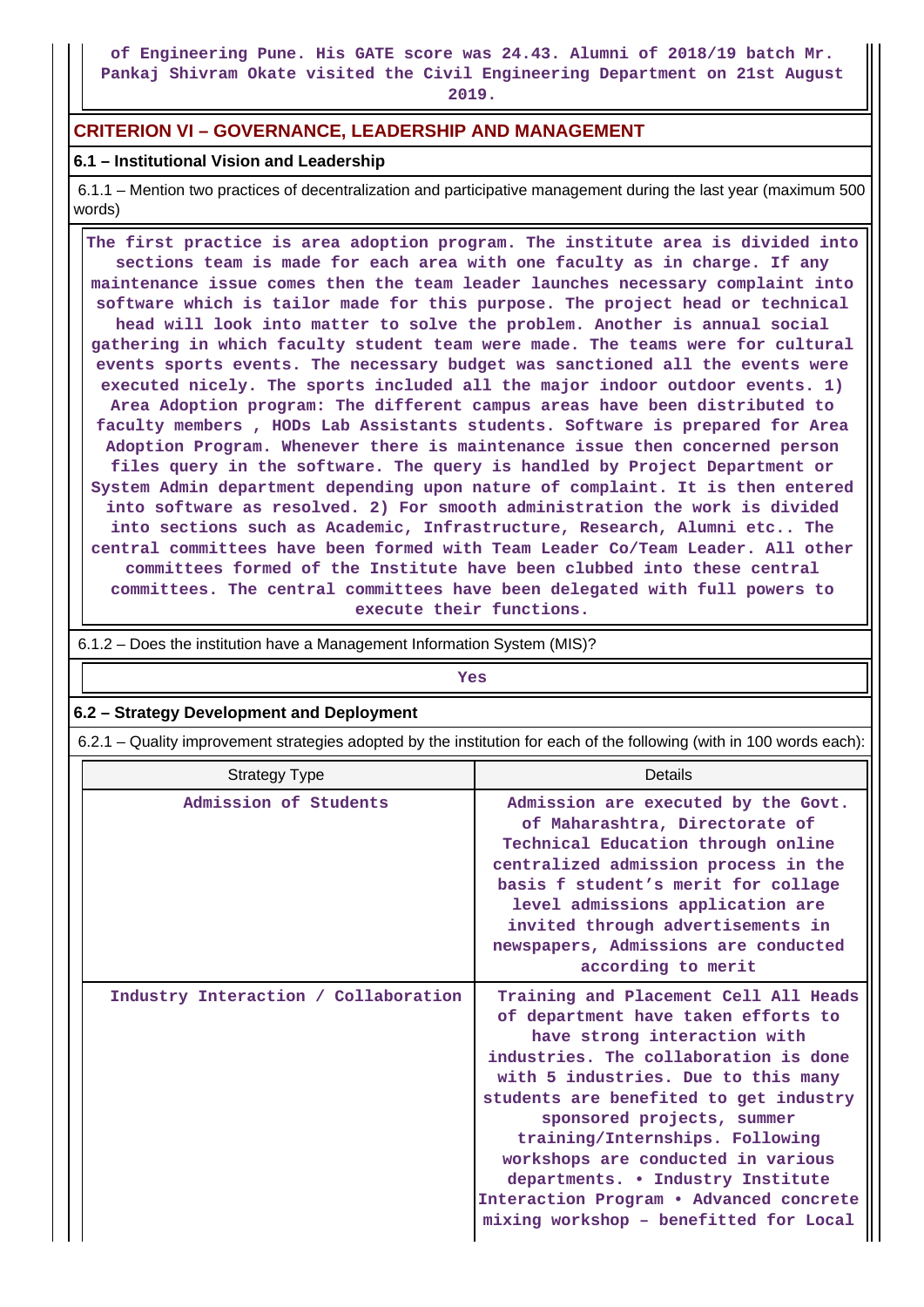|  |                                                               | Builders Contractors STAADPro . 3D Max<br>software . Total Station In addition to<br>workshops, industrial visits are also<br>organized.                                                                                                                                                                                                                                                                                                                                                                                                                                                                                                                                                                                                  |
|--|---------------------------------------------------------------|-------------------------------------------------------------------------------------------------------------------------------------------------------------------------------------------------------------------------------------------------------------------------------------------------------------------------------------------------------------------------------------------------------------------------------------------------------------------------------------------------------------------------------------------------------------------------------------------------------------------------------------------------------------------------------------------------------------------------------------------|
|  | Library, ICT and Physical<br>Infrastructure / Instrumentation | Library committee has representative<br>members from each dept. The committee<br>ensures requirement of books, journals<br>including online subscriptions are<br>fulfilled in time. Library and<br>administration of library are<br>computerized. Library has SLIM21<br>software and Issue and Collection is<br>done through that system. Online<br>subscription is provided for E<br>Journals. The college has E learning<br>system which provides study material<br>like video, ebooks and notes to the<br>students. The college has digital<br>library in addition to digital class<br>rooms and laboratories with equipments.<br>Reading time beyond college hours in<br>library promotes reading culture of<br>text reference books. |
|  | Human Resource Management                                     | There is a well established HR<br>committee which manages Human Resource<br>of college, such as recruitment,<br>development, appointments, promotions,<br>training, assessment of faculty and<br>staff. Service rules are made<br>transparent and all other benefits are<br>given as per the given norms regularly.<br>As per the AICTE norms, faculty<br>requirement is forwarded to Recruitment<br>committee consisting of Principal, HOD,<br>senior faculty and External subject<br>expertise for further action.                                                                                                                                                                                                                      |
|  | Research and Development                                      | • Minor research proposals • Major<br>research proposals . Research<br>publications . Faculty research<br>committee . Student research committee<br>• Financial aid for consumables •<br>Financial aid for equipments • •<br>Participation of students in<br>innovation/project competitions .<br>Deputation of faculty for Doctoral<br>programs . Deputation of faculty for<br>FDP/STTP . Travel grant . Financial aid<br>to attend International conferences.                                                                                                                                                                                                                                                                           |
|  | Examination and Evaluation                                    | Examinations are conducted as per<br>rule and regulations of Mumbai<br>University. Evaluation of Internal<br>Marks is done based on Continuous<br>assessment of students' performance<br>through tests, assignments, seminars<br>and projects.                                                                                                                                                                                                                                                                                                                                                                                                                                                                                            |
|  | Teaching and Learning                                         | Academic Audit after every semester .                                                                                                                                                                                                                                                                                                                                                                                                                                                                                                                                                                                                                                                                                                     |

Ш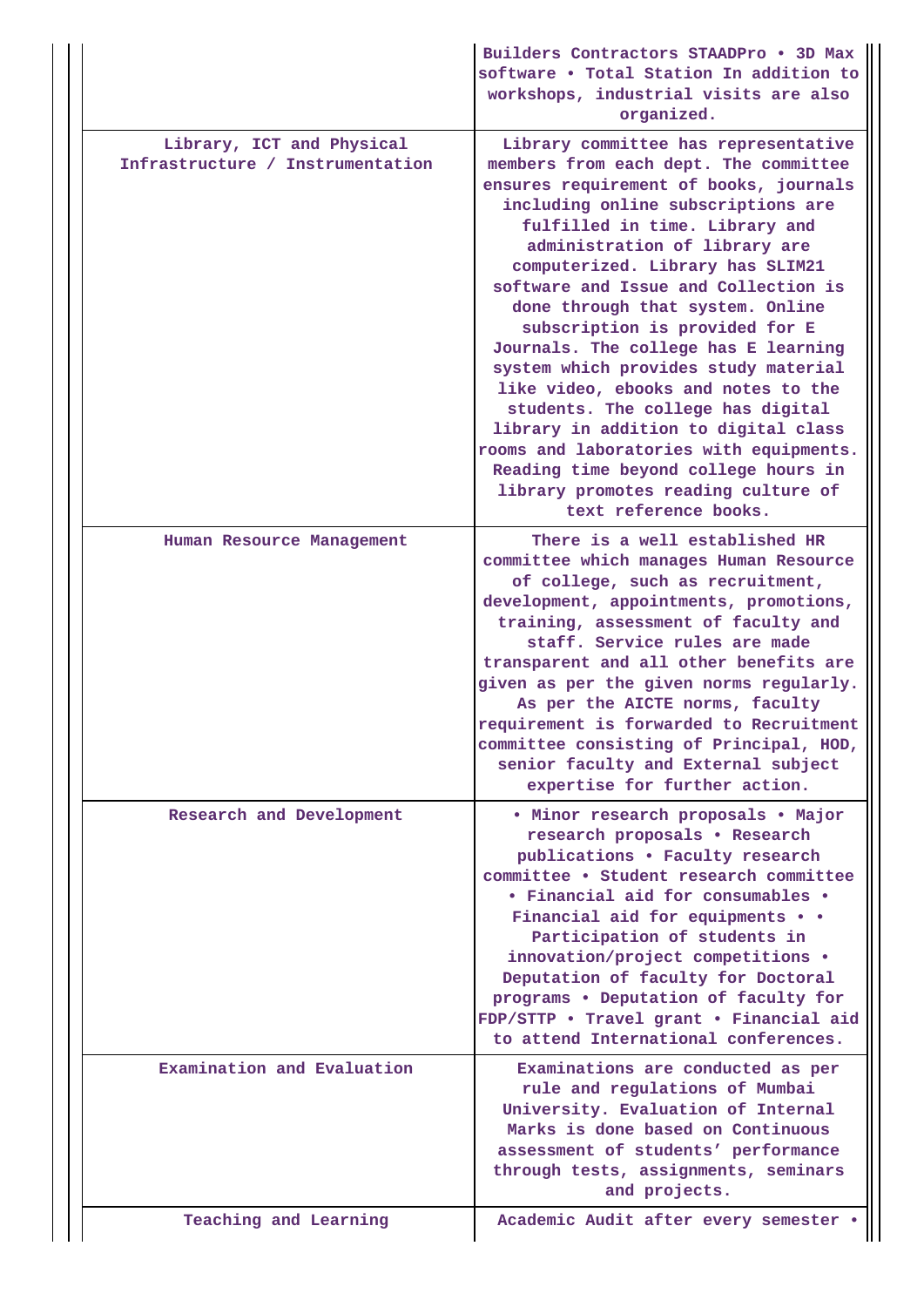|                        | Extra remedial lectures and lab<br>sessions . Training to use ELRC and its<br>updation . Encourage to participate in<br>NPTEL, MOOC courses . Frequent revision<br>on difficult topics • Adoption of<br>academically Week and poor students .<br>Practice tests with regular frequency            |
|------------------------|---------------------------------------------------------------------------------------------------------------------------------------------------------------------------------------------------------------------------------------------------------------------------------------------------|
| Curriculum Development | Curriculum is defined by University<br>of Mumbai . Extra sessions to cover<br>gaps in curriculum • Add on courses by<br>subject and industry experts .<br>Workshops/seminars in allied subjects .<br>NPTEL courses . In plant / Industrial<br>Training • Industrial Visits • Industry<br>projects |

6.2.2 – Implementation of e-governance in areas of operations:

| E-governace area         | Details                                                                                                                                                                                                                                                                                                                                                                                                                                                                                                                                                                                                                                                                                                                                                                                                      |
|--------------------------|--------------------------------------------------------------------------------------------------------------------------------------------------------------------------------------------------------------------------------------------------------------------------------------------------------------------------------------------------------------------------------------------------------------------------------------------------------------------------------------------------------------------------------------------------------------------------------------------------------------------------------------------------------------------------------------------------------------------------------------------------------------------------------------------------------------|
| Planning and Development | a. Curriculum Development: College<br>takes up curriculum development as per<br>guidelines of University to update and<br>incorporate new courses. This helps<br>students to get exposed to latest<br>technologies. Academic regulations and<br>curriculum based on Choice Based Credit<br>System was introduced in the college.                                                                                                                                                                                                                                                                                                                                                                                                                                                                             |
| Administration           | Even though the college is<br>established in remote area of Konkan<br>region still the college tries their<br>best to keep in touch with latest tools<br>of administration with available tools<br>in hand. With the help of developed<br>technological world college staff uses<br>the same for administration purpose.<br>Such as use of smart phone with inbuilt<br>social app like Gmail What's up e-<br>learning system at college level, staff<br>shares the assignments, notes to<br>students. It helps to provide the brief<br>notice of any event to be happened in<br>college for awareness and of smooth<br>functioning of the same. The college<br>has biometric attendance for teaching<br>and nonteaching staff. The college<br>campus is equipped with CCTV Cameras at<br>very place of need. |
| Finance and Accounts     | The college uses Tally software for e-<br>governance for transparent functioning<br>of Finance and Accounts department of<br>the college. This helps to increase the<br>efficiency of staff towards the<br>accuracy in financial transactions. The<br>college conducts regular audit of<br>annual books of accounts. The<br>administrative office keeps the all<br>financial records separately as per the                                                                                                                                                                                                                                                                                                                                                                                                   |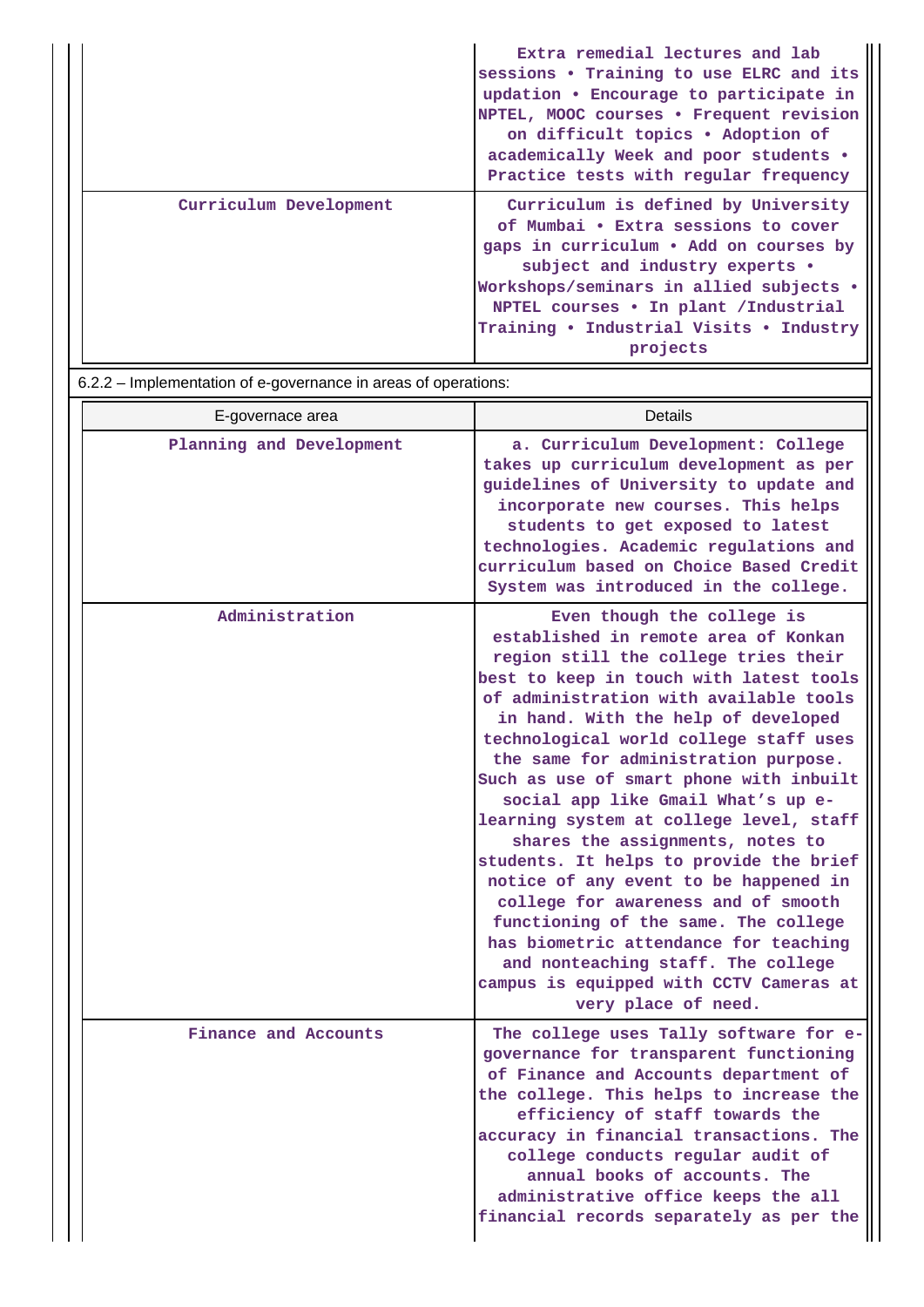|                               | events and transactions made for. The<br>administrative office maintains the<br>Books of Accounts properly which helps<br>in auditing procedure.                                                                                                                                                                                                                                                                                                                                                                                                                                                                                                                                                                     |
|-------------------------------|----------------------------------------------------------------------------------------------------------------------------------------------------------------------------------------------------------------------------------------------------------------------------------------------------------------------------------------------------------------------------------------------------------------------------------------------------------------------------------------------------------------------------------------------------------------------------------------------------------------------------------------------------------------------------------------------------------------------|
| Student Admission and Support | The most important key factor of the<br>college toward the students admission<br>and support is that college has system<br>which allows the student to take<br>admission with nominal fee at the<br>initial stage of admission process of<br>every academic year. This is the one of<br>the important thing which supports some<br>students those are facing financial<br>issues. College has extended helping<br>counter for the students which provides<br>them several services as such admission<br>form filling, examination form filling<br>as well as scholarship form filling at<br>one place only. College carries out<br>admission process for first year as per<br>guidelines of DTE University of Mumbai |
| Examination                   | The College has the separate<br>examination department with equipped<br>tools necessary for examination<br>purpose. As per the requirement of<br>examination department all the<br>necessary equipments are provided by<br>the college such as separate desktop,<br>printers and Internet facility. Paper<br>assessment of second year third year<br>undergraduate courses is carried out in<br>the college on behalf of University of<br>Mumbai. Online paper assessment<br>facility is provided in the college for<br>first final year courses.                                                                                                                                                                    |

## **6.3 – Faculty Empowerment Strategies**

 6.3.1 – Teachers provided with financial support to attend conferences / workshops and towards membership fee of professional bodies during the year

| Year | Name of Teacher | Name of conference/<br>workshop attended<br>for which financial<br>support provided                            | Name of the<br>professional body for<br>which membership<br>fee is provided                                    | Amount of support |
|------|-----------------|----------------------------------------------------------------------------------------------------------------|----------------------------------------------------------------------------------------------------------------|-------------------|
| 2019 | Dr.Y.R.Kulkarni | Infrastructure<br>Development 2<br>Days Workshop                                                               | Infrastructure<br>Development 2<br>Days Workshop                                                               | 4720              |
| 2019 | Dr.B.A.Danawade | Third<br>International<br>Conference on<br>Fatigue<br>Durability and<br>fracture<br>Mechanics and<br>symposium | Third<br>International<br>Conference on<br>Fatigue<br>Durability and<br>fracture<br>Mechanics and<br>symposium | 4345              |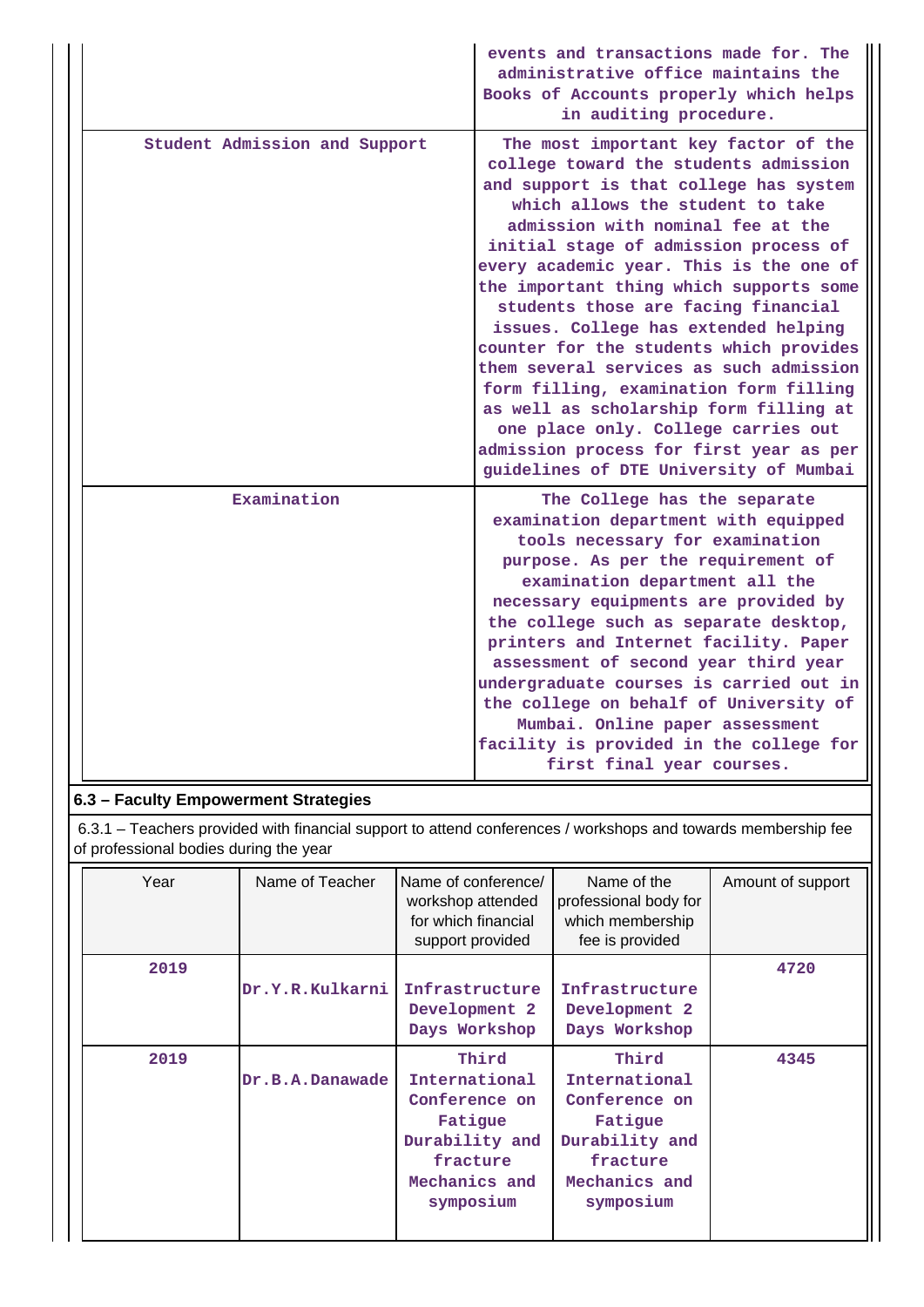| 2019                                                                                                                                                                                                                                                        |  | Dr.S.R.Khedekar          |                               |                                                                                        | Revised<br>Accreditation<br>Framework Khed<br>2 days National<br>Seminar                                    |                                                                                        | Revised<br>Accreditation<br>Framework Khed<br>2 days National<br>Seminar                             |      | 3200         |
|-------------------------------------------------------------------------------------------------------------------------------------------------------------------------------------------------------------------------------------------------------------|--|--------------------------|-------------------------------|----------------------------------------------------------------------------------------|-------------------------------------------------------------------------------------------------------------|----------------------------------------------------------------------------------------|------------------------------------------------------------------------------------------------------|------|--------------|
| 2019                                                                                                                                                                                                                                                        |  | DR.S.N.Teli              |                               |                                                                                        | Intell Actual<br>Property under<br>Research<br>commitee                                                     |                                                                                        | Intell Actual<br>Property under<br>Research<br>commitee                                              |      | 10000        |
| 2019                                                                                                                                                                                                                                                        |  |                          | Dr.P.K.Roy,<br>Dr.B.A.Danwade |                                                                                        | Revised<br>Accreditation<br>Framework VIT<br>seminar                                                        | Revised<br>Accreditation<br>Framework VIT<br>seminar                                   |                                                                                                      |      | 3438         |
| 2019                                                                                                                                                                                                                                                        |  | Dr.P.K.Roy               |                               |                                                                                        | National<br>institute of<br>Technical<br><b>Teachers</b><br>Traning and<br>Research<br>Kolkatta<br>workshop |                                                                                        | National<br>institute of<br>Technical<br>Teachers<br>Traning and<br>Research<br>Kolkatta<br>workshop |      | 4000         |
| 2020                                                                                                                                                                                                                                                        |  | Mr. Sachin k.<br>Dhawale |                               | National<br>conference on<br>advance in<br>chemical<br>Science<br>Y.C.Collage<br>Karad |                                                                                                             | National<br>conference on<br>advance in<br>chemical<br>Science<br>Y.C.Collage<br>Karad |                                                                                                      | 1133 |              |
| 2020                                                                                                                                                                                                                                                        |  | Dr.S.J.Kulkarni          |                               |                                                                                        | one day<br>Orientation<br>Programme                                                                         |                                                                                        | one day<br>Orientation<br>Programme                                                                  |      | 394          |
| 2020                                                                                                                                                                                                                                                        |  | Dr.V.N.Kalmkar           |                               |                                                                                        | Electrical<br>Vehicles one<br>day workshop                                                                  |                                                                                        | Electrical<br>Vehicles one<br>day workshop                                                           |      | 4000         |
| 2020                                                                                                                                                                                                                                                        |  | Dr.P.K.Roy               |                               |                                                                                        | Orientation<br>Programme Human<br>machine<br>Interaction<br>Mumbai<br>University                            |                                                                                        | Orientation<br>Programme Human<br>machine<br>Interaction<br>Mumbai<br>University                     |      | 1144         |
|                                                                                                                                                                                                                                                             |  |                          |                               |                                                                                        | View File                                                                                                   |                                                                                        |                                                                                                      |      |              |
| 6.3.2 - Number of professional development / administrative training programmes organized by the College for                                                                                                                                                |  |                          |                               |                                                                                        |                                                                                                             |                                                                                        |                                                                                                      |      |              |
| teaching and non teaching staff during the year<br>Year<br>Title of the<br>Title of the<br>administrative<br>professional<br>development<br>training<br>programme<br>programme<br>organised for<br>organised for<br>teaching staff<br>non-teaching<br>staff |  |                          | From date                     |                                                                                        | To Date<br>Number of<br>participants<br>(Teaching<br>staff)                                                 |                                                                                        | Number of<br>participants<br>(non-teaching<br>staff)                                                 |      |              |
| 2019                                                                                                                                                                                                                                                        |  | Infrastr                 | Infrastr                      |                                                                                        |                                                                                                             |                                                                                        |                                                                                                      | 10   | $\mathbf{2}$ |

**ucture Dev ucture Dev 12/10/2019 12/10/2019**

**elopment**

**elopment**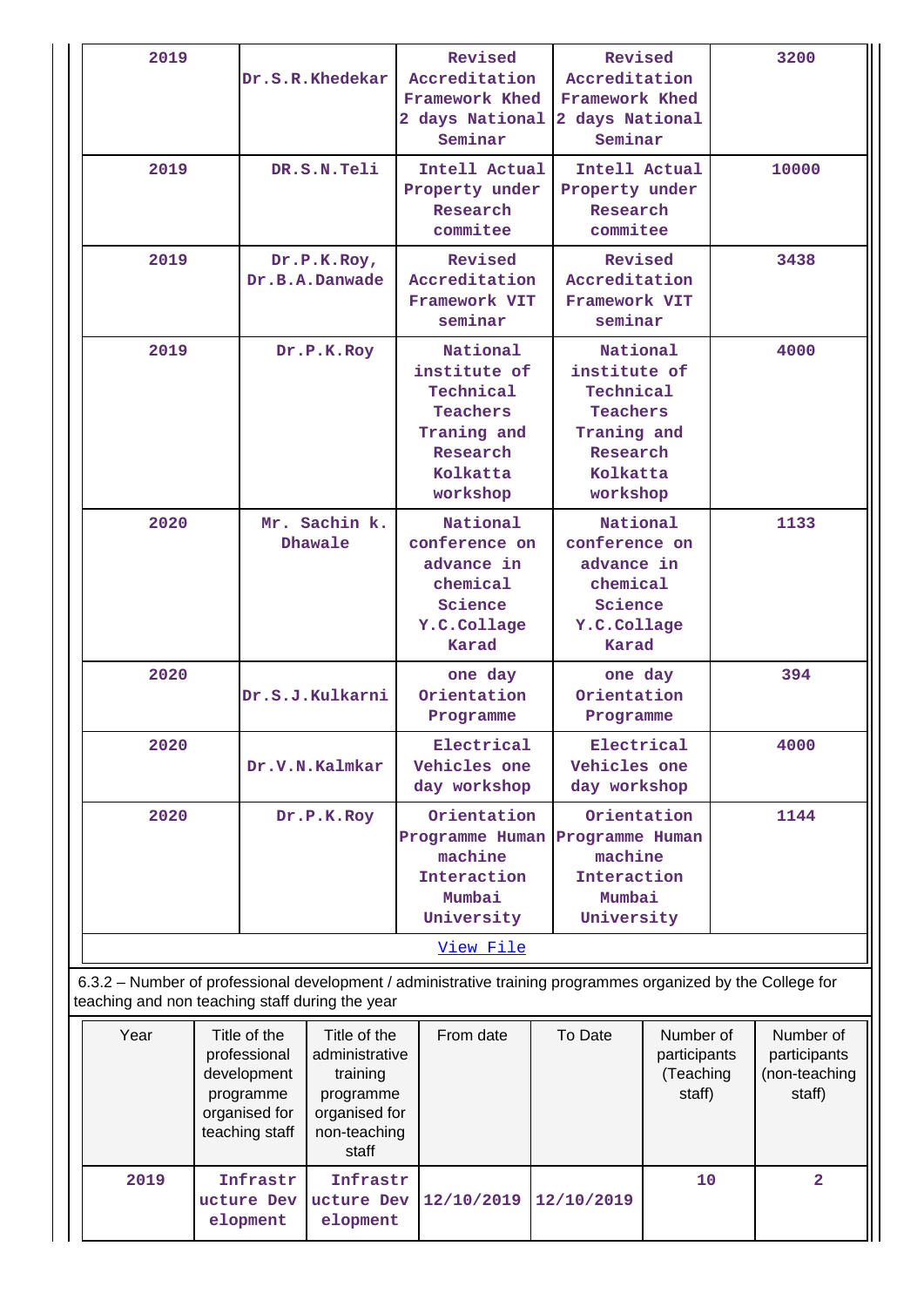| 2019                                                                                                                                                                                                                         | $e$ /Sim                         |  | <b>NIL</b>                         |  | 21/09/2019        |                         | 21/09/2019 |              | 11             | <b>Nill</b>      |
|------------------------------------------------------------------------------------------------------------------------------------------------------------------------------------------------------------------------------|----------------------------------|--|------------------------------------|--|-------------------|-------------------------|------------|--------------|----------------|------------------|
| 2019                                                                                                                                                                                                                         | Ubuntu<br>Linux                  |  | <b>NIL</b>                         |  | 23/08/2019        |                         | 23/08/2019 |              | 10             | <b>Nill</b>      |
| 2019                                                                                                                                                                                                                         | Gamming                          |  | <b>NIL</b>                         |  | 10/09/2019        |                         | 10/09/2019 |              | 13             | <b>Nill</b>      |
| 2019                                                                                                                                                                                                                         | One day<br>Workshop              |  | <b>NIL</b>                         |  | 09/11/2019        |                         | 09/11/2019 |              | 19             | <b>Nill</b>      |
|                                                                                                                                                                                                                              | on "R"<br>organised              |  |                                    |  |                   |                         |            |              |                |                  |
|                                                                                                                                                                                                                              | by the<br>Teaching               |  |                                    |  |                   |                         |            |              |                |                  |
|                                                                                                                                                                                                                              | Learning<br>Centre,              |  |                                    |  |                   |                         |            |              |                |                  |
|                                                                                                                                                                                                                              | ICT at IIT<br>Bombay             |  |                                    |  |                   |                         |            |              |                |                  |
| 2019                                                                                                                                                                                                                         | 3 Days<br>workshop<br>on GIS GPS |  | 3 Days<br>workshop<br>on GIS GPS   |  | 09/01/2020        |                         | 10/01/2020 |              | 10             | $\overline{2}$   |
| 2019                                                                                                                                                                                                                         | <b>CAD</b><br>Drawing            |  | <b>CAD</b><br>Drawing              |  | 14/02/2020        |                         | 18/02/2020 |              | $\overline{2}$ | 9                |
|                                                                                                                                                                                                                              |                                  |  |                                    |  | No file uploaded. |                         |            |              |                |                  |
| 6.3.3 - No. of teachers attending professional development programmes, viz., Orientation Programme, Refresher<br>Course, Short Term Course, Faculty Development Programmes during the year                                   |                                  |  |                                    |  |                   |                         |            |              |                |                  |
| Title of the<br>professional<br>development<br>programme                                                                                                                                                                     |                                  |  | Number of teachers<br>who attended |  | From Date         |                         | To date    |              |                | Duration         |
| Revised<br>Syllabus<br>Orientation                                                                                                                                                                                           |                                  |  | 3                                  |  |                   | 18/09/2019              | 21/09/2019 |              |                | 4                |
| Programme<br>Seven Days<br>FDP entitled<br>Holistic<br>Teacher<br>Training in<br>Innovative<br>Skills of Co-<br>operative<br>Learning<br>Development of<br>E-content for<br>Teaching<br>Pedagogies in<br>Higher<br>Education |                                  |  | 1                                  |  |                   | 25/11/2019<br>View File | 01/12/2019 |              |                | 07               |
| 6.3.4 - Faculty and Staff recruitment (no. for permanent recruitment):                                                                                                                                                       |                                  |  |                                    |  |                   |                         |            |              |                |                  |
|                                                                                                                                                                                                                              |                                  |  |                                    |  |                   |                         |            | Non-teaching |                |                  |
| Teaching<br>Permanent<br><b>Full Time</b>                                                                                                                                                                                    |                                  |  |                                    |  |                   |                         | Permanent  |              |                | <b>Full Time</b> |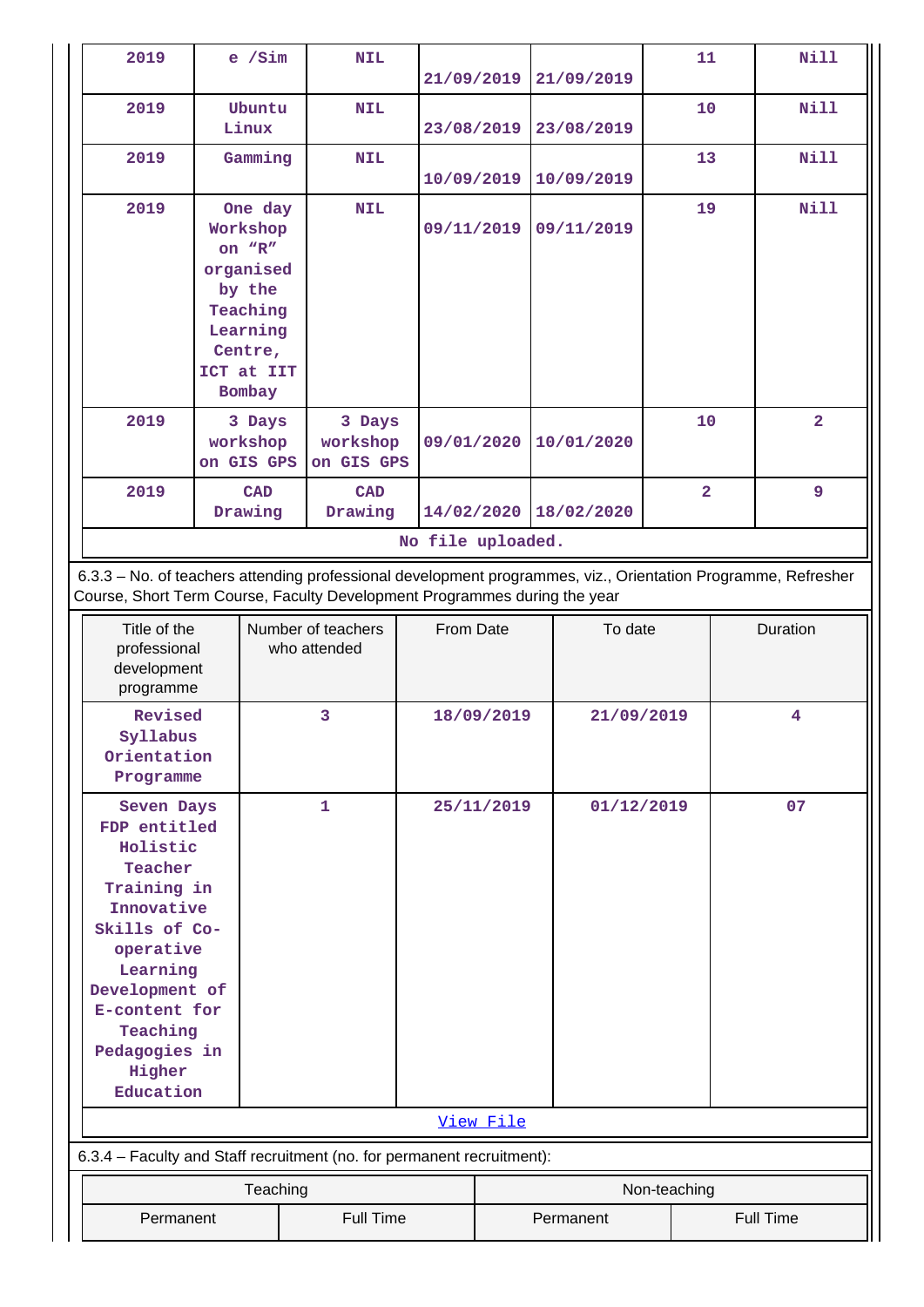| 47                                                                                                                                                                                                                                                                                                                                                                                                                                                                                                                                                                                                                                                                                                  |        | 63                            |                                                                                                                                                                                                                                                                                                                  | 33     | 45                                                                                                             |  |  |  |  |  |
|-----------------------------------------------------------------------------------------------------------------------------------------------------------------------------------------------------------------------------------------------------------------------------------------------------------------------------------------------------------------------------------------------------------------------------------------------------------------------------------------------------------------------------------------------------------------------------------------------------------------------------------------------------------------------------------------------------|--------|-------------------------------|------------------------------------------------------------------------------------------------------------------------------------------------------------------------------------------------------------------------------------------------------------------------------------------------------------------|--------|----------------------------------------------------------------------------------------------------------------|--|--|--|--|--|
| 6.3.5 - Welfare schemes for                                                                                                                                                                                                                                                                                                                                                                                                                                                                                                                                                                                                                                                                         |        |                               |                                                                                                                                                                                                                                                                                                                  |        |                                                                                                                |  |  |  |  |  |
| Teaching                                                                                                                                                                                                                                                                                                                                                                                                                                                                                                                                                                                                                                                                                            |        | Non-teaching                  |                                                                                                                                                                                                                                                                                                                  |        | <b>Students</b>                                                                                                |  |  |  |  |  |
| EPF, Gratuity, Group<br>Insurance, Mediclaim<br>policy Personal<br>Accidental Policy                                                                                                                                                                                                                                                                                                                                                                                                                                                                                                                                                                                                                |        |                               | College Financial aid<br>EPF, Gratuity, Group<br>Insurance, Mediclaim<br>to needy students, Group<br>policy, Personal<br>Insurance, Government<br>Accidental Policy<br>scholarships, GIT Merit<br>Scholarship, Late Dr.<br>Ramanathan Endowment<br>scholarship, Late<br>Smt.Vasanti Vasant Nimkar<br>Scholarship |        |                                                                                                                |  |  |  |  |  |
| 6.4 - Financial Management and Resource Mobilization                                                                                                                                                                                                                                                                                                                                                                                                                                                                                                                                                                                                                                                |        |                               |                                                                                                                                                                                                                                                                                                                  |        |                                                                                                                |  |  |  |  |  |
| 6.4.1 – Institution conducts internal and external financial audits regularly (with in 100 words each)                                                                                                                                                                                                                                                                                                                                                                                                                                                                                                                                                                                              |        |                               |                                                                                                                                                                                                                                                                                                                  |        |                                                                                                                |  |  |  |  |  |
| The institute undergoes two types of Financial Audit each year viz. Internal<br>Audit and Statutory Audit. The Board of Trustees appoints the Internal Auditor<br>and Statutory Auditor. The Internal Audit is carried quarterly and Statutory<br>Audit is carried out six monthly. After the Fourth quarter audit, the Final<br>audit is done by Statutory Auditors. The appointed Auditor visits the campus<br>for Audit. The data as per standards and requirements are placed before the<br>Auditors. The auditors go through the records for the purpose of audit and<br>submit the report to the trustee. The queries are compiled if any as per the<br>directives received from the auditor. |        |                               |                                                                                                                                                                                                                                                                                                                  |        |                                                                                                                |  |  |  |  |  |
| year(not covered in Criterion III)                                                                                                                                                                                                                                                                                                                                                                                                                                                                                                                                                                                                                                                                  |        |                               |                                                                                                                                                                                                                                                                                                                  |        | 6.4.2 - Funds / Grants received from management, non-government bodies, individuals, philanthropies during the |  |  |  |  |  |
| Name of the non government<br>funding agencies /individuals                                                                                                                                                                                                                                                                                                                                                                                                                                                                                                                                                                                                                                         |        | Funds/ Grnats received in Rs. |                                                                                                                                                                                                                                                                                                                  |        | Purpose                                                                                                        |  |  |  |  |  |
| National conference on<br>advance in chemical<br>Science Y.C.Collage Karad                                                                                                                                                                                                                                                                                                                                                                                                                                                                                                                                                                                                                          |        |                               | 1133                                                                                                                                                                                                                                                                                                             |        | To attend conference                                                                                           |  |  |  |  |  |
|                                                                                                                                                                                                                                                                                                                                                                                                                                                                                                                                                                                                                                                                                                     |        |                               | View File                                                                                                                                                                                                                                                                                                        |        |                                                                                                                |  |  |  |  |  |
| 6.4.3 - Total corpus fund generated                                                                                                                                                                                                                                                                                                                                                                                                                                                                                                                                                                                                                                                                 |        |                               |                                                                                                                                                                                                                                                                                                                  |        |                                                                                                                |  |  |  |  |  |
|                                                                                                                                                                                                                                                                                                                                                                                                                                                                                                                                                                                                                                                                                                     |        | 1138.77                       |                                                                                                                                                                                                                                                                                                                  |        |                                                                                                                |  |  |  |  |  |
| 6.5 - Internal Quality Assurance System                                                                                                                                                                                                                                                                                                                                                                                                                                                                                                                                                                                                                                                             |        |                               |                                                                                                                                                                                                                                                                                                                  |        |                                                                                                                |  |  |  |  |  |
| 6.5.1 - Whether Academic and Administrative Audit (AAA) has been done?                                                                                                                                                                                                                                                                                                                                                                                                                                                                                                                                                                                                                              |        |                               |                                                                                                                                                                                                                                                                                                                  |        |                                                                                                                |  |  |  |  |  |
| <b>Audit Type</b>                                                                                                                                                                                                                                                                                                                                                                                                                                                                                                                                                                                                                                                                                   |        | External                      |                                                                                                                                                                                                                                                                                                                  |        | Internal                                                                                                       |  |  |  |  |  |
|                                                                                                                                                                                                                                                                                                                                                                                                                                                                                                                                                                                                                                                                                                     | Yes/No | Agency                        |                                                                                                                                                                                                                                                                                                                  | Yes/No | Authority                                                                                                      |  |  |  |  |  |
| Academic                                                                                                                                                                                                                                                                                                                                                                                                                                                                                                                                                                                                                                                                                            | No     |                               | NIL                                                                                                                                                                                                                                                                                                              | Yes    | <b>IQAC</b>                                                                                                    |  |  |  |  |  |
| Administrative                                                                                                                                                                                                                                                                                                                                                                                                                                                                                                                                                                                                                                                                                      | Yes    |                               | Aneja CNK                                                                                                                                                                                                                                                                                                        | Yes    | Principal,<br>Registrar,<br>Management                                                                         |  |  |  |  |  |
| 6.5.2 – Activities and support from the Parent – Teacher Association (at least three)                                                                                                                                                                                                                                                                                                                                                                                                                                                                                                                                                                                                               |        |                               |                                                                                                                                                                                                                                                                                                                  |        |                                                                                                                |  |  |  |  |  |
| Parent/Teacher meetings held to assess the academic progress of students,                                                                                                                                                                                                                                                                                                                                                                                                                                                                                                                                                                                                                           |        |                               |                                                                                                                                                                                                                                                                                                                  |        |                                                                                                                |  |  |  |  |  |

**parents contacted on a monthly basis regarding low attendance. Parent/Teacher meeting conducted on 12/10/2019(ASH) Teacher/Parent meet held on 19/10/2019(Chemical) Parents – teachers meet once in every semester(Mech, EXTC, Civil) Following suggestions are given in meetings, 1. Parent suggested to**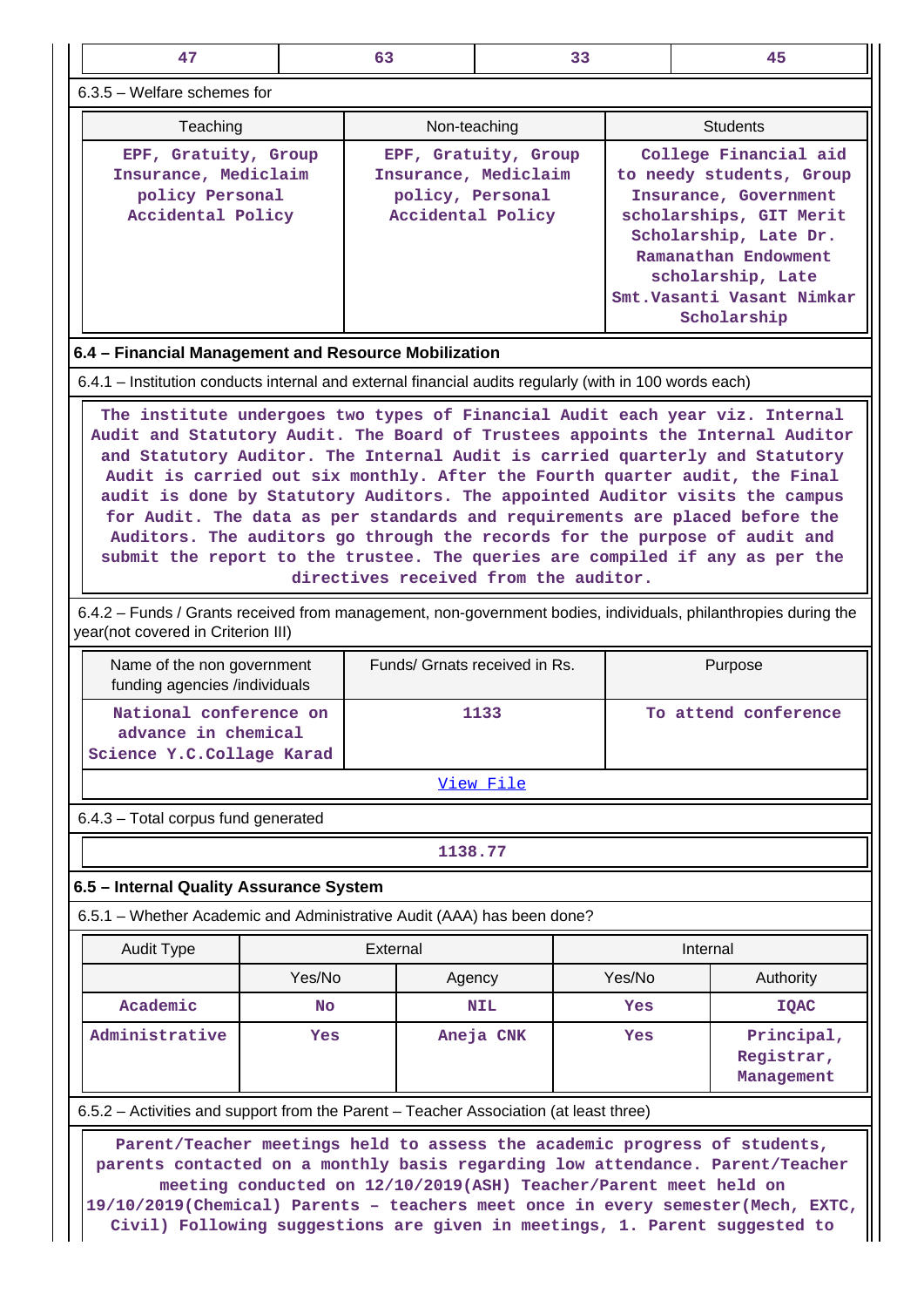**arrange industrial visits for students. 2. One of the parent suggested to write full name of the student in communications. 3. College should arrange industry expert talk for students. 4. Personal guidance is expected for students for GATE examination. 5. Meeting should be conducted during evening hours. 6. Students should also be the participants of Parent meet.**

6.5.3 – Development programmes for support staff (at least three)

 **1. English Speaking Coarsen:/ The Department of chemical engineering has conducted basic English speaking session for the non/teaching staff. This course emphasized on the use of articles, tenses. They were introduced to basic report writing abilities and improvising presentation skills. 2. SCADA operating System:/ A course on how to implement SCADA system for given the control strategies it include training on how to use the on/off control mode and other control mode of feedback control strategies. 3. Safety Training: /The nonteaching staff were provided with safety training to prevent any mishap in the chemical lab and also on evacuation. 4. 3 day workshop on MS/Office conducted by computer department of Priyadarshini college Nagpur 5. 3 day workshop on MS/Office conducted by computer department of Priyadarshini college Nagpur 6. 1 day workshop Drone for beginners conducted by Udemy**

6.5.4 – Post Accreditation initiative(s) (mention at least three)

#### **NBA: In progress NAAC: second cycle**

6.5.5 – Internal Quality Assurance System Details

| a) Submission of Data for AISHE portal | Yes |
|----------------------------------------|-----|
| b) Participation in NIRF               | Yes |
| c)ISO certification                    | No  |
| d)NBA or any other quality audit       | No  |

6.5.6 – Number of Quality Initiatives undertaken during the year

| Year | Name of quality<br>initiative by IQAC | Date of<br>conducting IQAC | <b>Duration From</b> | Duration To | Number of<br>participants |
|------|---------------------------------------|----------------------------|----------------------|-------------|---------------------------|
| 2019 | Meeting of<br><b>IQAC</b>             | 04/10/2019                 | 04/10/2019           | 04/10/2019  | 10                        |
| 2020 | Meeting of<br><b>IOAC</b>             | 03/01/2020                 | 03/01/2020           | 03/01/2020  | 14                        |
| 2020 | Meeting of<br><b>IOAC</b>             | 26/05/2020                 | 26/05/2020           | 26/05/2020  | 10 <sup>°</sup>           |
| 2020 | Meeting of<br><b>IQAC</b>             | 22/06/2020                 | 22/06/2020           | 22/06/2020  | 10                        |

**No file uploaded.**

## **CRITERION VII – INSTITUTIONAL VALUES AND BEST PRACTICES**

#### **7.1 – Institutional Values and Social Responsibilities**

 7.1.1 – Gender Equity (Number of gender equity promotion programmes organized by the institution during the year)

| Title of the<br>programme     | Period from | Period To  | Number of Participants |      |  |
|-------------------------------|-------------|------------|------------------------|------|--|
|                               |             |            | Female                 | Male |  |
| WDC Meeting<br>(Odd Semester) | 29/08/2019  | 29/08/2019 |                        |      |  |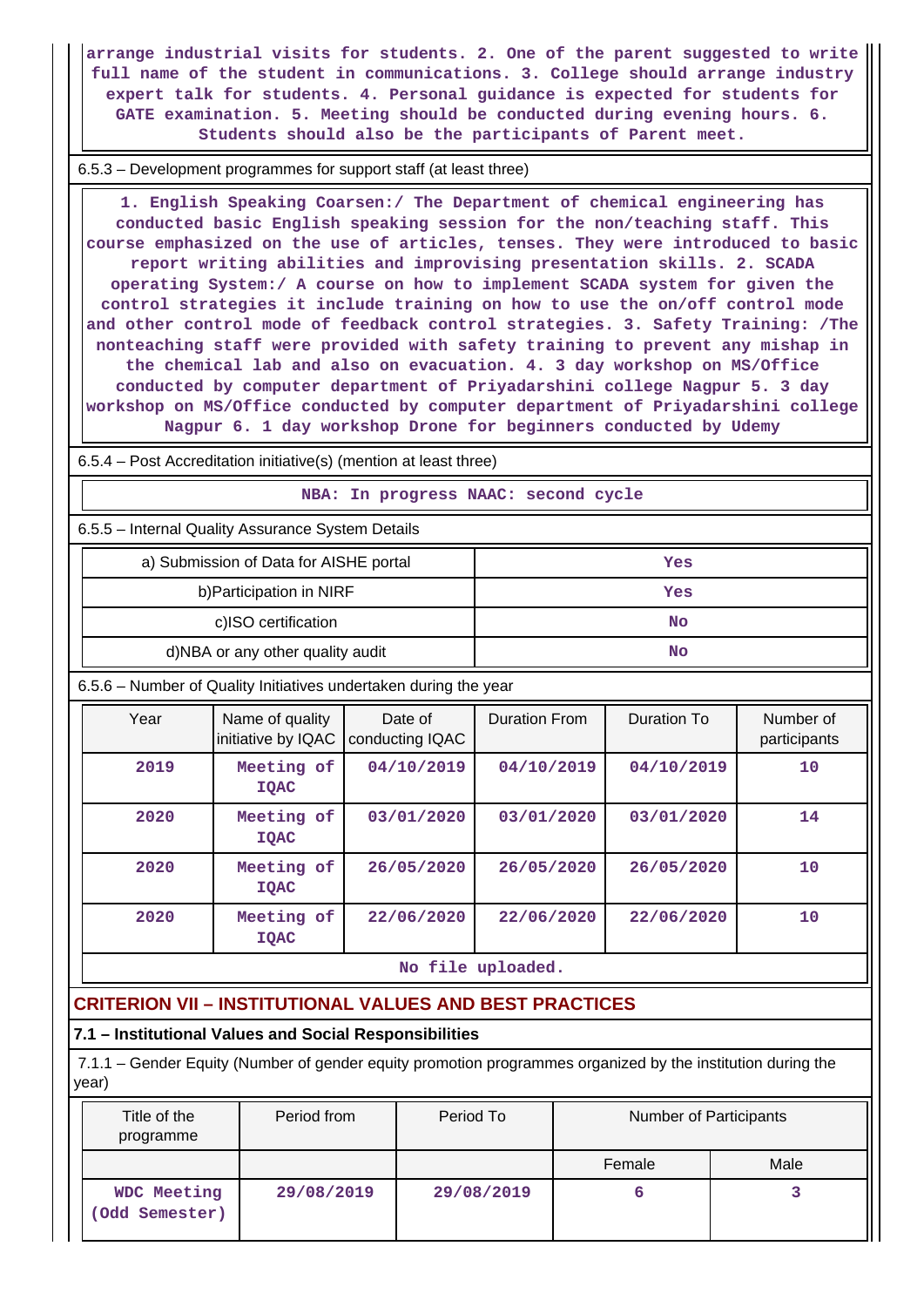| Women<br>Development<br>Seminar                                                                   |                                                                                                                                                                                                                                                      | 10/10/2019                                                                                                  |           | 10/10/2019          |              |                       | 25              |                                                                                       | 12                                                  |  |  |  |
|---------------------------------------------------------------------------------------------------|------------------------------------------------------------------------------------------------------------------------------------------------------------------------------------------------------------------------------------------------------|-------------------------------------------------------------------------------------------------------------|-----------|---------------------|--------------|-----------------------|-----------------|---------------------------------------------------------------------------------------|-----------------------------------------------------|--|--|--|
| <b>WDC Meeting</b><br>(Odd Semester)                                                              |                                                                                                                                                                                                                                                      | 20/09/2019                                                                                                  |           | 20/09/2019          |              |                       | 6               |                                                                                       | 3                                                   |  |  |  |
| WDC Meeting<br>(Even Semester)                                                                    |                                                                                                                                                                                                                                                      | 25/01/2020                                                                                                  |           |                     | 25/01/2020   |                       | 6               |                                                                                       | 3                                                   |  |  |  |
| <b>WDC Meeting</b><br>(Even Semester)                                                             |                                                                                                                                                                                                                                                      | 02/03/2020                                                                                                  |           |                     | 02/03/2020   |                       | 6               |                                                                                       | 3                                                   |  |  |  |
| 7.1.2 - Environmental Consciousness and Sustainability/Alternate Energy initiatives such as:      |                                                                                                                                                                                                                                                      |                                                                                                             |           |                     |              |                       |                 |                                                                                       |                                                     |  |  |  |
|                                                                                                   |                                                                                                                                                                                                                                                      |                                                                                                             |           |                     |              |                       |                 | Percentage of power requirement of the University met by the renewable energy sources |                                                     |  |  |  |
|                                                                                                   | MSEDCL load sanctioned for all college campus in KW: 642 Actual use as per<br>MSEDCL bill in KW or KWH (per month): 80-100 KVA Solar created power in KWH<br>(month): 1296 MSEDCL rate in Rs: 11.50 Total amounts saved per month in Rs:<br>14904.00 |                                                                                                             |           |                     |              |                       |                 |                                                                                       |                                                     |  |  |  |
|                                                                                                   | 7.1.3 - Differently abled (Divyangjan) friendliness                                                                                                                                                                                                  |                                                                                                             |           |                     |              |                       |                 |                                                                                       |                                                     |  |  |  |
|                                                                                                   | Item facilities                                                                                                                                                                                                                                      |                                                                                                             |           | Yes/No              |              |                       |                 | Number of beneficiaries                                                               |                                                     |  |  |  |
|                                                                                                   | Physical facilities                                                                                                                                                                                                                                  |                                                                                                             |           |                     | <b>No</b>    |                       |                 | Nill                                                                                  |                                                     |  |  |  |
|                                                                                                   | Provision for lift                                                                                                                                                                                                                                   |                                                                                                             |           |                     | <b>No</b>    |                       |                 | Nill                                                                                  |                                                     |  |  |  |
| Software/facilities                                                                               | <b>Braille</b>                                                                                                                                                                                                                                       |                                                                                                             |           |                     | Yes          |                       | Nill            |                                                                                       |                                                     |  |  |  |
|                                                                                                   | <b>Rest Rooms</b>                                                                                                                                                                                                                                    |                                                                                                             | <b>No</b> |                     |              |                       |                 | <b>Nill</b>                                                                           |                                                     |  |  |  |
| Scribes for examination                                                                           |                                                                                                                                                                                                                                                      |                                                                                                             | Yes       |                     |              |                       |                 | Nill                                                                                  |                                                     |  |  |  |
|                                                                                                   | Special skill<br>development for<br>differently abled<br>students                                                                                                                                                                                    |                                                                                                             | Yes       |                     |              |                       | <b>Nill</b>     |                                                                                       |                                                     |  |  |  |
| 7.1.4 - Inclusion and Situatedness                                                                |                                                                                                                                                                                                                                                      |                                                                                                             |           |                     |              |                       |                 |                                                                                       |                                                     |  |  |  |
| Year                                                                                              | Number of<br>Number of<br>initiatives to<br>initiatives<br>address<br>taken to<br>locational<br>engage with<br>advantages<br>and<br>and disadva<br>contribute to<br>local<br>ntages                                                                  |                                                                                                             | community | Date                | Duration     | Name of<br>initiative |                 | <b>Issues</b><br>addressed                                                            | Number of<br>participating<br>students<br>and staff |  |  |  |
| 2019                                                                                              | 1                                                                                                                                                                                                                                                    | $\overline{\mathbf{2}}$                                                                                     |           | 12/12/2<br>019      | $\mathbf{1}$ |                       | <b>Branding</b> | Career<br>Guidance                                                                    | 37                                                  |  |  |  |
| 2019                                                                                              | Nill                                                                                                                                                                                                                                                 | 3                                                                                                           |           | 13/12/2<br>019      | 1            |                       | <b>Branding</b> | Career<br>Guidance                                                                    | 22                                                  |  |  |  |
|                                                                                                   |                                                                                                                                                                                                                                                      |                                                                                                             |           |                     | View File    |                       |                 |                                                                                       |                                                     |  |  |  |
| 7.1.5 - Human Values and Professional Ethics Code of conduct (handbooks) for various stakeholders |                                                                                                                                                                                                                                                      |                                                                                                             |           |                     |              |                       |                 |                                                                                       |                                                     |  |  |  |
|                                                                                                   | <b>Title</b>                                                                                                                                                                                                                                         |                                                                                                             |           | Date of publication |              |                       |                 | Follow up(max 100 words)                                                              |                                                     |  |  |  |
| Etiquette                                                                                         |                                                                                                                                                                                                                                                      | It is a small booklet<br>07/07/2019<br>(64 pages) containing<br>very basic and important<br>knowledge about |           |                     |              |                       |                 |                                                                                       |                                                     |  |  |  |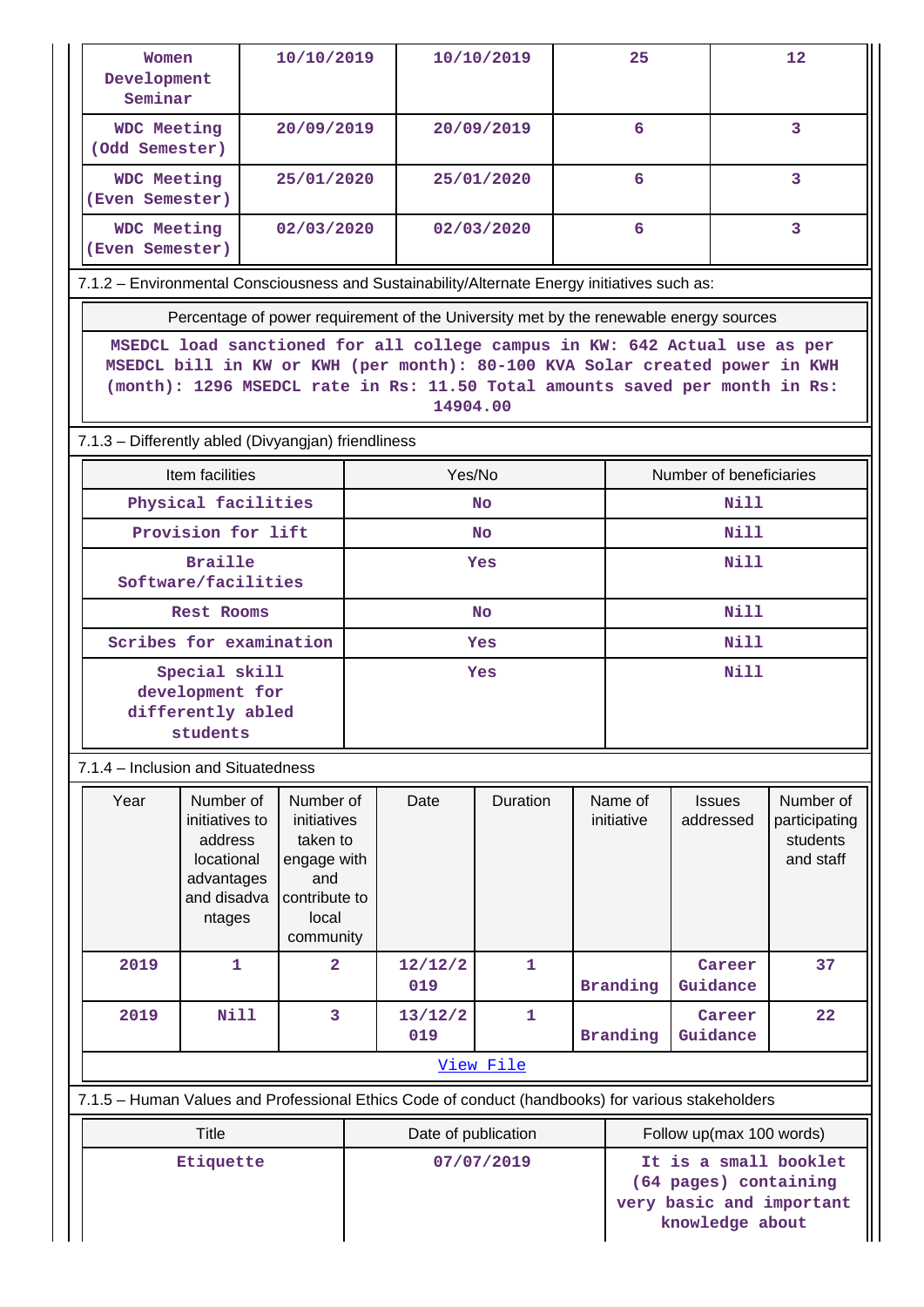|  | (student as well as<br>staff). It covers ethics<br>with respect to various<br>aspects of living like<br>body language, eating<br>sense, dress up,<br>professional behavior and<br>many more areas. These<br>contents are required to<br>be known by everyone as a<br>member of society. |
|--|-----------------------------------------------------------------------------------------------------------------------------------------------------------------------------------------------------------------------------------------------------------------------------------------|
|--|-----------------------------------------------------------------------------------------------------------------------------------------------------------------------------------------------------------------------------------------------------------------------------------------|

| 7.1.6 - Activities conducted for promotion of universal Values and Ethics                                                                                                                                                                  |                      |                    |                        |  |  |
|--------------------------------------------------------------------------------------------------------------------------------------------------------------------------------------------------------------------------------------------|----------------------|--------------------|------------------------|--|--|
| Activity                                                                                                                                                                                                                                   | <b>Duration From</b> | <b>Duration To</b> | Number of participants |  |  |
| Donated Flood<br>Relief Material<br>Kolhapur region<br>Shirti Highschool<br>Shirti under N.S.S.                                                                                                                                            | 06/11/2019           | 06/11/2019         | 6                      |  |  |
| lecture on<br>development of<br>moral values and<br>Ethics                                                                                                                                                                                 | 15/09/2020           | 15/09/2020         | 54                     |  |  |
| Yuva Mahiti Doot<br>Program conducted<br>by Third Year<br>N.S.S. to give info<br>about all the<br>Government Schemes<br>of Maharashtra with<br>the help of Mobile<br>App. (an Initiative<br>of UNICEF and<br>Government of<br>Maharashtra) | 01/08/2019           | 01/08/2019         | 6                      |  |  |
| Rashtriya<br>Vaidnyanik<br>Drishtikon Divas to<br>give awareness<br>among the students<br>regarding<br>motivation to do<br>scientific research<br>for the welfare of<br>society                                                            | 22/08/2019           | 22/08/2019         | 6                      |  |  |
| Sports Day<br>Launching of Fit<br>India Movement<br>program by Prime<br>Minister, shown<br>Live to the<br>students                                                                                                                         | 29/08/2019           | 29/08/2019         | 30                     |  |  |
| On the Occasion                                                                                                                                                                                                                            | 25/09/2019           | 25/09/2019         | 15                     |  |  |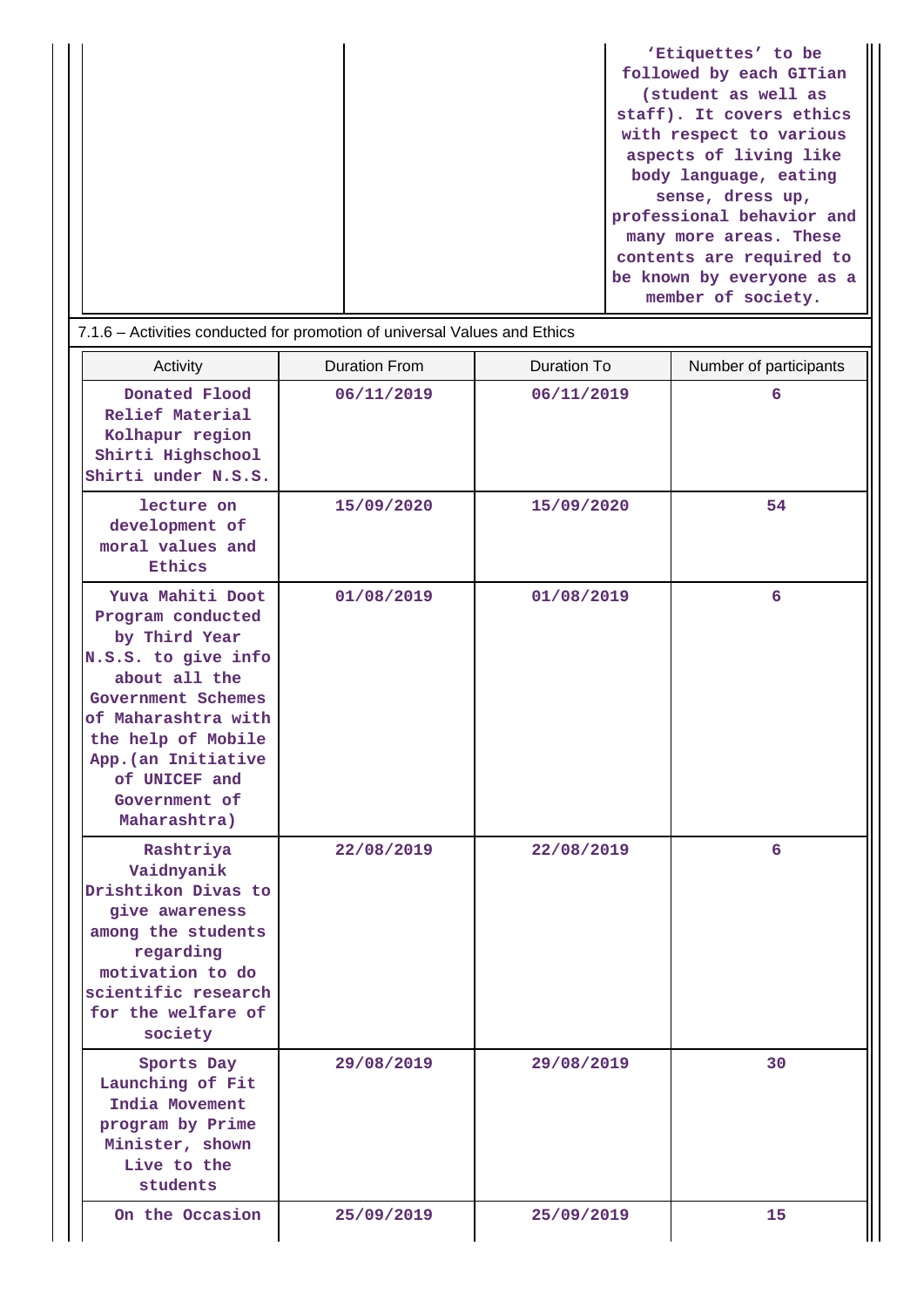| of N.S.S. Day and<br>Birthday of<br>scientist Dr. K.H.<br>Gharda Blood<br>Donation Camp<br>arranged                                                                                                                                                                                                                                                                                             |                                                                                                                                                                                                                                                                                                                                                                                                                                                                                                                                                                                                                                                                                                                                                                                                                                                                                                                                                                                                                                                                                                                                                                                                                                                                                                                                                                                                                                                                                                                                                                                                                                                                                                                                                  |  |  |  |  |
|-------------------------------------------------------------------------------------------------------------------------------------------------------------------------------------------------------------------------------------------------------------------------------------------------------------------------------------------------------------------------------------------------|--------------------------------------------------------------------------------------------------------------------------------------------------------------------------------------------------------------------------------------------------------------------------------------------------------------------------------------------------------------------------------------------------------------------------------------------------------------------------------------------------------------------------------------------------------------------------------------------------------------------------------------------------------------------------------------------------------------------------------------------------------------------------------------------------------------------------------------------------------------------------------------------------------------------------------------------------------------------------------------------------------------------------------------------------------------------------------------------------------------------------------------------------------------------------------------------------------------------------------------------------------------------------------------------------------------------------------------------------------------------------------------------------------------------------------------------------------------------------------------------------------------------------------------------------------------------------------------------------------------------------------------------------------------------------------------------------------------------------------------------------|--|--|--|--|
| No file uploaded.                                                                                                                                                                                                                                                                                                                                                                               |                                                                                                                                                                                                                                                                                                                                                                                                                                                                                                                                                                                                                                                                                                                                                                                                                                                                                                                                                                                                                                                                                                                                                                                                                                                                                                                                                                                                                                                                                                                                                                                                                                                                                                                                                  |  |  |  |  |
| 7.1.7 – Initiatives taken by the institution to make the campus eco-friendly (at least five)                                                                                                                                                                                                                                                                                                    |                                                                                                                                                                                                                                                                                                                                                                                                                                                                                                                                                                                                                                                                                                                                                                                                                                                                                                                                                                                                                                                                                                                                                                                                                                                                                                                                                                                                                                                                                                                                                                                                                                                                                                                                                  |  |  |  |  |
| . AUDIT for ample light with standard norms . Nature club Establishment . Solar<br>water heaters . Energy saving CFL and LED lights . Carbon Neutrality .<br>Hazardous Waste Management . Tree Plantation . E/Waste Management . Rain water<br>collection . Solar street lights . Bio Filter . Green coverage and tree census<br>. Organic waste composting unit . Solid Waste management Plant |                                                                                                                                                                                                                                                                                                                                                                                                                                                                                                                                                                                                                                                                                                                                                                                                                                                                                                                                                                                                                                                                                                                                                                                                                                                                                                                                                                                                                                                                                                                                                                                                                                                                                                                                                  |  |  |  |  |
| 7.2 - Best Practices                                                                                                                                                                                                                                                                                                                                                                            |                                                                                                                                                                                                                                                                                                                                                                                                                                                                                                                                                                                                                                                                                                                                                                                                                                                                                                                                                                                                                                                                                                                                                                                                                                                                                                                                                                                                                                                                                                                                                                                                                                                                                                                                                  |  |  |  |  |
| 7.2.1 – Describe at least two institutional best practices                                                                                                                                                                                                                                                                                                                                      |                                                                                                                                                                                                                                                                                                                                                                                                                                                                                                                                                                                                                                                                                                                                                                                                                                                                                                                                                                                                                                                                                                                                                                                                                                                                                                                                                                                                                                                                                                                                                                                                                                                                                                                                                  |  |  |  |  |
|                                                                                                                                                                                                                                                                                                                                                                                                 | 1. Mentorship program: Students of each class are divided in a batch of 15 to<br>20. A faculty member is assigned to each batch as a mentor to the students. The<br>mentor is responsible for identification and redressal of student's problem<br>related to academics, campus, hostels, studies, etc. This is ensured by<br>conducting individual meetings and group meetings with the mentees every month.<br>The problems encountered by the mentees are tried to be addressed on the spot<br>by the mentor. If the problems do not have any immediate solution, they are<br>recorded along with the mentee attendance. Each department has a Departmental<br>Mentor coordinator whose work is regulated by an institute level Mentor<br>coordinator. The individual faculty mentors submit their mentor ship meeting<br>report to their departmental mentor coordinator. The problems are discussed<br>with him and as well as the Head of the Department so that they are solved at<br>department level. The departmental mentor ship record is then finally submitted<br>to the institute level mentor coordinator. The problems are further studied and<br>classified such that they are taken care of by the respective head responsible<br>for remedy provision. 2. Weekly plan Weekly plan is a practice of preparing a<br>plan for upcoming week exercised by every faculty. At the end of every week<br>each faculty prepares a schedule of his or her normal duties and extra<br>activities like lab work, research work, available for students, library, etc.<br>This plan is displayed every Monday for students' knowledge. At the end of the<br>planned week the weekly plan is taken off by the faculty and submitted to the |  |  |  |  |

institution website, provide the link <http://git-india.edu.in/git/Docs/5%20Best%20Practices%20GIT.pdf>

Upload details of two best practices successfully implemented by the institution as per NAAC format in your

**Head of the Department and further maintained as a record. The significance of maintaining a weekly plan is that the students are aware of when their teacher will be available for the redress of their doubts and other problems. From faculty point of view maintaining a weekly plan helps him or her to plan and achieve targets or goals within proper time limits. If these targets are properly achieved it always boosts the confidence of the faculty and further motivates him or her to work more.**

#### **7.3 – Institutional Distinctiveness**

 7.3.1 – Provide the details of the performance of the institution in one area distinctive to its vision, priority and thrust in not more than 500 words

 **Institute is running on the road towards achieving the vision focusing on transforming individuals into engineering professionals for the betterment of society. It has various aspects to reach the vision. The thrust area of this**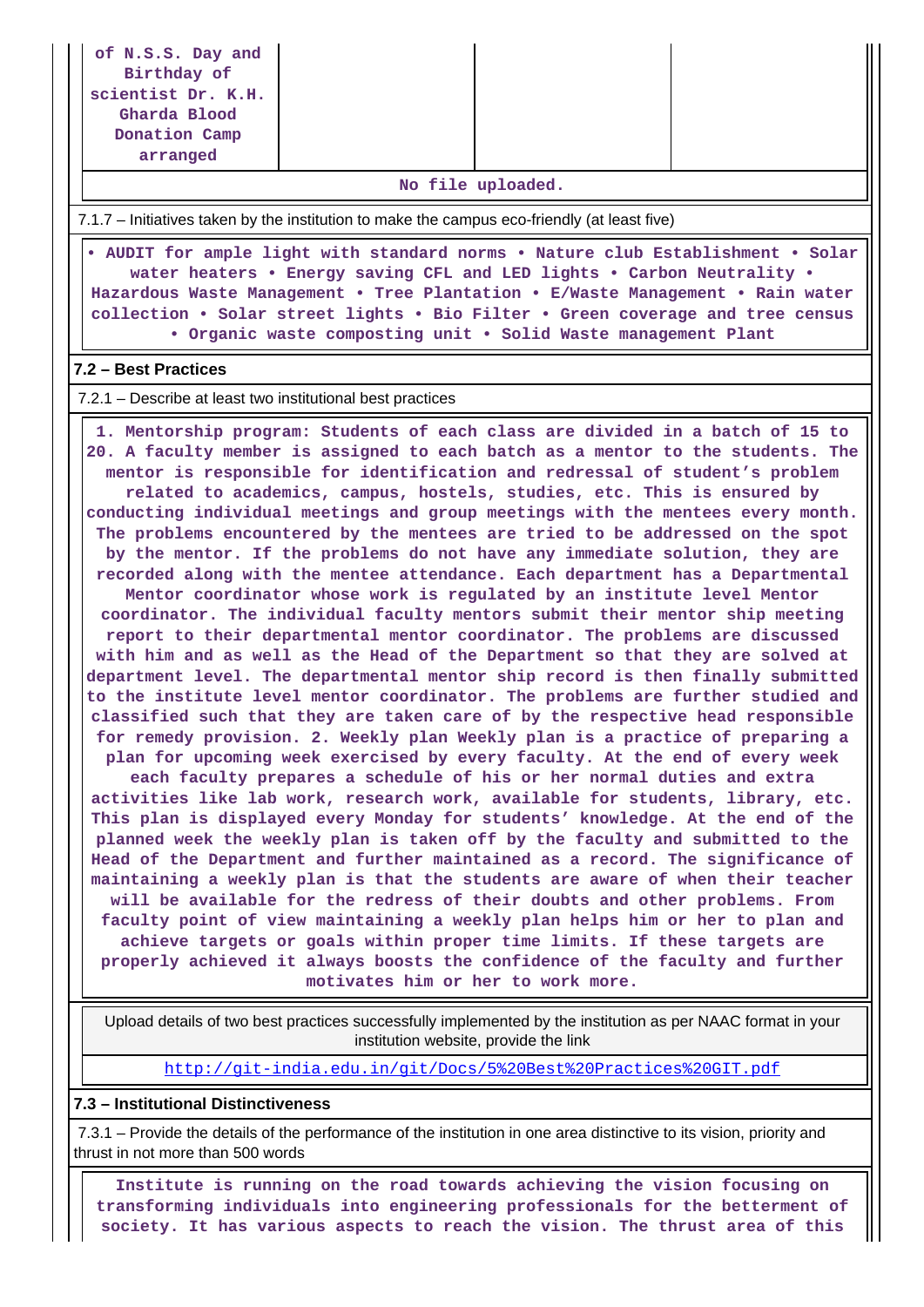**vision is the use of knowledge for the benefit of the society. GIT is the first engineering institute in the Konkan region to get approved by Unnat Bharat (UBA) and Unnat Maharashtra Abhiyan (UMA). Various activities related to social benefits are carried out under UMA. The most successful activity of UMA is an assessment of "Jalyukta Shivar Yojana" in Ketaki, Gane and Anari villages . It was done by students of the Civil Department under the guidance of faculty. The major concern of the same is to test the structural details and outcomes of implementations to the farmers. On similar lines, various social friendly activities like career guidance to 12th students of nearby junior colleges (Approximately 3000 per year), blood donation camps, etc. get carried out every year. Uncommon ideas related to social benefit were presented to district collector though UMA. Students are encouraged to implement a few of these ideas in our own campus on real time basis. One of the most prominent examples of the same is the automation of all washrooms in the institutes by the students. Under UMA scheme our Institute has been selected for carrying out third party audit of the Rural water supply schemes of Government of Maharashtra. Our Institute is collaboratively working with CTARA(Centre for Technology Alternatives for Rural Areas), Indian Institute of Technology, Mumbai to carry out this third party audit. One day Workshop was arranged for Tribal and Schedule Tribes Skill development tomorrow 26 July 2019. This workshop is arranged by our institute in association with CTARA( Centre of Technology Alternatives for Rural Areas) IIT Bombay and supported by Tribal Research and Training Institute, Pune, GoM. The motive of this workshop is to gather schedule tribes(ST) in our region and motivate them for attending the courses, which will be designed and trained by our institute. These courses will help ST to earn their livelihoods and develop. It brought people from multidisciplinary on one platform and gave a chance to contribute towards social needs. Innovation Cell is established in year 2019 to foster new ideas, develop product out of them and develop entrepreneurship skills. Ideathon was the big event hosted in our Institute for Konkan region in which 10 project ideas are selected for final round and waiting for seed funding. In MHRD Innovation Cell contest of project ideas five groups from our Institute got shortlisted. A lecture series was arranged under this cell for promoting product development and entrepreneurship development. We have applied for Times survey 2019. We are been shortlisted under TOP 140 engineering colleges across India. Gharda Institute of Technology ranked 129th in the Times Engineering ranking in the year 2019.**

#### Provide the weblink of the institution

[http://git-india.edu.in/git/about\\_iqac.html](http://git-india.edu.in/git/about_iqac.html)

#### **8.Future Plans of Actions for Next Academic Year**

 **The college would be undertaking few initiatives for the next academic year: 1.Development of working models, charts and Monogram to facilitate effective teaching-learning process. This will be continuation of existing efforts. Considering the rural background of the students and the fact that effectiveness of this method is already proven the college plans to take it forward. 2.National level faculty development program: The plan will be for Chemical Engineering department and such schemes will be uploaded for approval by DST. 3.To develop project laboratory and model room: To promote interdisciplinary approach in various engineering branches. The college proposes to strengthen the interdisciplinary project laboratory where infrastructural facilities will be such that they will cater to the needs of all engineering branches. 4.Participation in Unnat bharat ( UBA) and Unnat Maharashtra Abhiyan ( UMA) Program: The college has so far vehemently participated in the UMA and so far secured Maharashtra Govt approvals in respect of following schemes : THIRD PARTY AUDIT OF JALYUKT SHIVAR SCHEME OF STATE GOVERNMENT (Notifications dated July 05, 2017, March 06, 2019 July 14, 2020) a)Based on these schemes where GIT is ranked**